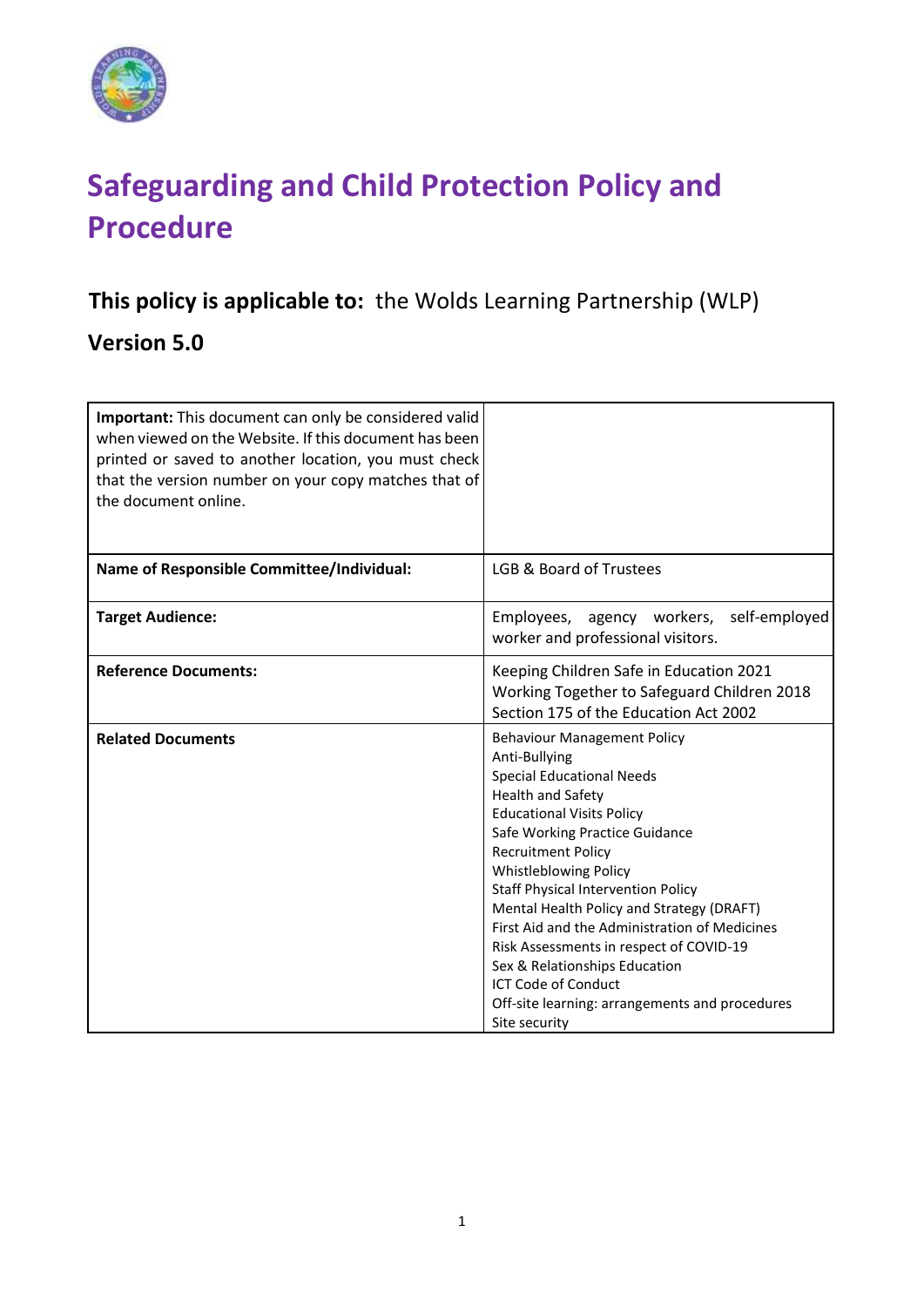

### **Strategic Child Protection & Safeguarding Policy**

### **September 2021 (to be reviewed Autumn 2022 in accordance with LA guidance and in line with** *Keeping Children Safe in Education September 2022***)**

For the purpose of this Policy:

- o **'Staff'** refers to all paid adults, volunteers or students on placement, working in any capacity in the school or in activities organised by the school, which brings them into contact with the pupils/students of the school.
- o **'Parent/s'** refers to adults with parental responsibility for a particular child.
- o **DSL –** Designated Safeguarding Lead
- o **CPC –** Child Protection Coordinator
- o **CPG –** Child Protection Governor
- o **LADO –** Local Authority Designated Officer
- o **ERSCP –** East Riding Safeguarding Children Partnership
- o **CST –** Local Children Safeguarding Teams
- o **Front Door –** Safeguarding and Partnership Hub
- o **DBS –** Disclosure and Barring Service (formerly CRB)
- o **KCSiE –** Keeping Children Safe in Education 2021 Statutory Guidance
- o **EWO/S –** Education Welfare Officer/Service
- o **YFS –** Youth & Family Support
- o **PET –** Prevention & Education Team
- o **CME –** Child Missing Education
- o **Child Protection** refers to the multi-agency arrangements to identify and protect children who are, or may be, at risk of Significant Harm.
- o **Safeguarding** refers to the protection, safety and promotion of the welfare of all pupils/students including when in offsite provision or activities and using IT. This includes the building of resilience and awareness of risk through the formal and informal curriculum.
- o **Child –** Any pupil under the age of 18 is legally a child.
- o **Pupils/students 18 or over** If there is a concern about the welfare of a pupil aged 18+ DSL/Deputy DSL are advised to seek advice in the same way as with children. E.g. Front Door may signpost to Adult Services or refer to YFS. Please also see section 21 in respect of staff pupil relationships.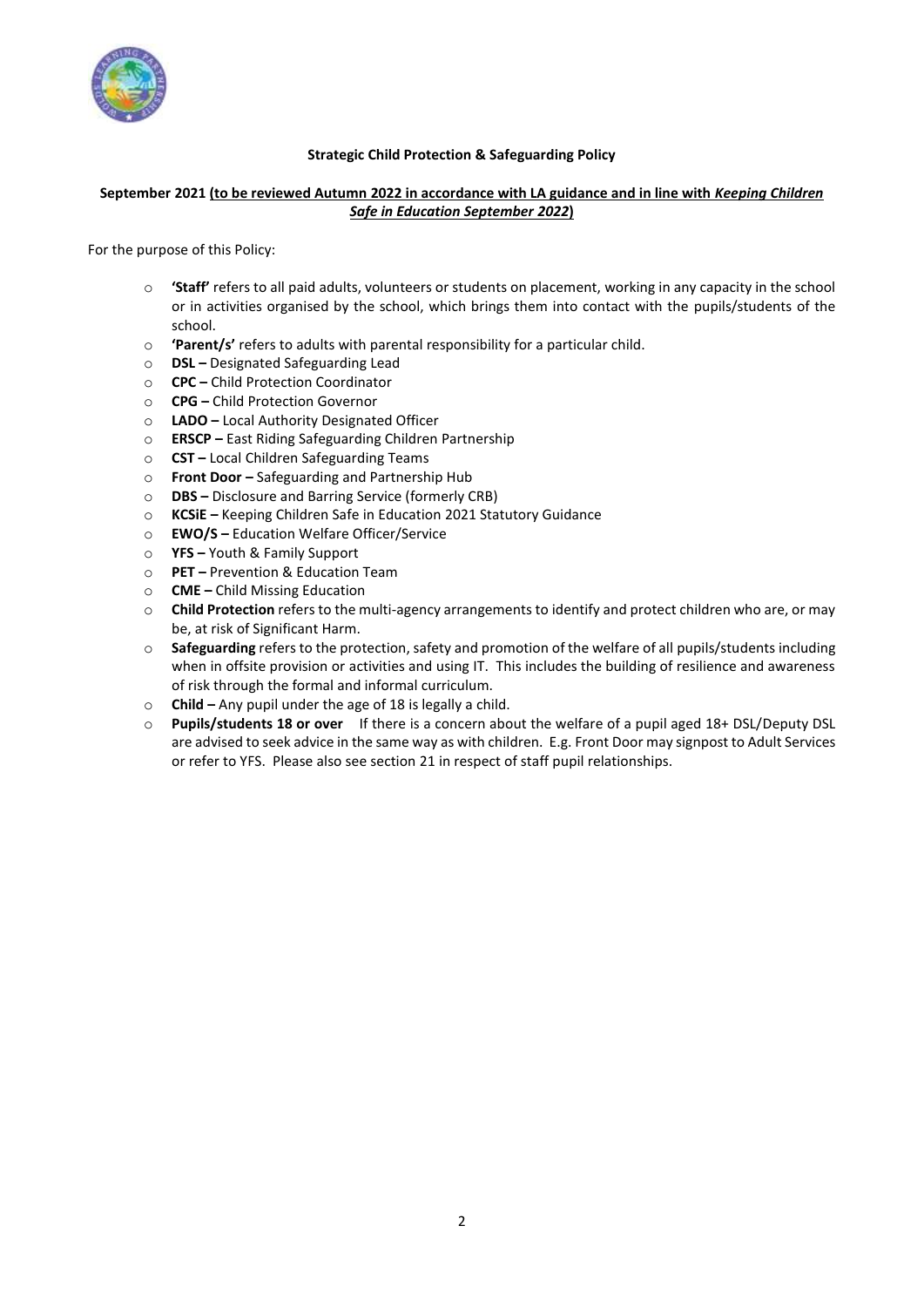

### **Contents**

Child Protection – Designated People and Advice Contact List

- 1. Introduction
- 2. Other relevant policies
- 3. The Policy
- 4. School commitment
- 5. Confidentiality
- 6. Roles & responsibilities
- 7. Records & monitoring
- 8. Transferring and retaining records
- 9. Concerns
	- 9.0 Recognising concerns
	- 9.1 Early Help
	- 9.2 Sexual, Physical, Emotional Abuse and Neglect
	- 9.3 Child Sexual Exploitation (CSE)
	- 9.4 Criminal Exploitation of Children and 'County Lines'
	- 9.5 Female Genital Mutilation (FGM)
	- 9.6 'Honour-based' Violence
	- 9.7 Possible Violent Extremist Radicalisation
	- 9.8 Peer on Peer Abuse and Harassment
	- 9.9 Serious Violence
	- 9.10 Children Missing Education (CME)
	- 9.11 Concerns about the capacity of parent/carer collecting child
	- 9.12 Private Fostering
	- 9.13 Direct Payments
	- 9.14 Responding to Concerns
	- 9.15 Contextual Safeguarding
	- 9.16 Passing on Concerns
- 10. Further action referring to Social Care
	- 10.1 Considerations
		- 10.2 Escalating concerns about individual cases
		- 10.3 Informing Parents
		- 10.4 CP Referrals
		- 10.5 Feedback
- 11. Vulnerable Children
- 12. Joint working with other agencies
- 13. Case Conferences and Core Group Meetings
- 14. Information sharing
- 15. Children's concerns
- 16. Recruitment and selection of staff
- 17. Induction
- 18. Staff Safeguarding Training and Awareness
- 19. Safe handling/Physical Intervention
- 20. E-Safety and Acceptable Use Policy
- 21. Safe and Appropriate Working
- 22. Allegations against staff and Whistleblowing
- 23. Extended School and Offsite Provision & Educational/Residential Visits
- 24. Visitors, Supply and Agency Staff and Contractors
- 25. Site Security, Health and Safety and emergency procedures
- 26. Parents
- 27. Policy Review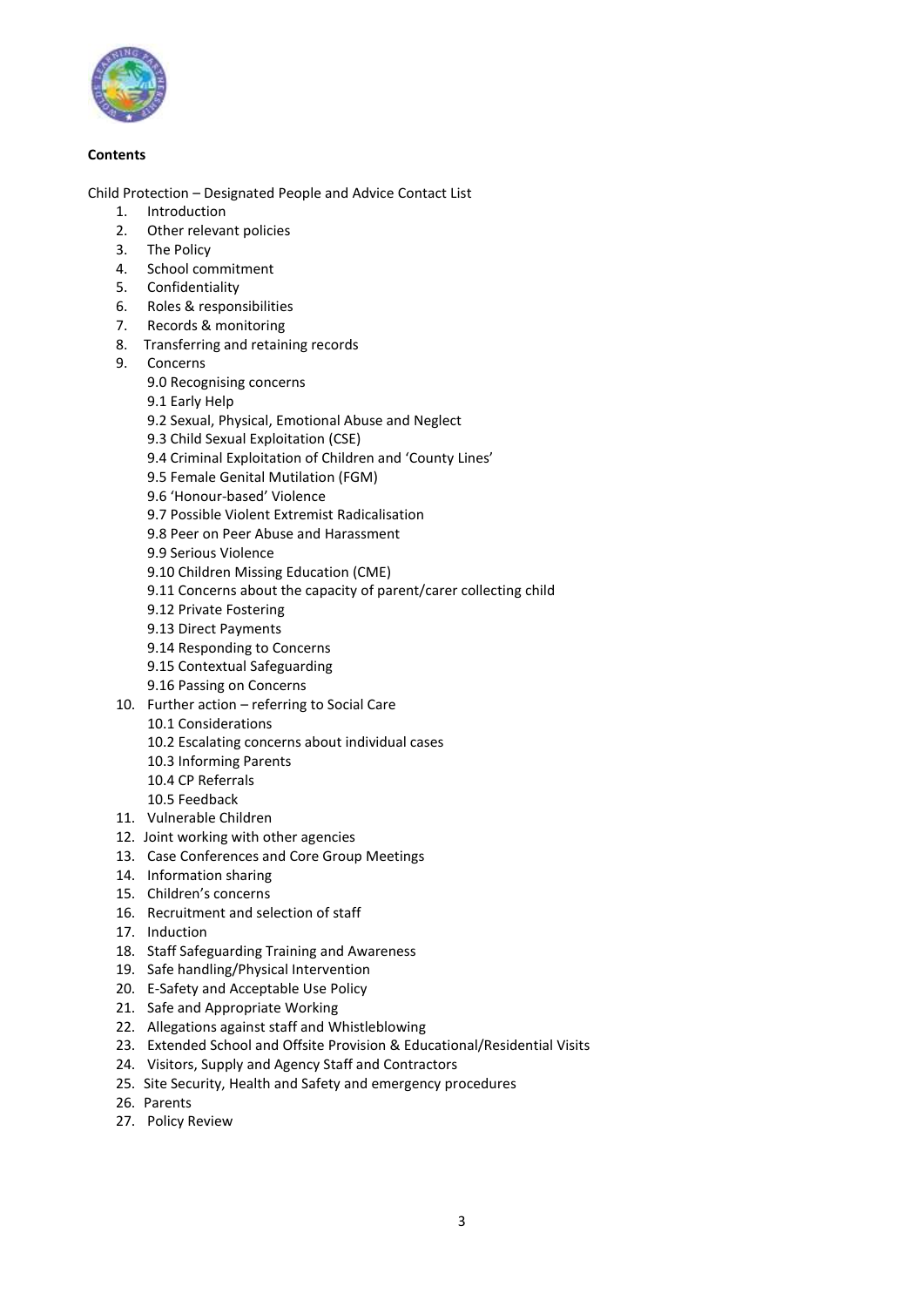

### **Appendices**

- 1. Definitions of Significant Harm & Indicators of Abuse and Neglect
- 2. Responding to Concerns & Disclosures
- 3. Record of Concern Form
- 3a. Body Map Recording Sheet
- 4. Advice to Children example
- 5. Making a Child Protection Referral
- 6. Record keeping
- 7. Information for Visitors
- 8. Referral Form for The Safeguarding Hub
- 9. Role of Designated Safeguarding Lead
- 10. Response re radicalisation/extremist concerns
- 11. Guidance to Staff
- 12. Safe and Appropriate Working Code of Conduct
- 13. Lockdown and Transition back to School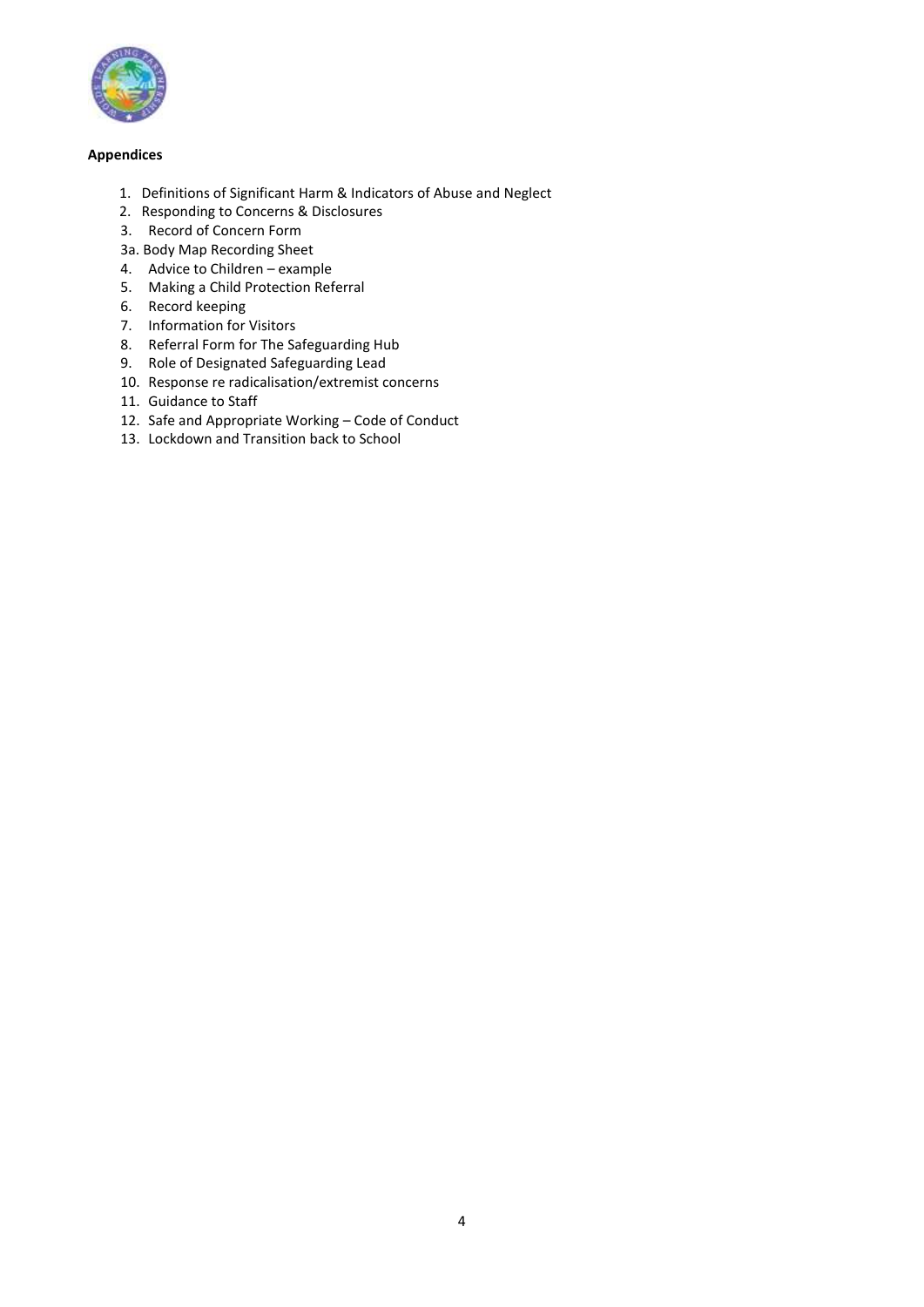

### **Child Protection – Designated People and Advice Contact List**

| Designated              | Woldgate                      | Woldgate                                                       |
|-------------------------|-------------------------------|----------------------------------------------------------------|
| Safeguarding Lead       | Luke Sloman                   | (01759) 302395<br>Isloman@woldgate.net                         |
|                         | Claire Wright (DSL)           | (01759) 302395<br>cwright@woldgate.net                         |
|                         | <b>Stamford Bridge</b>        | <b>Stamford Bridge</b>                                         |
|                         | <b>Claire Fielding</b>        | (01759) 371430<br>clairefielding@stamfordbridgeschool.co.uk    |
|                         | Eve McNeil (DSL)              | (01759) 371430<br>evemcneil@stamfordbridgeschool.co.uk         |
|                         | Emily Clark (DSL)             | (01759) 371430<br>emilyclark@stamfordbridgeschool.co.uk        |
|                         | Pocklington                   | Pocklington                                                    |
|                         | Daniel Morrison               | (01759) 302224<br>daniel.morrison@pocklingtonjuniors.co.uk     |
|                         | Kirsty Whitworth (DSL)        | kirsty.whitworth@pocklingtonjuniors.co.uk<br>(01759) 302224    |
|                         | <b>Melbourne</b>              | <b>Melbourne</b>                                               |
|                         | Kelly Foxton (M)              | (01759) 318369<br>kfoxton@mcps.org.uk                          |
|                         | Sophie Kirk (DSL)             | skirk@mcps.org.uk<br>(01759) 318369                            |
| <b>School Child</b>     | Janelle Perry (WG)            | (01759) 302395<br>jperry@woldgate.net                          |
| <b>Protection Lead</b>  | Claire Fielding (SB)          | (01759) 371430<br>clairefielding@stamfordbridgeschool.co.uk    |
|                         | Daniel Morrison (PJ)          | daniel.morrison@pocklingtonjuniors.co.uk<br>(01759) 302224     |
|                         | Kelly Foxton (M)              | (01759) 318369<br>kfoxton@mcps.org.uk                          |
| Headteacher/Head        | Jonathan Britton (WG)         | (01759) 302395                                                 |
| of School               | Claire Fielding (SB)          | (01759) 371430                                                 |
|                         | Sarah Carlisle (PJ)           | (01759) 302224                                                 |
|                         | Kelly Foxton (M)              | (01759) 318369                                                 |
| <b>Child Protection</b> | Gill Faulkner (WG)            | (01759) 302395                                                 |
| Governor                | Chris Leng (SB)               | (01759) 371430                                                 |
|                         | Matthew Rowley (PJ)           | (01759 302224                                                  |
|                         | Rebecca Major (M)             | (01759) 318369                                                 |
|                         | Kim Beven (Trust)             | (01759) 302395                                                 |
| Chair of Governors      | John Sinclair (WG)            | (01759) 302395                                                 |
|                         | Roddy Vann (SB)               | (01759) 372140                                                 |
|                         | Sandra Burley (PJ-Acting)     | (01759) 302224                                                 |
|                         | Jane Henley (M)               | (01759) 318369                                                 |
| <b>WLP Trustee</b>      | To be confirmed               |                                                                |
| Chair of Trustees       | Graham Cook                   | (01759) 302395                                                 |
| <b>LAC Designated</b>   | Sarah Geary (WG)              | (01759) 302395                                                 |
| Teacher                 | Claire Fielding (SB)          | (01759) 372140                                                 |
|                         | Aimee Cave (PJ)               | (01759) 302224                                                 |
|                         | Kelly Foxton (M)              | (01759) 318369                                                 |
| Front Door              | <b>CP</b> initial referral    | Mon to Thu 8:30am - 5:00pm Fri 8:30am - 4:30pm                 |
| (Safeguarding and       | <b>Support &amp; Advice:</b>  |                                                                |
| Partnership Hub)        | Intensive & Specialist        | 01482-395500                                                   |
|                         | Safeguarding support          |                                                                |
| Early Help Service      |                               | Request for service forms to:                                  |
|                         | Urgent C P concerns<br>1.     | safeguardingchildrenshub@eastriding.gov.uk                     |
|                         | Consultation with Social      |                                                                |
|                         | Worker                        |                                                                |
| Children's              | Urgent CP concerns            | 01482 393939                                                   |
| <b>Emergency Duty</b>   | outside of office hours       |                                                                |
| Team                    | where a child is at risk of   |                                                                |
|                         | significant harm.             |                                                                |
| Early Help Locality     | <b>Early Help Additional</b>  | <b>Consultation 01482 391700</b>                               |
| Hub                     | Support for children &        |                                                                |
|                         | family's initial consultation | Request for Service form to the Hub nearest to where the child |
|                         |                               | lives                                                          |
|                         |                               | ehp.wolds@eastriding.gov.uk                                    |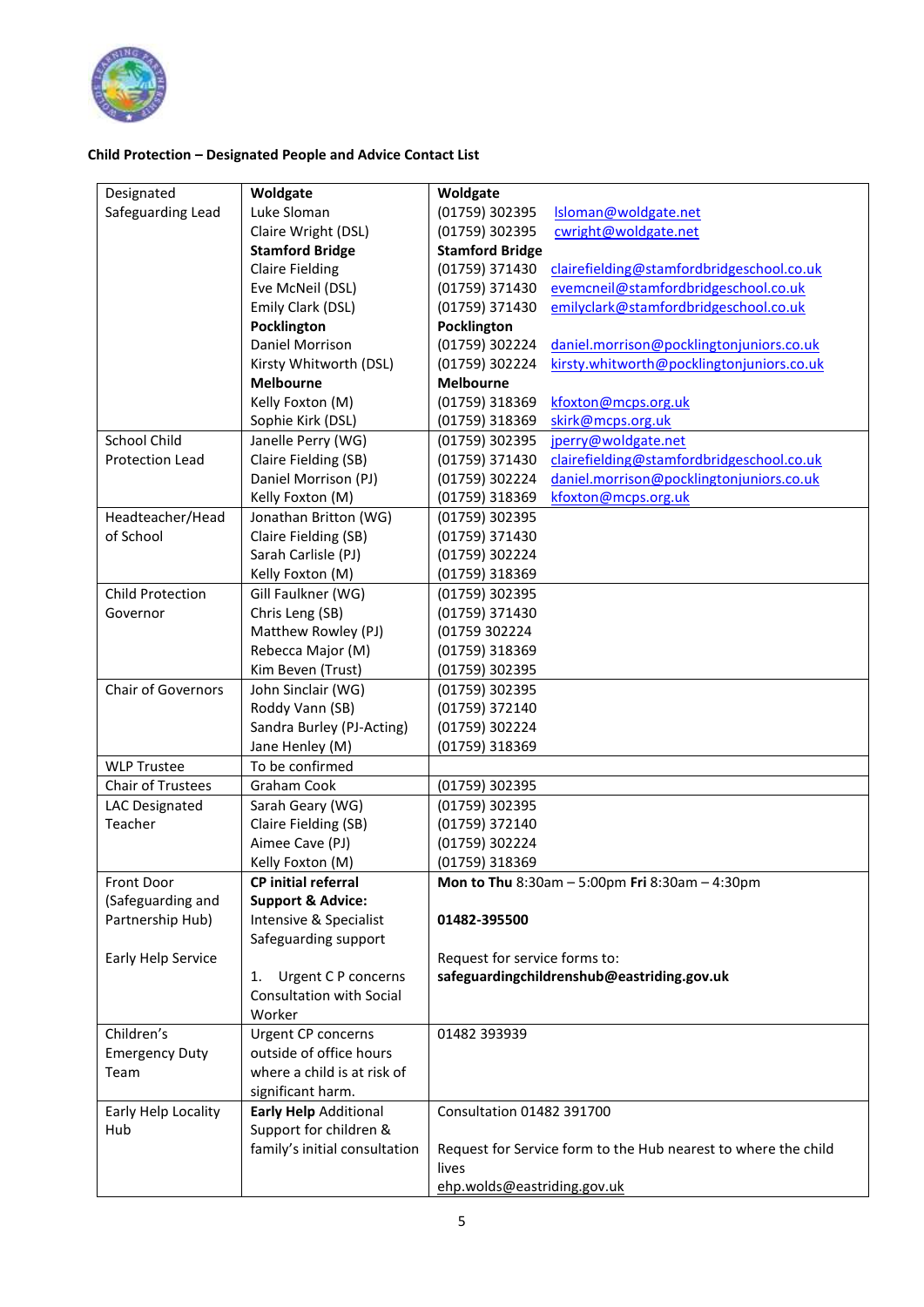

| Local ER Children          | Wolds and Dale SCT              | (01482) 392370                                              |
|----------------------------|---------------------------------|-------------------------------------------------------------|
| Safeguarding Team          |                                 |                                                             |
| <b>ER Child Protection</b> | For CP & safeguarding           | LADO@eastriding.gov.uk                                      |
| Officer & LADO             | advice & referral of            |                                                             |
| (Schools)                  | allegations                     |                                                             |
| School critical            | 24 hour guidance and            | (01482) 392999                                              |
| incident &                 | support                         |                                                             |
| <b>Educational Visits</b>  |                                 |                                                             |
| Emergencies (not           |                                 |                                                             |
| CP)                        |                                 |                                                             |
| Humberside Police          | <b>ER Protecting Vulnerable</b> | 01482 220809 / 220808                                       |
|                            | People Unit                     | (County Hall, part of Front Door previously known as EHasH) |
| <b>ER Safeguarding</b>     | General strategic &             | Tel (01482) 396994                                          |
| Children                   | <b>Operational Safeguarding</b> | erscp.enguiries@eastriding.gov.uk                           |
| Partnership                | & CP advice                     |                                                             |
| East Riding                | <b>Training</b>                 | (01482) 396994                                              |
| Safeguarding               |                                 | erscp.training@eastriding.gov.uk                            |
| Children                   |                                 |                                                             |
| Partnership                |                                 |                                                             |
| <b>Prevent Referral</b>    | Humberside Police               | 101 prevent@humberside.pnn.police.uk                        |
|                            | ERY LA                          | prevent@eastriding.gov.uk                                   |

### **1. Introduction**

The Wolds Learning Partnership (WLP) are committed to safeguarding children and young people and we expect everyone who works in our schools to share this commitment. Adults in our schools understand the indicators that may suggest a child is suffering or is at risk of suffering abuse, neglect or harm. Staff take all welfare concerns seriously and encourage children and young people to talk to us about anything that worries them. We will always act in the best interests of the child or young person.

Pupils/students in the WLP are taught about safeguarding, including online, through various teaching and learning opportunities, as part of providing a broad and balanced curriculum to build resilience and raise awareness of how pupils/students can keep themselves safe. Staff understand the risks associated with using technology, including social media, of bullying, grooming, exploiting, radicalising or abusing children.

The WLP has a well-developed system for the reporting and recording of Child Protection concerns about individual, family or groups of vulnerable pupils/students and fully recognises the contribution it can make to protect and support pupils/students in our schools. The aim of the Policy is to safeguard and promote our pupils/students welfare, safety and health by fostering an honest, open and a caring, supportive climate. We believe that not only is this a moral and statutory responsibility, but we know that children who feel safe and secure at school are more likely to achieve their full potential. We understand that the standards for positive and appropriate behaviour and mutual respect are set by example by our staff and we accept and carry out our responsibility to act on any suspicion, disclosure or belief that a child is suffering or at risk of suffering harm.

### **COVID-19**

In addition to the normal expectations and routines, staff fully understand the potentially significant impact of the COVID-19 pandemic and subsequent lockdown on pupils' wellbeing and mental health, as well as their learning. Staff recognise and understand that the pandemic will have impacted upon pupils' families, wellbeing, learning and mental health in different ways, and are aware that the return to school after the significant absence will also be a source of anxiety for pupils, and their families. Staff understand their role in helping to identify if and where pupils may require support, and to follow the referral process so that pupils receive the support they need.

### *2.* **Other relevant policies**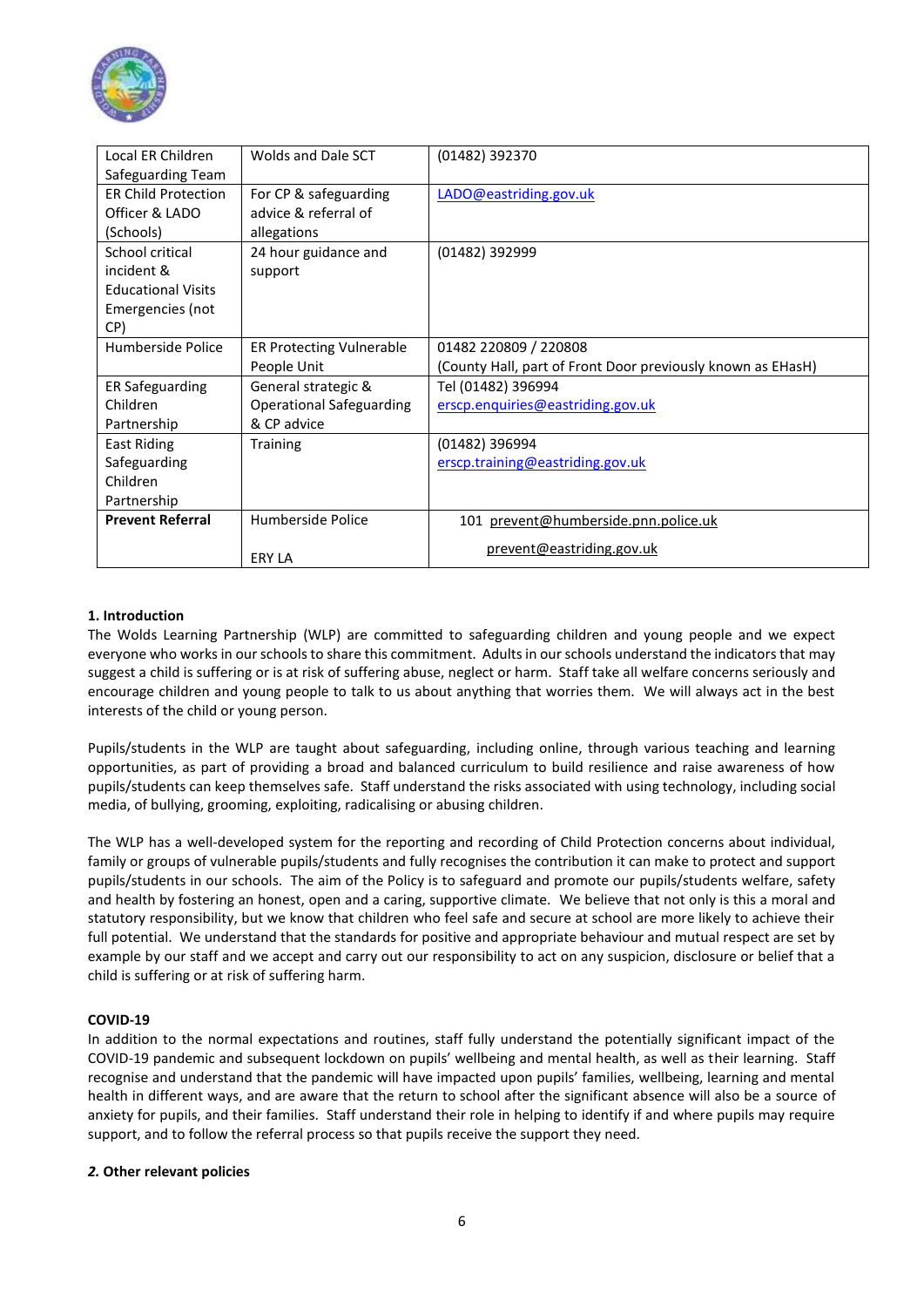

The WLP has a duty to ensure that safeguarding permeates all activities and functions. This Policy, therefore, complements and supports a range of other policies and procedures, for instance:

- Behaviour Management
- Anti-Bullying
- Mental Health Policy (Draft)
- Special Educational Needs
- Educational Visits
- First Aid and the Administration of Medicines
- Health and Safety
- Risk Assessment in respect of COVID-19
- Sex & Relationships Education
- ICT Code of Conduct
- Recruitment and Selection Policy
- Whistleblowing Policy and Notes of Guidance for Staff
- Off-site learning: arrangements and procedures
- Site security

The above list is not exclusive but when undertaking policy development the WLP will consider Child Protection and other Safeguarding matters within each appropriate Policy or Guideline.

### **3. The Policy**

There are four main elements to our Child Protection and Safeguarding Policy:

- **Prevention** (e.g. positive school atmosphere, pastoral support to pupils/students, the SMSC & PSHE elements in the formal and informal curriculum, safer recruitment procedures, and safe and appropriate working practice by staff). Wider safeguarding policies and procedures are in place to establish and maintain a safe and secure school environment;
- **Protection** (by following agreed procedures, ensuring staff are trained and supported to respond appropriately and sensitively to Child Protection and other safeguarding concerns and that there are clear systems of internal information sharing and record keeping);
- **Support** (to all pupils/students and school staff and to children who may have been abused or are in other ways vulnerable);
- **Collaboration** with children & young people, parents and other agencies to promote Safeguarding & Wellbeing for all of our children and young people.

This Policy applies to all staff, governors and visitors to any school in the WLP. We recognise that Child Protection is the responsibility of all staff within our schools. We will ensure that all parents and other working partners are made aware of our Child Protection Policy and Procedures. All staff new to any school in the WLP will be made aware of Safeguarding Procedures as part of their initial induction process.

### **4. WLP commitment**

The WLP adopts an open and accepting attitude towards children as part of its responsibility for pastoral care. Staff strive to ensure that children and parents feel free to talk about any concerns and see any school in the WLP as a safe place when there are other difficulties in their lives. Pupils/students worries and fears will be taken seriously and children are encouraged to seek help from, or confide in, members of staff.

The WLP will therefore:

- Establish and maintain an ethos where pupils/students feel secure, are encouraged to talk, and are listened to;
- Ensure that pupils/students know that there are adults in the school who they can approach if they are worried or are in difficulty;
- Ensure that staff understand that children's poor behaviour may be a sign that they are suffering harm or that they have been traumatised by abuse.
- Ensure that staff understand that mental health issues can, in some cases, be an indictor that a child has suffered or is at risk of suffering abuse, neglect or exploitation.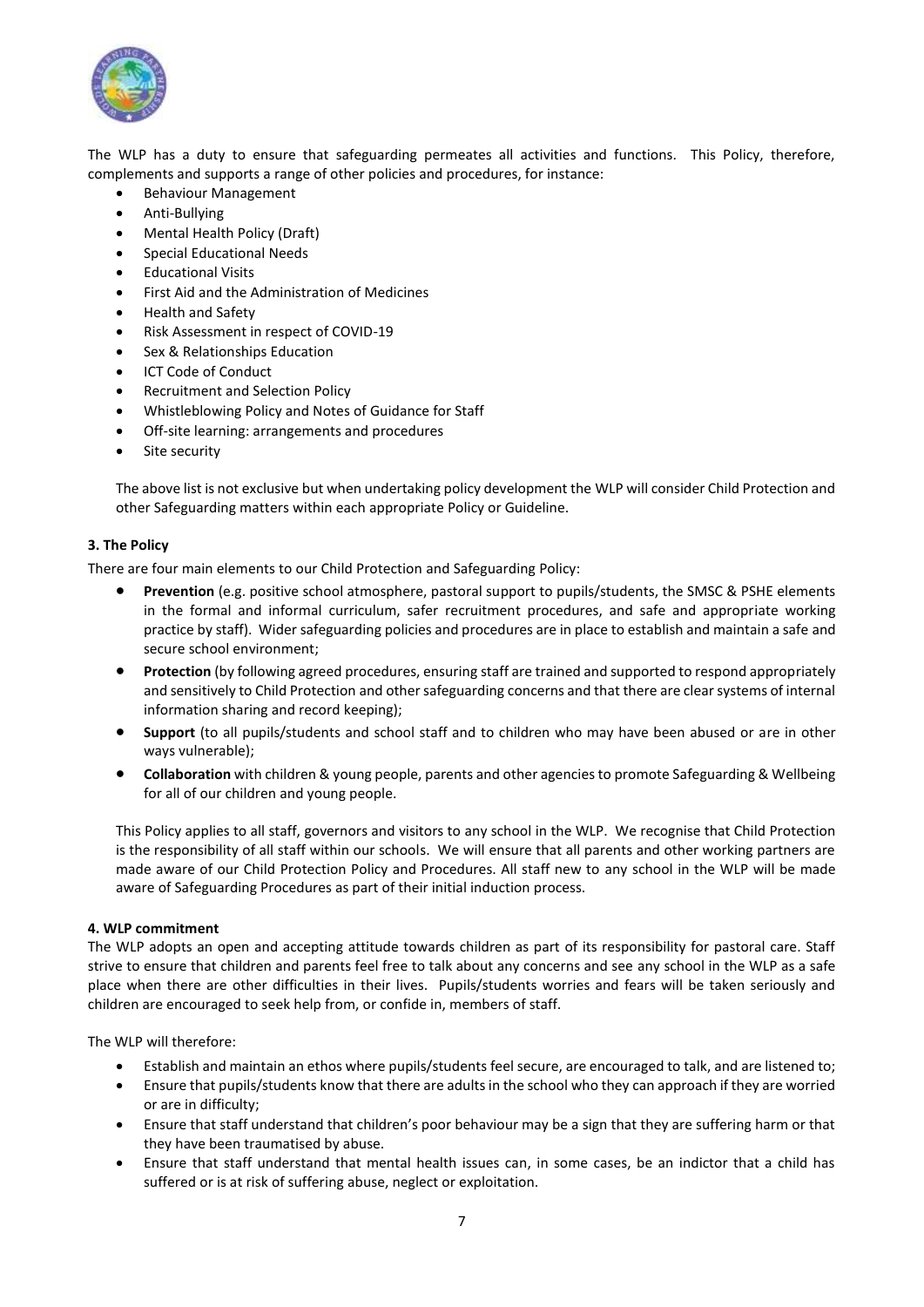

- Include in the curriculum, activities and opportunities which equip children with the skills they need to stay safe from abuse and develop resilience and an awareness of possible grooming or influence by violent extremist ideas and the dangers and consequences in engaging in inappropriate behaviour online;
- Ensure that all forms of bullying and harassment including allegations of child on child abuse and online bullying and abusive behaviour are appropriately acted on, and that both the victim and perpetrator receive appropriate support.
- Ensure every effort is made to establish effective working relationships with parents, and colleagues from other agencies;
- Ensure that staff have an understanding of when to make referrals to the DSL/CPC when there are indicators or concerns of possible Neglect, Sexual, Physical or Emotional harm and indicators of possible Child Sexual Exploitation, Female Genital Mutilation, Radicalisation, School attendance concerns and Forced Marriage and that they have access to additional advice and support;
- Operate safe recruitment procedures and make sure that all appropriate checks are carried out on new staff and volunteers who will work with children;
- Ensure that staff are aware of how and when to act on concerns that they have and work in a safe and appropriate manner at all times. They are aware that they are in a Position of Trust and what the implications are of that for their working practice and out of school conduct and that their conduct towards pupils/student must remain beyond reasonable reproach;
- Fulfil the 'Duty of Care' towards staff by providing appropriate safeguarding guidance, induction and continued training and support as required by KCSiE.

### **4. WLP Staff identification**

The wearing of a lanyard for staff, visitors and children over the age of 16 is compulsory.

Members of staff in school will wear a lanyard that will include the Wonder Trust logo and school logo, while onsite at their home school, attending another school within the Trust or working at Trust House. Identification badges (content/design) will be approved by the Head of Personnel and Wellbeing, will be chipped and compatible with the InVentry entry system. The Inventry system will be operational at all schools.

Lanyard – On joining the school, staff will be issued with their own lanyard, this must be worn at all times (no exceptions for teaching or non-teaching staff). We recommend that you leave your ID badge in school in a secure place, but should you forget or misplace your ID badge, please contact the school office to obtain a temporary staff badge.

From January 2022 lanyards will be provided in three standard RAL colours of green, amber and red. All adults on the premises should either be wearing a green, amber or red lanyard.

Green: If a member of staff has a current DBS and is an employee of the Trust, they will be issued with a green lanyard.

Amber: If a visitor provides proof of a DBS they will be issued with an amber lanyard – note a physical copy of the DBS must be provided and photocopied. Those wearing an Amber lanyard should also be provided with an information sheet, sharing the schools safeguarding procedures, key information, the fire evacuation and assembly points.

Red: If the visitor cannot provide proof of a DBS, they will be issued with a red lanyard and must be escorted by a member of staff at all times.

Blue: A child over the age of 16 who is attending the school fulltime, but does not wear school uniform.

If you see anyone on the premises without a lanyard, or unaccompanied wearing a red lanyard, then you should report this immediately to Reception.

If you see any intruders on the school site/grounds this should also be immediately reported to Reception who will contact a senior member of staff or the Police as appropriate. Pupils are told to expect all adults in school to be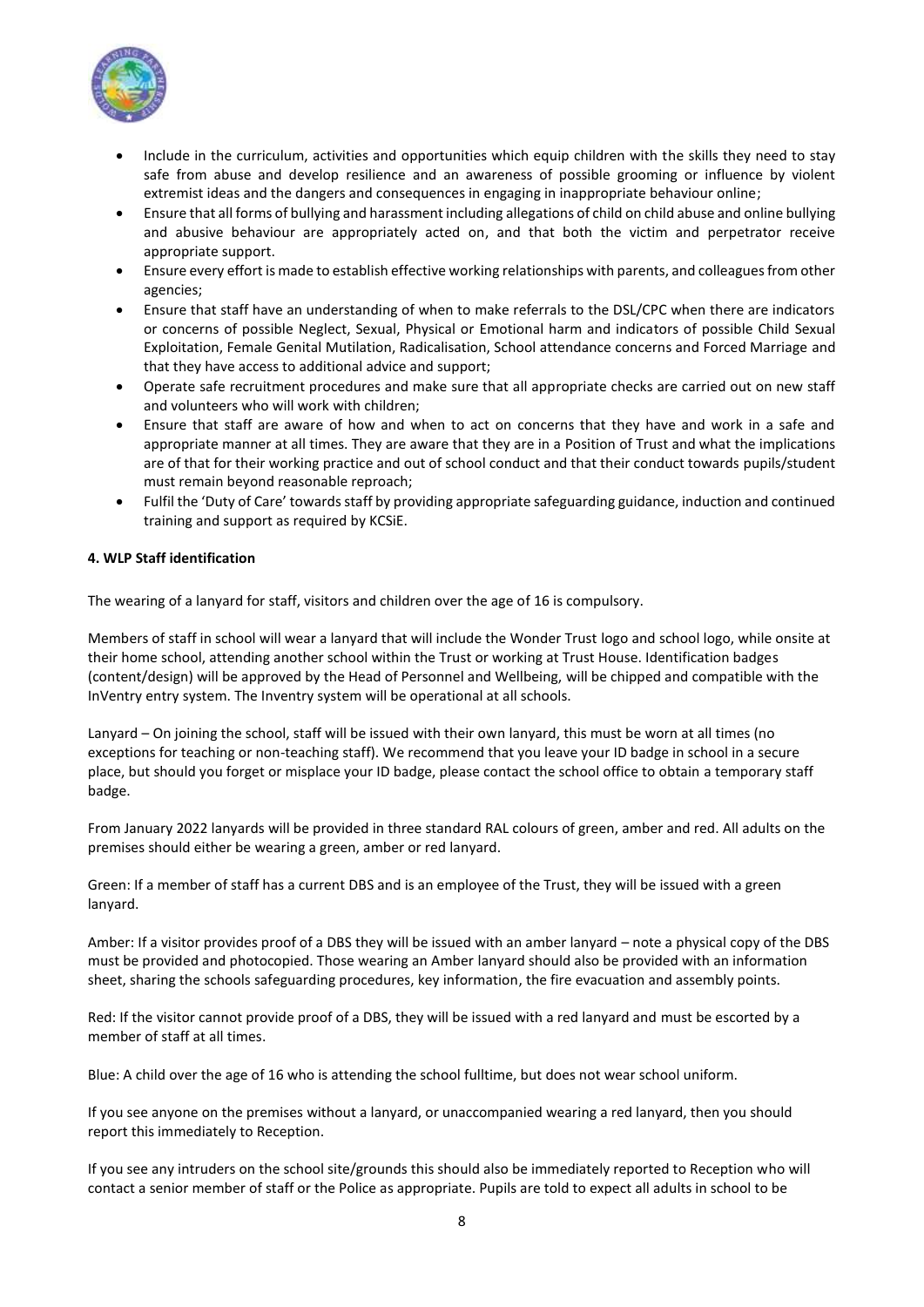

wearing a green lanyard with a photographic ID card or an amber or red lanyard obtained from Reception when they sign in. Pupils are told to report any adults not wearing a lanyard. If you have any concerns whatsoever regarding child protection and/or safeguarding, at any time, these should be reported to our designated Child Protection Officer.

### **5. Confidentiality**

We recognise that all matters relating to Child Protection are highly confidential and the Headteacher/Head of School/ DSL/CPC will share such information on a **'need to know, what and when' basis.**

Staff are made aware that these concerns or other matters relating to pupils/students should never be discussed elsewhere, inside or outside the school, unless in confidential meetings organised for that purpose. This includes the passing of written information or verbal discussion in any media including Social Networking sites.

Staff are also aware that such breaches of confidentiality and data protection may result in disciplinary action and risks bringing the school into disrepute. In specific circumstances this may place children at risk.

Remember these key points:

- Timely information sharing is essential to effective safeguarding
- Fears about sharing information must not be allowed to stand in the way of the need to promote the welfare, and protect the safety, of children
- The Data Protection Act (DPA) 2018 and UK GDPR do not prevent, or limit, the sharing of information for the purposes of keeping children safe
- If staff need to share 'special category personal data', the DPA 2018 contains 'safeguarding of children and individuals at risk' as a processing condition that allows practitioners to share information without consent if it is not possible to gain consent, it cannot be reasonably expected that a practitioner gains consent, or if to gain consent would place a child at risk
- Staff should never promise a child that they will not tell anyone about a report of abuse, as this may not be in the child's best interests
- The government's information sharing advice for safeguarding practitioners includes 7 'golden rules' for sharing information, and will support staff who have to make decisions about sharing information
- If staff are in any doubt about sharing information, they should speak to the designated safeguarding lead (or deputy)

### **6. Roles and Responsibilities**

All staff receive and have time allocated to read and the opportunity to seek advice or clarification about the current:

- Keeping Children Safe in Education (September 2021) Part 1 Information for all School and College staff
- Keeping Children Safe in Education 2021 Annex A and Annex B
- School Staff Code of Conduct
- Staff Child Protection Procedures

All staff have access to current full guidance:

- 1. All adults working with, or on behalf of, children have a professional, moral and legal responsibility to safeguard and promote the welfare of children. This includes a responsibility to be alert to possible abuse, neglect, exploitation and violent extremist radicalisation and to record and report concerns to staff identified with Child Protection responsibilities within the school.
- 2. It is unacceptable for any member of staff to keep such concerns to themselves, including concerns about the conduct of another member of staff (See staff Handbook, School "Whistleblowing" Policy and related Notes of Guidance for Staff). **Failure to report such concerns may be considered an act of misconduct or gross misconduct within the school's Disciplinary Policy.**
- 3. There are key people within the WLP and the Local Authority who have specific responsibilities. The names of those carrying such responsibilities for the current year are listed at the start of this document.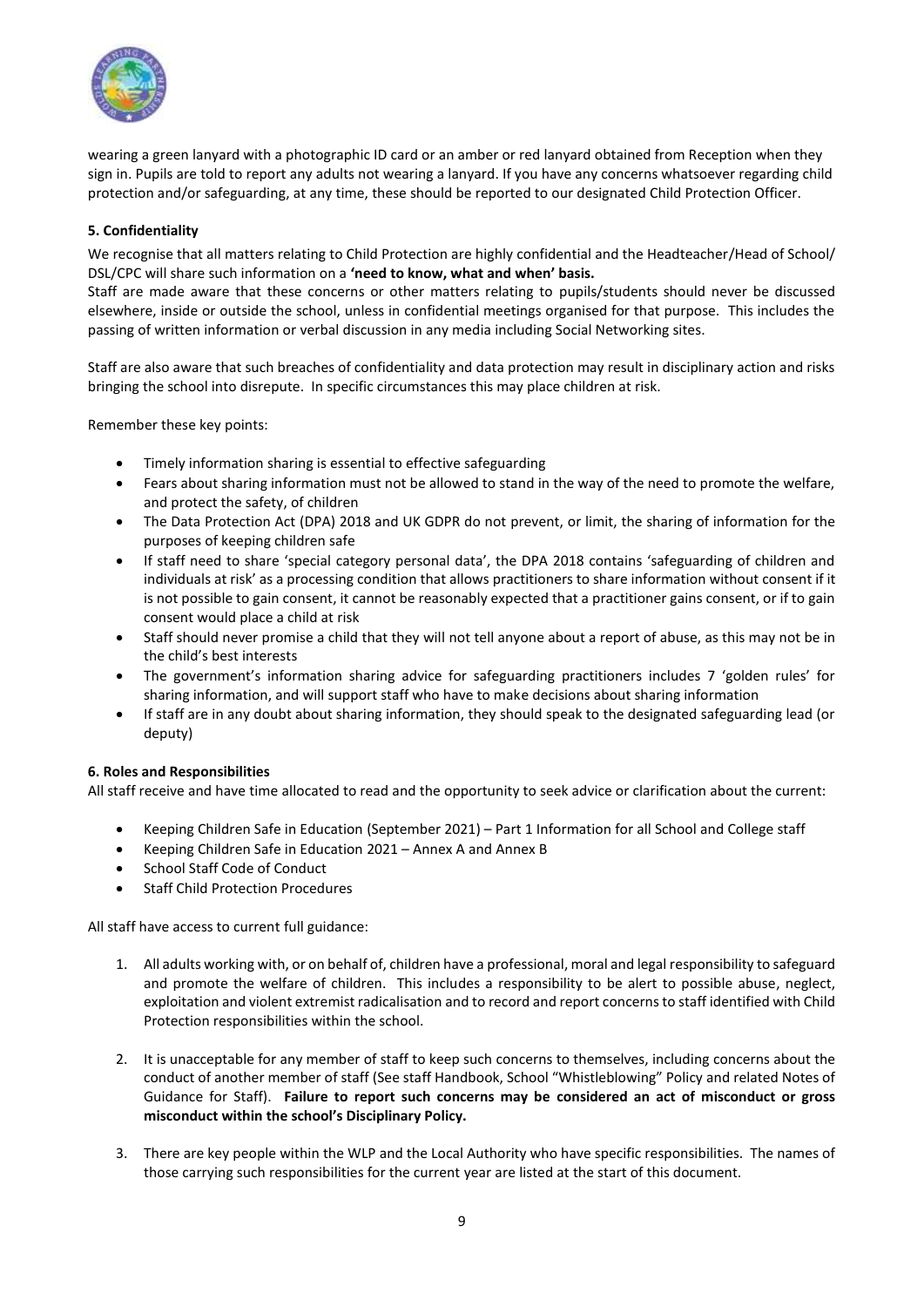

- 4. The DSL (or another appropriately trained senior member of staff) will be available on site when the school is open to advise staff or respond to urgent Child Protection matters. Where appointed the Child Protection Coordinator (CPC) works closely with the Designated Safeguarding Lead (DSL) in taking the lead responsibility for Child Protection. The responsibilities of the DSL/CPC are:
	- providing advice and support and information to staff as appropriate, liaising with the LA and other agencies, including involvement in Early Help Assessments and plans
	- obtaining, maintaining and transferring CP Records for individual pupils/students and liaising with previous and receiving schools
	- ensuring the preparation of appropriate reports for, and attendance at, Case Conferences, Core Groups and other multi-agency meetings
	- arranging appropriate induction and continuing training for all staff
	- encouraging a culture in staff of listening to pupils/students and taking account of their wishes and feelings to ensure supporting measures and plans can be put in place to support or protect them; and
	- liaising with the Headteacher/Head of School (if different staff member from the DSL/CP Lead) and Child Protection Governor (CPG).

The DSL/CPC must keep individual members of staff appropriately aware of the actions taken in response to concerns that they have referred to the DSL. If the member of staff feels that that the actions taken are inappropriate, ineffective or that the situation of concern is continuing they should raise concerns with the DSL or Senior member of staff and press for reconsideration or discussion. If there is still a concern by the member of staff or they feel the situation is urgent they can refer to Children's Social Care or the LADO.

- 5. Management and leadership by the Headteacher/Head of School and Governors ensures that the time, resources and training are adequate to ensure that the DSL responsibilities of the school, as outlined in KCSiE, are carried out and that all strategic Child Protection and Safeguarding arrangements are in place and effective.
- 6. Any allegations of abusive or inappropriate behaviour against a member of staff should be passed immediately to the Headteacher/Head of School. If the allegation is against the Headteacher/Head of School it should be referred to the Chair of Governors, CEO, the Deputy Headteacher or the ER LADO.
- 7. The Governing Body has the responsibility to monitor and ensure that all CP arrangements, procedures, policies and training are in place and effective. Safeguarding is a regular agenda item at Governing Body Meetings, and any relevant reports regarding CP are reported to governors in this way.

The Governing Body fully recognises its responsibilities with regard to Child Protection and to safeguarding and promoting the welfare of children as outlines in KCSiE.

- 8. The CPG acts as a 'Champion' for Child Protection and liaises with the Headteacher/Head of School/DSL/CPC in order to report to, and update and advise, the Full Governing Body on the strategic and operational aspects of safeguarding.
- 9. The DSL/CPC & CPG meet over CP issues and prepare CP Reports to be discussed at meetings of the Full Governing Body. Governors will not normally have access to details of individual Child Protection cases and understand the requirement for confidentiality.

### **7. Records and monitoring (See Appendix 6)**

- 1. It is essential to keep detailed, accurate and accessible records in order to protect children effectively. All staff are made aware of the need to record and report concerns about a child or children within our school.
- **2. All staff should record such concerns or disclosures using the individual school's Safeguarding referral system.**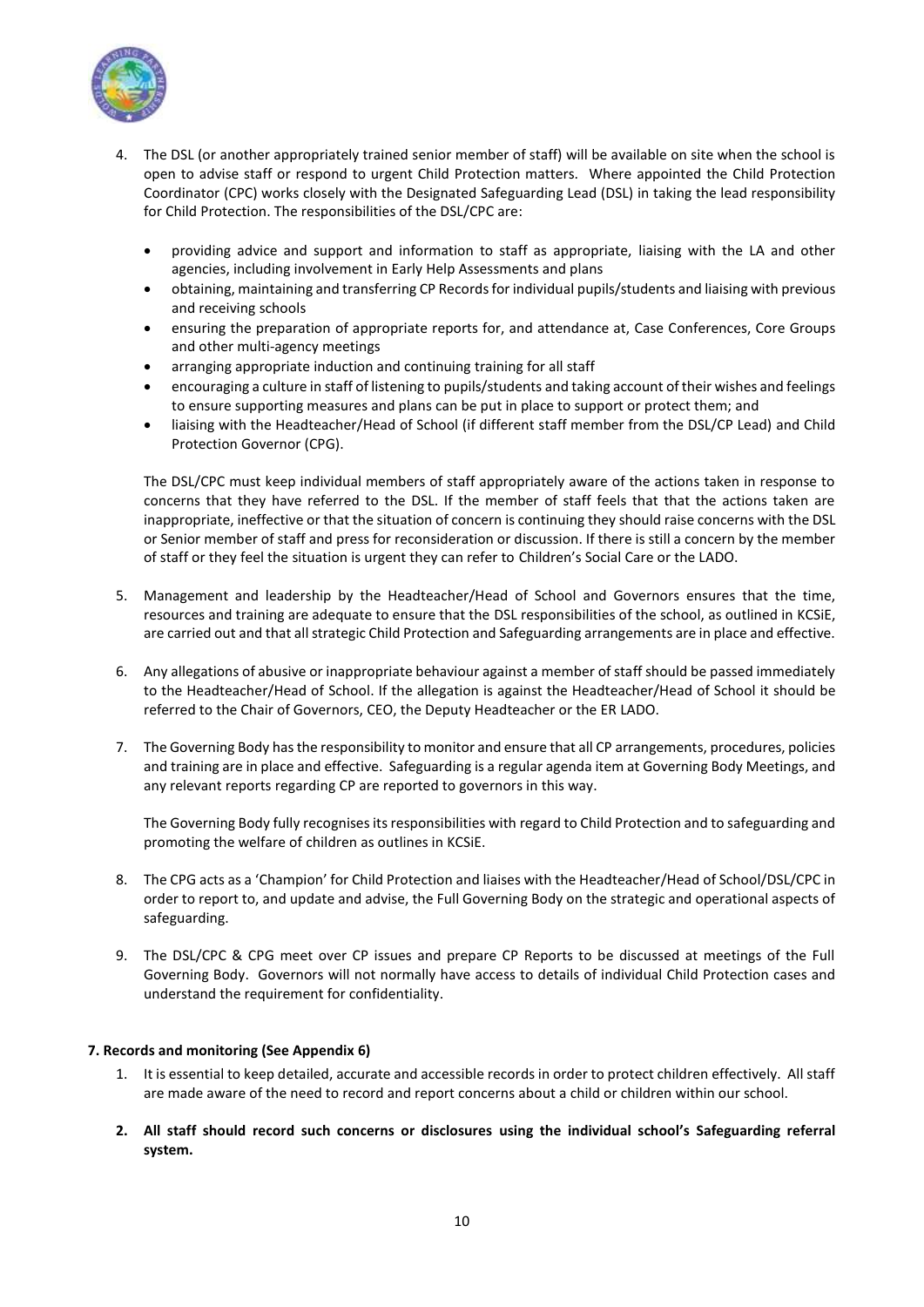

- 3. The DSL/CPC is responsible for such records and for deciding at what point these records should be shared with, or transferred to, other agencies or schools, in consultation with the Headteacher/Head of School (if difference staff member from DSL/CPC) or appropriate senior manager.
- 4. Child Protection records are stored using the schools Safeguarding software which will contain a chronology detailing clearly and referencing any concerns, contact with parents and other agencies, information shared, case conferences and other events. Any subsequent actions will be recorded clearly and the file will also contain all other relevant information and be separate from the child's school records.
- 5. Historical CP files are stored in a secure location. Only the Head/ DSL/CPC have access to these files.
- 6. The information in these files may be shared with other agencies as appropriate and in some cases used as evidence by other agencies, by liaising with the DSL/CPC.
- 7. Only factual verified information is recorded as such. If unsubstantiated information is recorded, it is indicated as such.
- 8. Parents/Carers may request to read their child's file. School will seek advice from the LA if such a request is made in order to ensure that only appropriate information is disclosed depending on the circumstances and any '3<sup>rd</sup> party' information that will need to be redacted.
- 9. The DSL/CPC/Headteacher/Head of School will decide what information needs to be shared with whom, and when, on a case by case basis. Confidentiality is essential but staff working with children can only provide effective support and monitor concerns if they are made aware of them or at the least that individual children are being monitored.
- 10. Child Protection Records are reviewed regularly to check whether any action, advice and updating are needed.

### **8. Transferring and retaining records**

Records are transferred to receiving schools when children transfer at normal phase transition and at any other time, including the FE or other settings before the age of 18. Copies of records will be made if siblings attend the school and the records are relevant to them.

When children transfer schools at normal phase transition, Child Protection and other safeguarding concerns will be discussed between DSL/CPC and the appropriate pastoral staff or DSL at the receiving school.

Records are sent or if possible handed to the receiving school separately from other records and marked 'Private & Confidential for the attention of the DSL'. If sending by post records will be sealed in an envelope and marked as above and sealed in an addressed envelope before sending by recorded delivery. Written receipt of records will be obtained from the receiving school. Where digital systems are used, the specific transfer procedures set out within the systems shall be followed.

When admitting children at times other than the normal phase transition checks with the previous school will be made to establish if there is Child Protection information in respect of the child or children.

The current early years, education or skills setting is regarded as the 'Custodian of the records'. Records should be retained by the setting they attended at 18 up to the 25<sup>th</sup> birthday of the pupil and then destroyed at the earliest convenience.

### **9. Recognising concerns**

School staff are particularly well placed to observe, and should be alert to, outward signs of abuse or risk taking behaviour, changes in behaviour, poor or irregular attendance and failure to develop appropriately. In particular, staff understand that children's poor behaviour may be a sign that they are suffering harm or that they have been traumatised by abuse.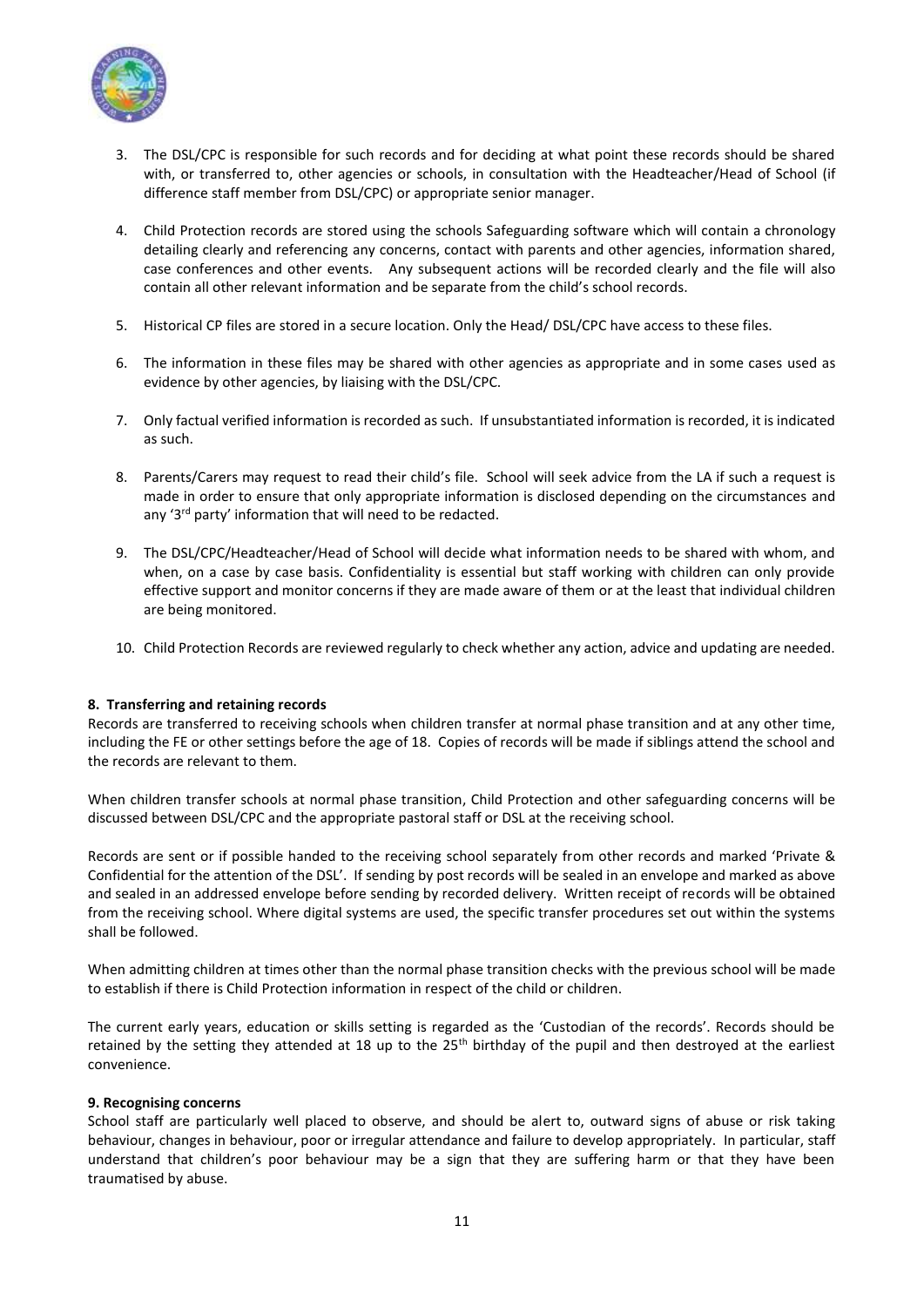

Staff are also made aware of emerging local safeguarding trends and given advice on what they may identify.

### **9.1 Equality Statement and Early Help**

Some children have an increased risk of abuse, and additional barriers can exist for some children with respect to recognising or disclosing it. We are committed to anti-discriminatory practice and recognise children's diverse circumstances. We ensure that all children have the same protection, regardless of any barriers they may face.

Any child may benefit from early help, but all staff should be particularly alert to the potential need for early help for a child who:

- Is disabled and has specific educational needs
- Has special educational needs (whether or not they have a statutory Education, Health and Care Plan);
- Is a young carer
- Is showing signs of being drawn into anti-social or criminal behaviour, including gang involvement and association with organised crime groups;
- Is frequently missing/goes missing from care or from home;
- Is at risk of modern slavery, trafficking or exploitation;
- Is at risk of being radicalised or exploited;
- Is in a family circumstance presenting challenges for the child, such as drug and alcohol misuse, adult mental health issues and domestic abuse;
- Is misusing drugs or alcohol themselves;
- Has returned home to their families from care; and
- Is a privately fostered child.

### **9.2 Sexual, Physical, Emotional Abuse and Neglect**

- **Sexual abuse:** behaviour changes, precocity, withdrawal, sexually inappropriate behaviour
- **Emotional abuse:** excessive dependence, inappropriate emotional responses, over-reaction to mistakes
- **Neglect:** inadequate clothing, hunger, lack of sleep, lack of supervision
- **Physical Abuse:** aggression, inconsistent explanations, refusal to discuss injuries

It is important to note that these signs are not proof of abuse but they can give rise to suspicion and these suspicions must be reported and logged.

A fuller list of possible Signs & Symptoms is contained in Appendix 1.

### **9.3 Child Sexual Exploitation (CSE)**

Child sexual exploitation is a form of child sexual abuse. It occurs where an individual or group takes advantage of an imbalance of power to coerce, manipulate or deceive a child or young person under the age of 18 into sexual activity (a) in exchange for something the victim needs or wants, and/or (b) for the financial advantage or increased status of the perpetrator or facilitator. The victim may have been sexually exploited even if the sexual activity appears consensual. Child sexual exploitation does not always involve physical contact; it can also occur through the use of technology.

Indicators of child sexual exploitation may include:

- Acquisition of money, clothes, mobile phones, etc. without plausible explanation;
- Gang-association and/or isolation from peers/social networks;
- Exclusion or unexplained absences from school, college or work;
- Leaving home/care without explanation and persistently going missing or returning late;
- Excessive receipt of texts/phone calls;
- Returning home under the influence of drugs/alcohol;
- Inappropriate sexualised behaviour for age/sexually transmitted infections;
- Evidence of/suspicions of physical or sexual assault;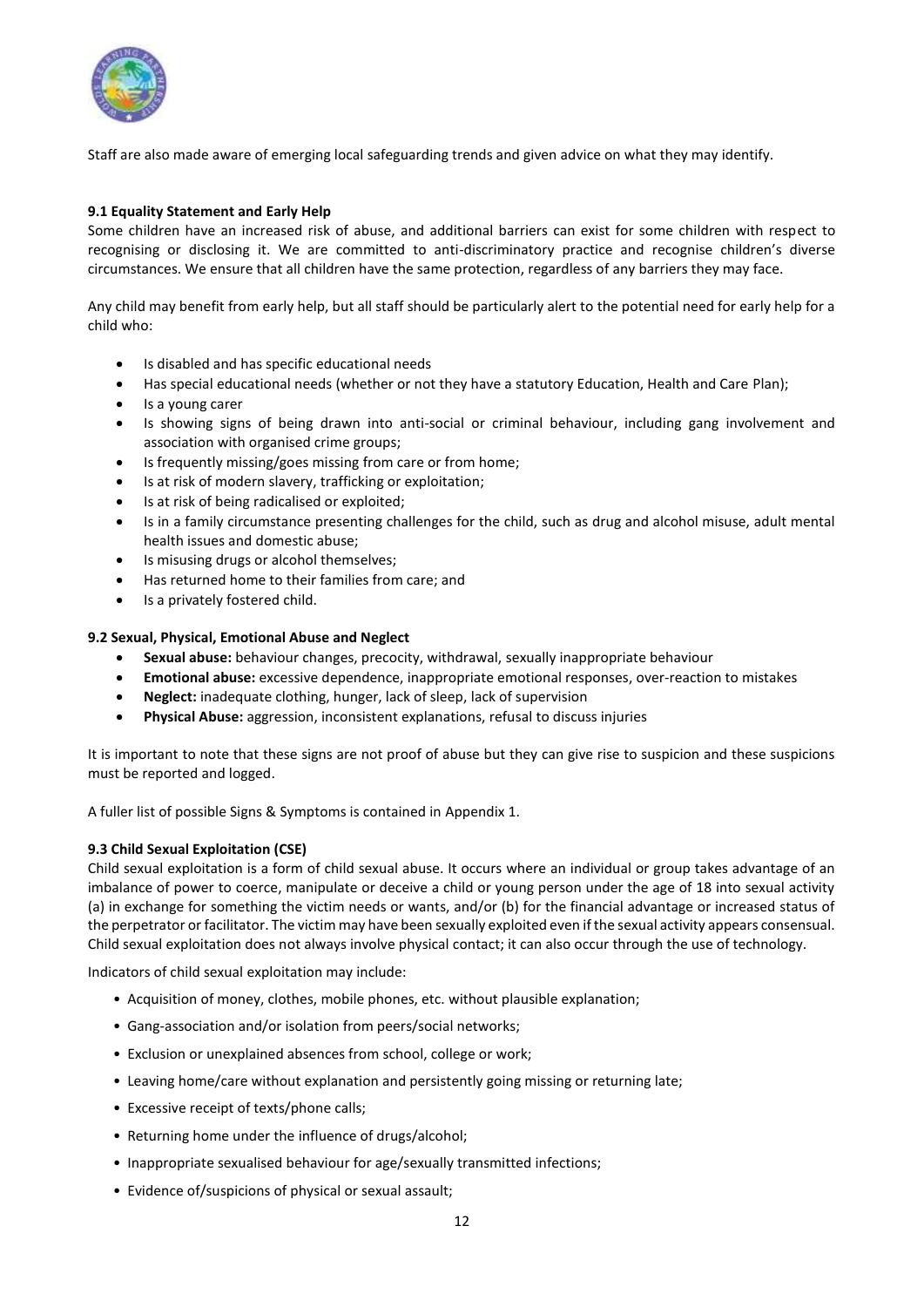

- Relationships with controlling or significantly older individuals or groups;
- Multiple callers (unknown adults or peers);
- Frequenting areas known for sex work;
- Concerning use of internet or other social media;
- Increasing secretiveness around behaviours; and
- Self-harm or significant changes in emotional well-being.

Although the following vulnerabilities increase the risk of child sexual exploitation, it must be remembered that not all children with these indicators will be exploited. Child sexual exploitation can occur without any of these issues.

- Having a prior experience of neglect, physical and/or sexual abuse;
- Lack of a safe/stable home environment, now or in the past (domestic violence or parental substance misuse, mental health issues or criminality, for example);
- Recent bereavement or loss;
- Social isolation or social difficulties;
- Absence of a safe environment to explore sexuality;
- Economic vulnerability;
- Homelessness or insecure accommodation status;
- Connections with other children and young people who are being sexually exploited;
- Family members or other connections involved in adult sex work;
- Having a physical or learning disability;
- Being in care (particularly those in residential care and those with interrupted care histories); and
- Sexual identity.

More information can be found in: Child sexual exploitation: Definition and a guide for practitioners (DfE 2017)

### **9.4 Criminal Exploitation of Children and 'County Lines'**

Across the country, young people and vulnerable adults are being exploited by gangs to move and sell drugs on their behalf in suburban areas, market towns and coastal regions. This criminal activity is known as 'county lines', as young people travel to different regions where they're unknown to the police and can therefore operate undetected. These young people can be as young as 10 and are often subjected to threats, violence, and sexual abuse by the gangs.

Children most at risk are those with chaotic backgrounds, maybe some previous offending, poor school attenders, and often children who are looked after. Signs that should prompt people to consider a young person's involvement in county lines include:

- Being found in distant areas
- Unexplained new clothes, money or phones
- Being associated with older people
- Significant change in behaviour or mental state

### **9.5 Female Genital Mutilation (FGM) and Forced Marriage**

Female genital mutilation refers to procedures that intentionally alter or cause injury to the female genital organs for non-medical reasons. The practice is illegal in the UK. FGM typically takes place between birth and around 15 years old; however, it is believed that the majority of cases happen between the ages of 5 and 8.

Risk factors for FGM include:

• low level of integration into UK society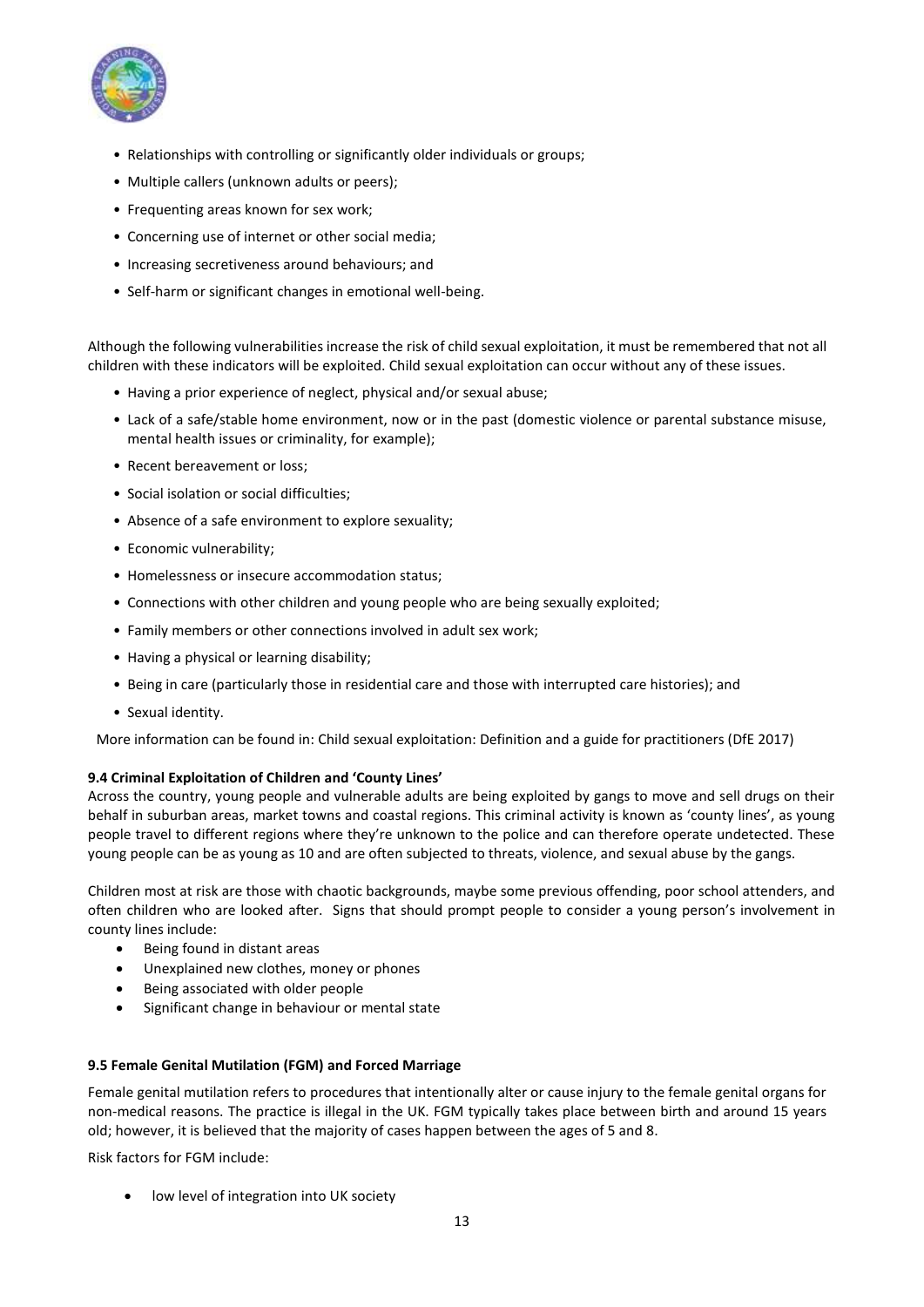

- mother or a sister who has undergone FGM
- girls who are withdrawn from PSHE
- visiting female elder from the country of origin
- being taken on a long holiday to the country of origin
- talk about a 'special' procedure to become a woman

Indications that FGM may have already taken place may include:

- difficulty walking, sitting or standing and may even look uncomfortable.
- spending longer than normal in the bathroom or toilet due to difficulties urinating.
- spending long periods of time away from a classroom during the day with bladder or menstrual problems.
- frequent urinary, menstrual or stomach problems.
- prolonged or repeated absences from school or college, especially with noticeable behaviour changes (e.g. withdrawal or depression) on the girl's return
- reluctance to undergo normal medical examinations.
- confiding in a professional without being explicit about the problem due to embarrassment or fear.
- talking about pain or discomfort between her legs

All staff are reminded of the need to be aware of the possibility of such abuse at Early Years, Primary and Secondary school age as outlined in Annex A of KCSiE 2020 and that they have a statutory duty and responsibility to report concerns relating to FGM.

The following reporting procedures, in line with ERSCP/Humberside Police agreed arrangements, should be followed in case of possible or disclosed FGM. However, if there is a suspicion that a girl is at immediate risk of such abuse, police should be contacted via 999.

Reporting Concerns

- a) If a member of staff **suspects** that a girl has suffered or may be at risk of suffering FGM or subject to Forced Marriage, they must discuss these concerns with the DSL/CPC immediately. The CPC/DSL will follow ERSCP procedures and contact Front Door – (previously known as EHaSH) by telephone.
- b) The CPC/DSL/Teacher will follow advice from Front Door (previously known as EHaSH) before discussing such concerns with parents or carers.
- c) If a member of staff **discovers** by disclosure by the victim, or peer, or physical evidence (which is highly unlikely for a member of school staff) that FGM has taken place, the DSL/CPC must be informed immediately and a referral to Front Door – (previously known as EHaSH), **which is effectively a referral to the police** made initially by telephone.
- **d) In this case, if the member of staff is a teacher (or employed to carry out teaching duties) the referral to**  Front Door – (previously known as EHaSH) **will be made by this teacher with the guidance and support of the DSL/CPC. For other staff, such a referral will be made by the DSL/CPC but this will need to identify the member of staff and the information they have reported.**
- e) The referral will be made at the latest by the close of the next working day but ideally immediately and on the same day if a school holiday or weekend follows the next day.
- f) If the CPC/DSL is not available within this timescale the member of staff should contact Front Door (previously known as EHaSH) and update the DSL/CPC.
- g) A written 'Confirmation of Referral' form should be forwarded to Front Door (previously known as EHaSH) in line with ERSCP safeguarding procedures.

### **9.6 'Honour-based' Violence**

So-called 'honour-based' violence (HBV) encompasses crimes which have been committed to protect or defend the honour of the family and/or the community, including Female Genital Mutilation (FGM), forced marriage, and practices such as breast ironing. All forms of so called HBV are abuse (regardless of the motivation) and should be handled and escalated as such.

Where staff are concerned that a child might be at risk of HBV, they must contact the DSL/CPC as a matter of urgency.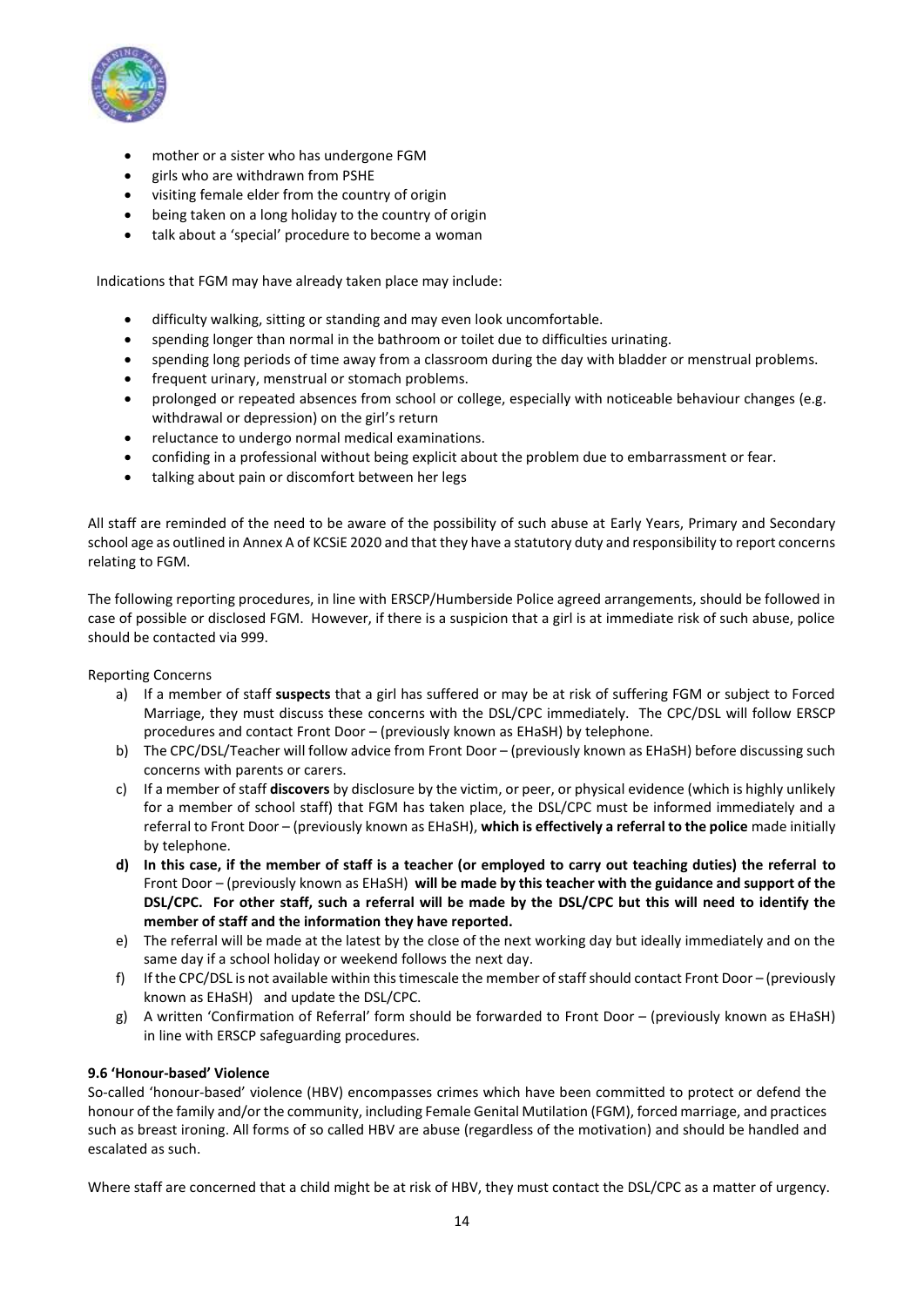

### **9.7 Possible Violent Extremist Radicalisation**

As part of the Counter Terrorism and Security Act 2015, schools have a duty to 'prevent people being drawn into terrorism'. This has become known as the 'Prevent Duty'. Where staff are concerned that children and young people are developing extremist views or show signs of becoming radicalized, they should discuss this with the DSL/CPC.

We use the curriculum to ensure that children and young people understand how people with extreme views share these with others, especially using the internet.

We are committed to ensuring that our pupils/students are offered a broad and balanced curriculum that aims to prepare them for life in modern Britain. Teaching the school's core values alongside the fundamental British Values supports quality teaching and learning, whilst making a positive contribution to the development of a fair, just and civil society. The PSHE/SMSC curriculum will ensure that issues such as tolerance, respect, democracy and individual liberty are covered in age appropriate ways. Visiting speakers and organisations will be checked to assess the suitability in respect of the above elements of PSHE/SMSC activities within each school in the WLP.

### Recognising Extremism:

Early indicators of radicalisation or extremism may include:

- showing sympathy for extremist causes
- glorifying violence, especially to other faiths or cultures
- making remarks or comments about being at extremist events or rallies outside school
- evidence of possessing illegal or extremist literature
- advocating messages similar to illegal organisations or other extremist groups
- out of character changes in dress, behaviour and peer relationships (but there are also very powerful narratives, programmes and networks that young people can come across online so involvement with particular groups may not be apparent.)
- secretive behaviour
- online searches or sharing extremist messages or social profiles
- intolerance of difference, including faith, culture, gender, race or sexuality
- graffiti, art work or writing that displays extremist themes
- attempts to impose extremist views or practices on others
- verbalising anti-Western or anti-British views
- advocating violence towards others

All staff have undertaken 'Prevent' E-learning training and are made aware that concerns about the possible radicalisation of, or influence on children by violent extremist political or religious groups should be referred to the DSL/CPC or other senior staff. In line with ERSCP, ERLA and Humberside Police arrangements, advice will be sought by contacting Front Door – (previously known as EHaSH) which includes Humberside Police Decision makers (Appendix 10). If there is an immediate concern of risk or emergency the school will call 999.

### **9.8 Peer on Peer abuse and harassment**

Staff should be aware that safeguarding issues can manifest themselves via peer on peer abuse. This is most likely to include, but not limited to:

- bullying (including cyberbullying);
- physical abuse such as hitting, kicking, shaking, biting, hair pulling, or otherwise causing physical harm;
- sexual violence and sexual harassment;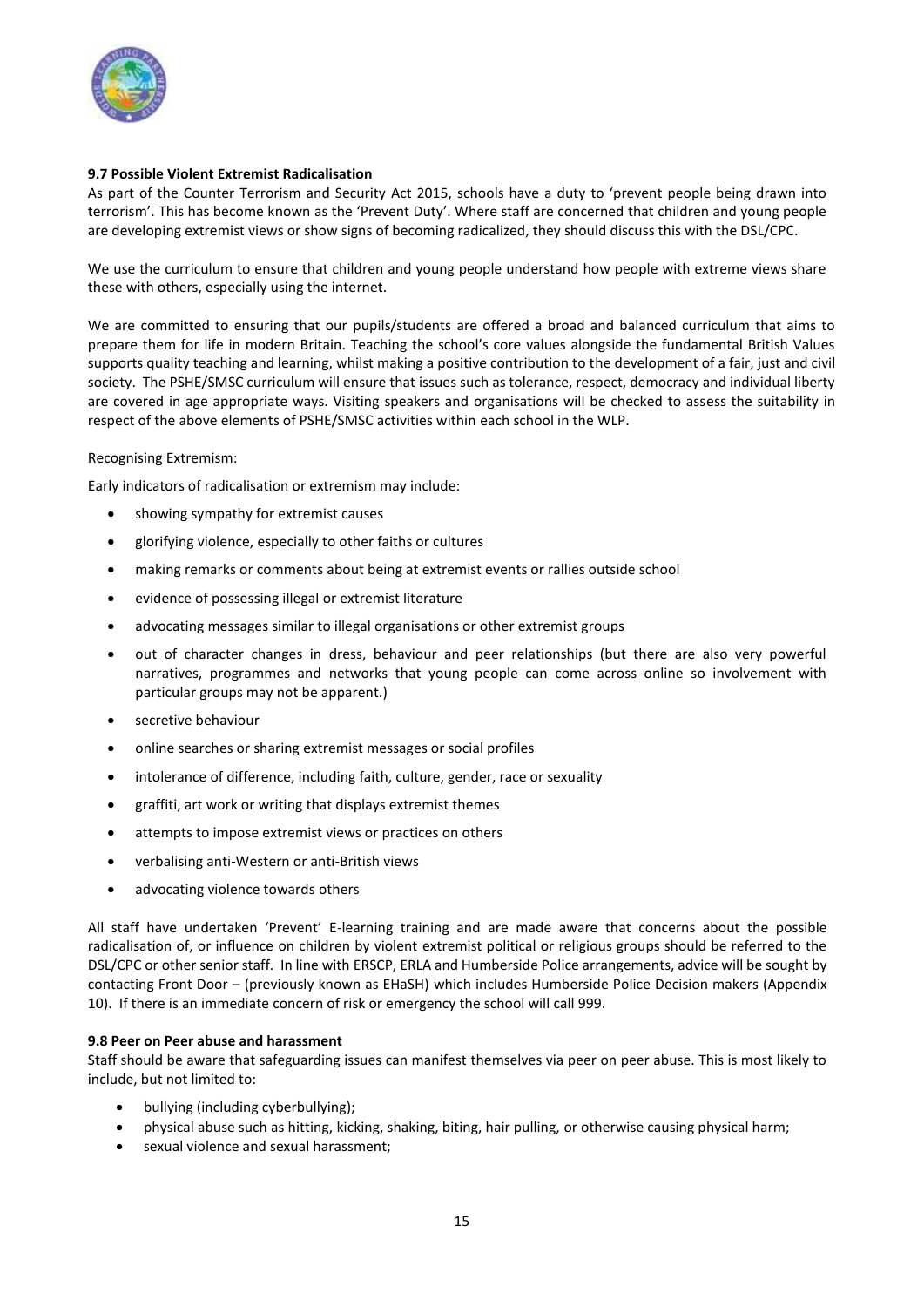

- upskirting, which typically involves taking a picture under a person's clothing without them knowing, with the intention of viewing their genitals or buttocks to obtain sexual gratification, or cause the victim humiliation, distress or alarm
- gender-based violence
- sexting (also known as youth produced sexual imagery); and
- initiation-type violence and rituals.

Abuse is abuse and should never be tolerated or passed off as "banter" or "part of growing up". Different gender issues can be prevalent when dealing with peer on peer abuse. This could for example include girls being sexually touched/assaulted or boys being subject to initiation-type violence.

The WLP believe that all children have a right to attend school and learn in a safe environment. Children should be free from harm by adults in the school and other pupils/students.

We recognise that some pupils/students will sometimes negatively affect the learning and wellbeing of others and their behaviour will be dealt with under the individual school's Behaviour Policy. Occasionally, allegations may be made against pupils/students by others in the school, which are of a safeguarding nature. Safeguarding issues raised in this way may include physical abuse, emotional abuse, sexual abuse and sexual exploitation. It is likely that to be considered a safeguarding allegation against a pupil, some of the following features will be found.

The allegation:

- is made against an older pupil and refers to their behaviour towards a younger pupil or a more vulnerable pupil
- is of a serious nature, possibly including a criminal offence
- raises risk factors for other pupils/students in the school
- indicates that other pupils/students may have been affected by this pupil/student
- indicates that young people outside the school may be affected by this pupil/student

It is important for all staff to be aware that children are capable of abusing their peers and that any allegations, disclosures or concerns about such behaviour are treated as potential abuse and referred to the DSL/CPC. This includes incidents or behaviours that may have occurred outside of the school that staff become aware of.

If there is a concern that the level of possible abuse would reach a threshold for Police and or Social Care involvement or that either the alleged victim or perpetrator should be offered support or intervention from YFS or Children's Centre the DSL/CPC will refer the matter to Front Door for advice. If the behaviour does not reach a threshold for referral to Front Door or advice from Front Door is that the behaviour should be dealt with by school appropriate action will be taken under the behaviour policy.

In either case if any child involved is open to the CST the Social Worker or YFS worker will be informed.

If allegations of such abuse are investigated by Police or Social Care the school will take advice from these agencies as to internal investigation and supervision of the pupils/students involved. Each school in the WLP will make every effort to ensure that during such investigations all pupils/students involved are treated fairly and consistently and that appropriate supervision and support is in place. Parents will be made aware of any specific arrangements that are put in place.

Whilst it is important that the school does not make an assumption of guilt without clear evidence or direction from other agencies it is important to ensure that the victim or alleged victim is fully protected and supported in throughout the process.

In circumstances where a pupil may present a risk to peers or staff, appropriate Risk Management plans will be developed with appropriate advice from other agencies to ensure the safety of pupils/students and staff, and to support the pupil in question. These plans will be discussed with staff on a need to know basis and the child and parents/ carers.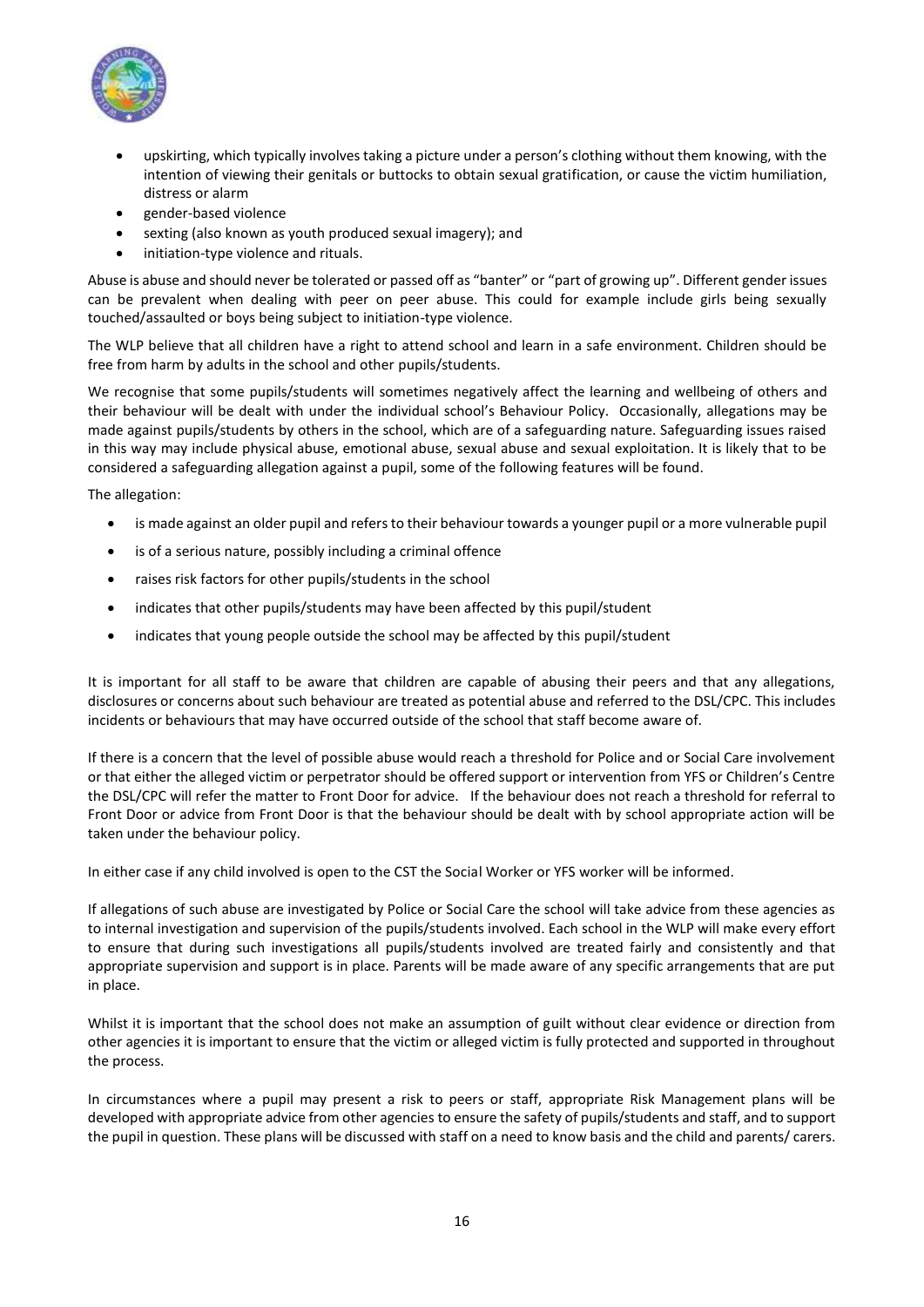

In cases of 'sexting' we follow guidance given to schools and colleges by the UK Council for Child Internet Safety (UKCCIS) published in 2017: 'Sexting in schools and colleges, responding to incidents, and safeguarding young people'. The key points are below:

If you are made aware of an incident involving the consensual or non-consensual sharing of nude or semi-nude images/videos (also known as 'sexting' or 'youth produced sexual imagery'), you must report it to the DSL immediately. You must not:

- View, copy, print, share, store or save the imagery yourself, or ask a pupil to share or download it (if you have already viewed the imagery by accident, you must report this to the DSL)
- Delete the imagery or ask the pupil to delete it
- Ask the pupil(s) who are involved in the incident to disclose information regarding the imagery (this is the DSL's responsibility)
- Share information about the incident with other members of staff, the pupil(s) it involves or their, or other, parents and/or carers
- Say or do anything to blame or shame any young people involved

You should explain that you need to report the incident, and reassure the pupil(s) that they will receive support and help from the DSL.

### **9.9 Serious Violence**

All staff should be aware of indicators, which may signal that children are at risk from, or involved with serious violent crime. These may include:

- Increased absence from school
- A change in friendships or relationships with older individuals or groups
- A significant decline in performance
- Signs of self-harm or a significant change in wellbeing
- Signs of assault or unexplained injuries
- Unexplained gifts or new possessions could also indicate children have been approached by, or are involved with, individuals associated with criminal networks or gangs

All staff should be aware of the associated risks and understand the measures in place to manage these. Advice for schools and colleges is provided in the Home Office **Preventing youth violence and gang involvement** and its **Criminal exploitation of children and vulnerable adults: county lines** guidance.

### **9.10 Children Missing Education (CME)**

Knowing where children are during school hours is an extremely important aspect of Safeguarding. Missing school can be an indicator of abuse and neglect and may also raise concerns about others safeguarding issues, including the criminal exploitation of children. The WLP monitor attendance carefully and address poor or irregular attendance without delay.

In response to the guidance in KCSiE (2021) the WLP has:

- a. Staff who understand what to do when children do not attend regularly
- b. Appropriate policies, procedures and responses for pupils/students who go missing from education (especially on repeat occasions).
- c. Staff who know the signs and triggers for travelling to conflict zones, FGM and forced marriage.
- d. Procedures to inform the local authority when we plan to take pupils/students off-roll when they:
	- i. leave school to be home educated
	- ii. move away from the school's location
	- iii. remain medically unfit beyond compulsory school age
	- iv. are in custody for four months or more (and will not return to school afterwards); or
	- v. are permanently excluded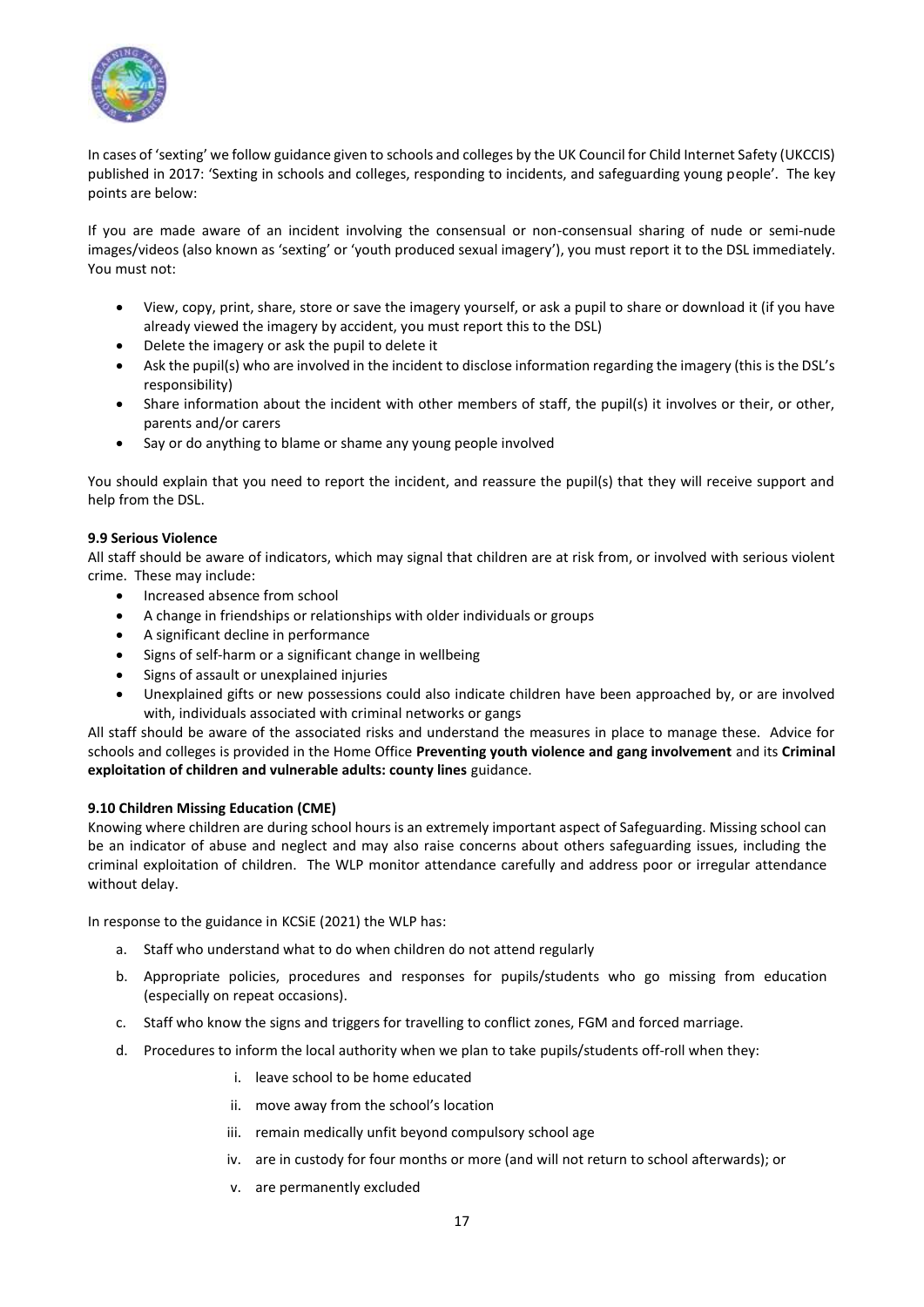

Each school will ensure that pupils/students who are expected to attend the school, but fail to take up the place will be referred to the local authority. When a pupil leaves the school, it will record the name of the pupil's new school and their expected start date.

Each school in the WLP will only remove children from the register if the statutory grounds for doing so are met and will inform the LA of the intention to do so. In the case of CME school will make all reasonable efforts to locate the child/ren as required by the guidance. The school will inform the LA EWS if any pupil fails to attend without permission for a continuous period of 10 days or more and will refer children whose attendance has fallen below the agreed level to the EWS.

If a child, who is the subject of a Child Protection Plan or is otherwise open to the CST, does not attend school without a verified valid reason, the CPC will contact the assigned social worker or CST duty desk if unavailable.

If a child not open to the CST that the school has concerns about, does not attend school, the school will contact Front Door, the EWS and/or the Police depending on the circumstances.

If a child absconds from a primary school site the school will make an initial search, contact the parent/carer or other emergency contact (and social worker if open to CST) and phone the police immediately. In a secondary school if, after the search, the child is not located the school will contact the police within 20 minutes of the alert.

### **9.11 Concerns about the capacity of parent/carer collecting children**

If the school has concerns that a parent, carer or person authorised to collect a child appears to be:

- drunk;
- under the influence of other drugs whether prescription or not;
- behaving in an irrational, aggressive or concerning way;

which suggests they are not able to offer safe care to the child or not fit to drive, the school should take appropriate steps to avoid releasing the children to the carer.

Whilst the school cannot legally refuse ultimately to withhold the child there is a safeguarding and moral responsibility to attempt to clarify the situation and take steps to protect the child as much as possible in such circumstances.

If there is clear evidence or a judgement taken in good faith by staff that if the parent takes charge of the child it will be at immediate risk of harm, then:

- 1) Staff concerned will alert Senior staff and keep the child separate if possible.
- 2) Staff will talk to the adult and re-assess their ability to keep the child safe.
- 3) Consider contacting other authorised carers.
- 4) If not appropriate or not available and there is a perceived risk we will explain to the adult that CSC and the police are being contacted for advice and ask s/he to be patient & calm. The child will be supervised elsewhere in school if possible.
- 5) If it is not possible to avoid the adult taking the child and there are concerns for their safety and that of staff and others, 999 will be called and Front Door or EDT notified.

### **9.12 Private Fostering**

A private fostering arrangement is one that is made privately (without the involvement of a local authority) for the care of a child under the age of 16 years (under 18, if disabled) by someone other than a parent or close relative, in their own home, with the intention that it should last for 28 days or more. A close family relative is defined as a 'grandparent, brother, sister, uncle or aunt' and includes half-siblings and step-parents; it does not include great-aunts or uncles, great grandparents or cousins.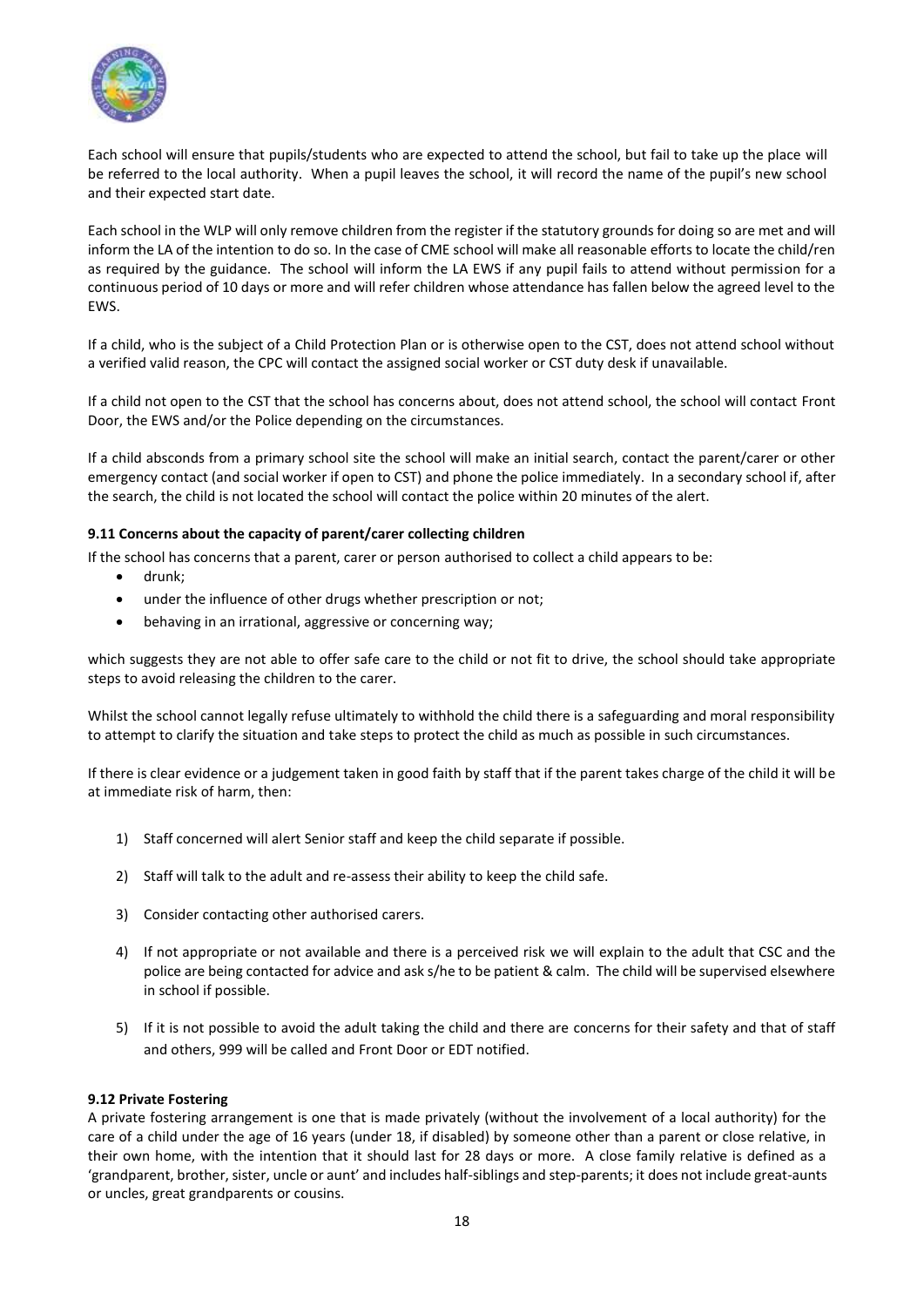

Parents and private foster carers both have a legal duty to inform the relevant local authority at least six weeks before the arrangement is due to start; not to do so is a criminal offence.

Whilst most privately fostered children are appropriately supported and looked after, they are a potentially vulnerable group who should be monitored by the local authority, particularly when the child has come from another country. In some cases privately fostered children are affected by abuse and neglect, or be involved in trafficking, child sexual exploitation or modern-day slavery.

Schools have a mandatory duty to report to the local authority where they are aware or suspect that a child is subject to a private fostering arrangement. Although schools have a duty to inform the local authority, there is no duty for anyone, including the private foster carer or social workers to inform the school. However, it should be clear to the school who has parental responsibility.

School staff should notify the DSL/CPC if they become aware of private fostering arrangements so that a referral to Front Door can be made. On admission to the school, we will take steps to verify the relationship of the adults to the child who is being registered.

### **9.13 Direct Payments**

If we are made aware that a direct payments worker is engaged by parents for overnight supervision of children, Front Door will be notified.

### **9.14 Responding to concerns**

### **'Never Do Nothing – Do the basic things well – It can happen here'**

All staff in the WLP have a responsibility to respond to disclosures by children, or other concerns they may have, and pass these concerns on to the DSL/CPC immediately (as outlined in Appendix 2). If for any reason neither the DSL or CPC are available, staff must speak to a member of SLT.

- Staff do not need 'proof' of abuse and should not 'investigate' concerns.
- Wherever possible, this information should be recorded using the 'Record of Concern Form' or through the individual schools Safeguarding reporting system. If a concern is made verbally, this should be followed up promptly and both the DSL/CPC will be alerted.
- Concerns relating to marks or injuries should be described, in addition to recording on a 'Body Map' outline within (Appendix 3a) or by using the individual school reporting system.
- Photographs must not be taken of any marks or injuries.

It is vital that staff do not:

- dismiss concerns or disclosures as insignificant; they may provide a vital link to other information.
- keep such concerns to themselves.
- investigate or seek proof.
- delay recording or passing concerns to the DSL/CPC.
- promise secrecy to children or adults making disclosures but reassure them that information will be shared appropriately and confidentially.
- discuss with parents or carers.
- ask closed questions that lead a child into a particular answer but if they need to clarify aspects of a disclosure by or about a child use only 'TED' type questions. I.e. **T**ell me…, **E**xplain…, **D**escribe….,

Staff are made aware that it is unacceptable legally, professionally and morally for any member of staff to keep such concerns to themselves, including concerns about the conduct of another member of staff and that any such failures will be regarded as potential disciplinary matters.

### **9.15 Contextual Safeguarding**

Safeguarding incidents and/or behaviours can be associated with factors outside the school and/or occur between children outside the school. **All staff** should consider the context within which such incidents and/or behaviours occur.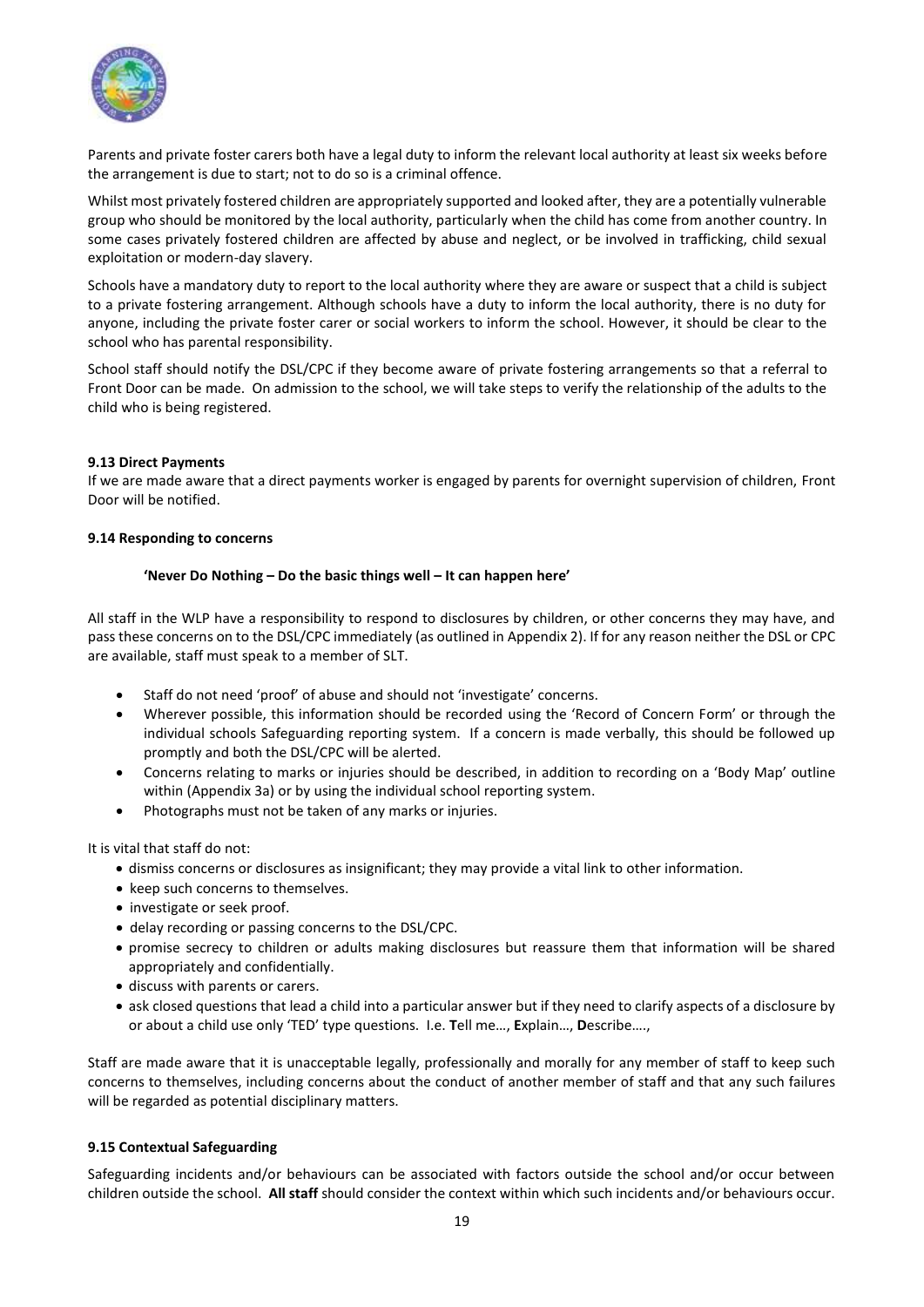

This is known as contextual safeguarding, which simply means assessments of children should consider whether wider environmental factors present in a child's life are a threat to their safety and/or welfare.

#### **9.16 Passing on concerns**

Each case will be considered by the DSL/CPC, who will decide what information to share with which staff.

Arrangements for passing on concerns are detailed in notes written and up-dated for staff annually. These are always presented to all staff during a Training Day in September, at the start of the new academic year; key points are emphasised. Notes can be found in Appendix 11.

#### **10. Further action**

#### **10.1 Considerations**

After taking advice from Front Door or CST if needed, the DSL/CPC will decide which of the following actions is appropriate:

- If it is considered that a pupil may have suffered, or may be at risk of suffering significant harm, or that the concern might constitute a criminal offence, an immediate contact to Front Door will be made before discussing the matter with parents or carers. This will be done as soon as the information or concern emerges to ensure that the CST, and in some cases, the police are able to respond within the school day.
- If the child's case is already 'open' to a social worker, an initial contact should be made with that social worker (or duty team member if the social worker is unavailable).
- If after consultation with Front Door an Early Help Assessment is agreed to be appropriate and that school is best placed to initiate this assessment consent must be obtained from parents or carers and if appropriate the pupil. Advice about the EHA process is available from Front Door
- After consultation with Front Door, the DSL/CPC may advise that the situation will be monitored and inform the appropriate staff.
- In all cases, records of discussions with Front Door and other professionals and any subsequent decisions and action taken, including details of other persons involved in the decision-making will be recorded in the Child's file.

#### **10.2 Escalating concerns about individual cases**

If the DSL/CPC feels that advice or action after discussion with Front Door or the CST is inappropriate, that the child's circumstances are not improving or that there are delays in the case management, the DSL/CPC will insist on discussion with the appropriate team manager and if the concerns persist escalate this further to the next line manager.

Records of all such discussions and responses must be retained in the pupil's/students file chronology.

The DSL/CPC will keep a record of all information collected and any subsequent decisions and action taken, including details of other persons involved in the decision-making. This will include recording reasons not to refer the concerns to other agencies or not to seek advice if that was the course of action.

The DSL/CPC will update the school referrer as soon as possible on a 'Need to know' and 'Case by case' basis. If the member of staff feels that that the actions taken are inappropriate, ineffective or that the situation of concern is continuing they should raise concerns with the DSL or other Senior Member of staff and press for reconsideration or discussion.

If there is still a concern by the member of staff or they feel the situation is urgent s/he can refer to Front Door, the allocated Social Worker or the LADO.

#### **10.3 Informing Parents**

In all cases before parents or carers are informed the DSL/CPC should contact Front Door and be advised as to who should inform parents and when. In certain circumstances parents should **not** be informed, particularly where there are concerns about physical or sexual abuse involving family members.

These include situations when:

• Informing parents/ carers might place the child at increased risk.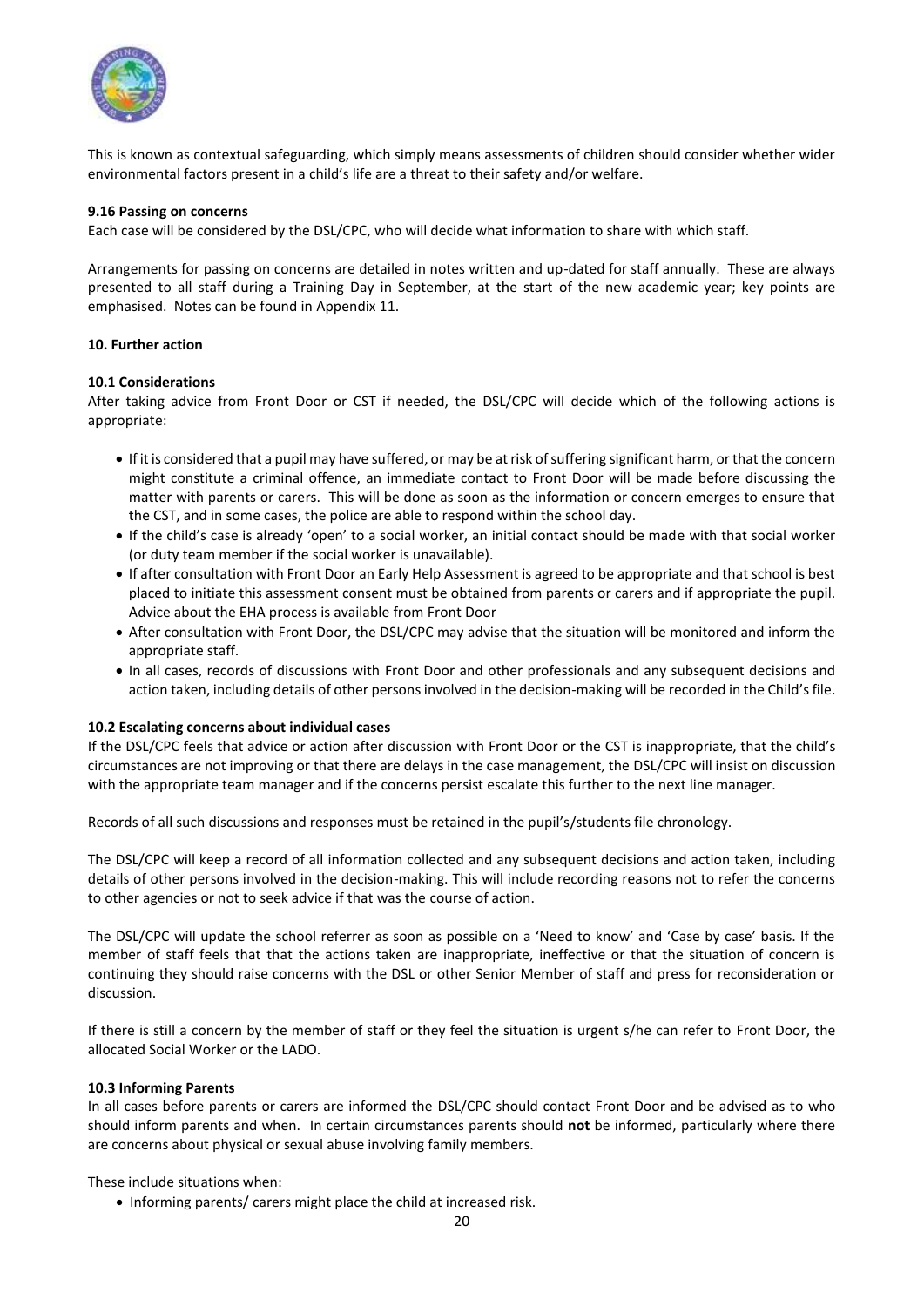

- A disclosure by a child about sexual or physical abuse involves a parent or other family member.
- There is a possibility that a crime may have been committed.
- In cases of suspected fabricated illness, radicalisation, FGM or forced marriage.
- Informing parents or carers might place staff at risk.
- Where a delay may be caused in referring if contact cannot be made with parents.

### **10.4 CP Referrals (See Appendix 5)**

If a school makes a CP Referral, the East Riding Safeguarding Children Partnership Procedure will be followed by the CPC/DSL

After a telephone contact to Front Door, the DSL/CPC will email a written 'Confirmation of Referral' as soon as possible (ideally immediately after initial telephone referral), and at the latest within 24 hours. This information will be made available to the CST manager by Front Door. (See Appendix 8)

### **10.5 Feedback**

Within 24 hours of receiving the referral from Front Door, the CST in whose area the child lives should report back to the DSL/CPC and indicate their decision on future action.

If no response is received within 24 hours, or sooner in urgent cases (where, for example, school need to be updated before the end of the school day), the DSL/CPC should contact the CST Manager to seek information. If this fails to get a response, the DSL/CPC should contact Front Door for advice.

Whatever the outcome of reported concerns, the DSL/CPC will report back to the member(s) of staff involved and appraise them of the situation, as appropriate, under the 'need to know' principle.

### **11 Vulnerable Children - supporting pupils/students at risk**

Children and young people with special educational needs and disabilities can face additional safeguarding challenges because:

- there may be assumptions that indicators of possible abuse such as behaviour, mood and injury relate to the child's disability without further exploration;
- children with SEN and disabilities can be disproportionally impacted by things like bullying without outwardly showing any signs; and
- difficulties may arise in overcoming communication barriers.

The WLP identify pupils/students who might need more support to be kept safe or to keep themselves safe by:

- 1. providing such children with the support that is necessary and build their self-esteem and confidence.
- 2. ensuring that staff in contact with such children will be made appropriately aware of the child's needs and circumstances in order to maximise the effectiveness of support and keep them alert to factors which may be of concern.
- 3. reminding staff that children with SEN, disabilities, communication or behaviour problems are at greater risk of abuse, neglect and bullying than other children.
- 4. the Designated Teacher supporting Looked After Children will liaise with the DSL/CPC and staff involved with Looked After Children to support the child and ensure that the needs identified in the child's Personal Education Plan are supported by staff involved with the child.
- 5. considering safeguarding implications when Individual Support Plans are reviewed in the case of children who require, for example, medication, some form of intimate care, help with changing or physical support or physical intervention.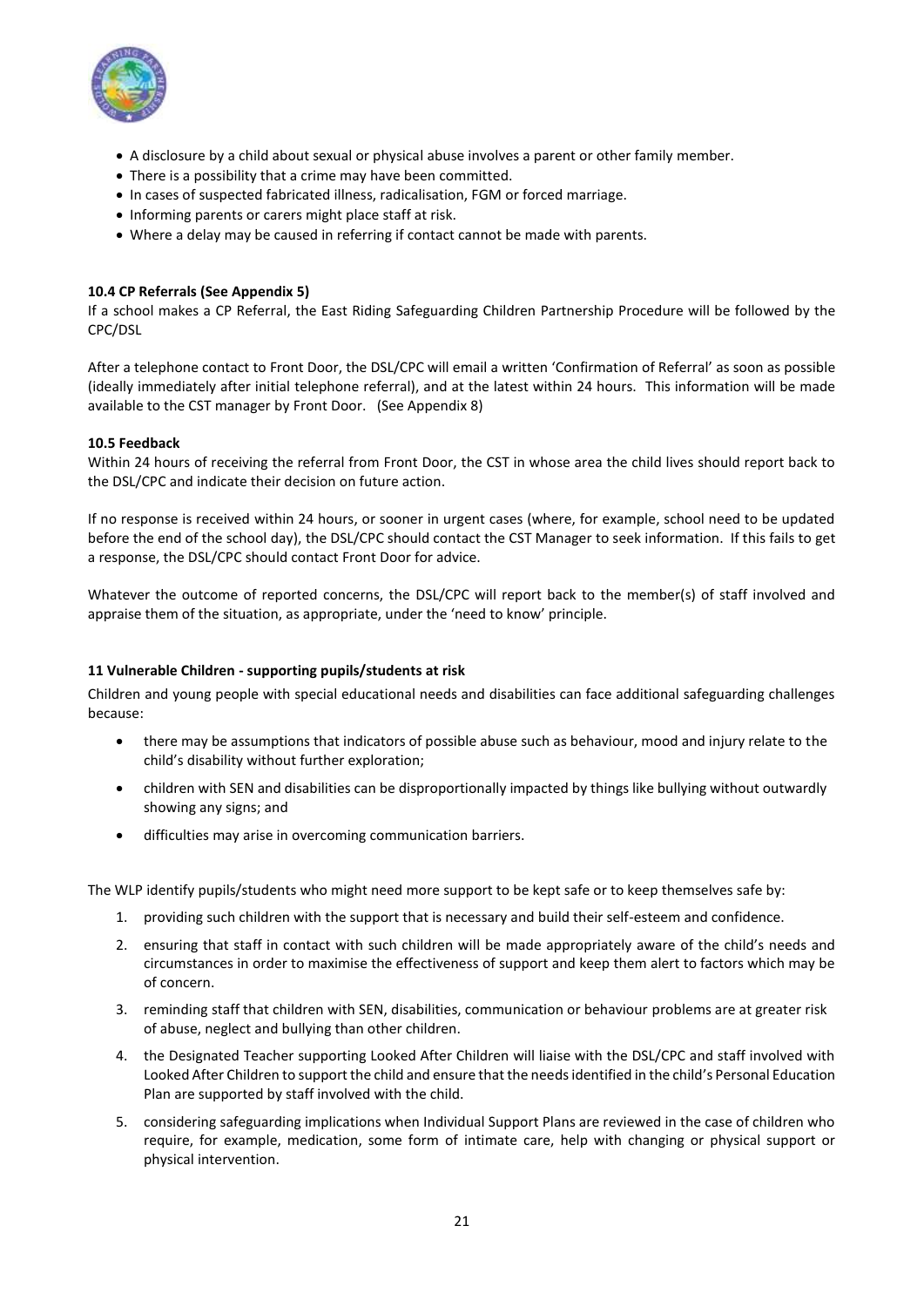

- 6. if a child, who is the subject of a Child Protection Plan or is otherwise open to the CST, does not attend school without a verified, valid reason the CPC/DSL will contact the assigned social worker or CST duty desk if unavailable.
- 7. if a child not open to CST that the school has concerns about, does not attend school, the school will contact Front Door, the EWS and/or police depending on the circumstances.

### **12. Joint working with other agencies**

The WLP recognises that inter-agency working is essential if children are to receive effective, targeted support as early as possible. In this way we work with energy to ensure that barriers to learning and inclusion are minimised for children. We are, therefore, committed to initiating and supporting inter-agency work through:

- Early Help Assessments;
- CP Case Conferences (& Reviews), Strategy & Core Group Meetings, and other Multi-Agency Meetings;
- Youth & Family Support Service, Prevention in Education Team & Children Centre intervention;
- Health and CAMHS intervention and assessment;

The WLP also works in partnership with Humberside Police as part of the Domestic Abuse alert system Operation Encompass and within the Safer Schools Partnership arrangements with the local Community Policing Team.

### **13. Case Conferences and Core Group Meetings**

- The DSL/CPC/Headteacher/Head of School will ensure that the appropriate member(s) of staff attend Initial and Review Case Conferences and subsequent Core Group Meetings, and provide written reports for these.
- Reports will be compiled after discussion with relevant staff .
- Reports will be discussed with parents, if possible, before forwarding to the Case Conference Chair 3 days before an Initial and 5 days before a Review Case Conference.
- Feedback will be given to staff under the 'need to know' principle on a case-by-case basis.

### **14. Information Sharing**

In cases involving possible child abuse or neglect, the school has a duty, and the legal right, to share information.

The DSL/CPC/Headteacher/Head of School will ensure that the sharing of information is in line with the following principles as outlined in '*Information sharing: advice for practitioners providing safeguarding services 2015'* and that it is:

- necessary, proportionate, relevant, adequate, accurate, timely and secure;
- necessary for the purpose for which it is shared;
- accurate, up-to-date, shared in a timely fashion and securely;
- is shared appropriately and confidentially with the appropriate professionals, and that this is logged on the child's CP file.

#### **15. Children's Concerns**

The WLP recognises that listening to children/young people is an important and essential part of safeguarding them against abuse and neglect. We will seek to develop resilience in the children and ensure that they are aware that they can seek help and support. Any expression of concern in relation to an individual child/young person will be listened to and acted upon to safeguard his/her welfare.

- 1. Children will be made aware of the opportunities available to them to seek advice and support within the formal and informal curriculum. This includes the opportunity to talk to our peer mentors who are available to offer their support.
- 2. Safe school procedures including Child Protection matters will be discussed by the School Council to gather children's opinions about the support systems in place if applicable.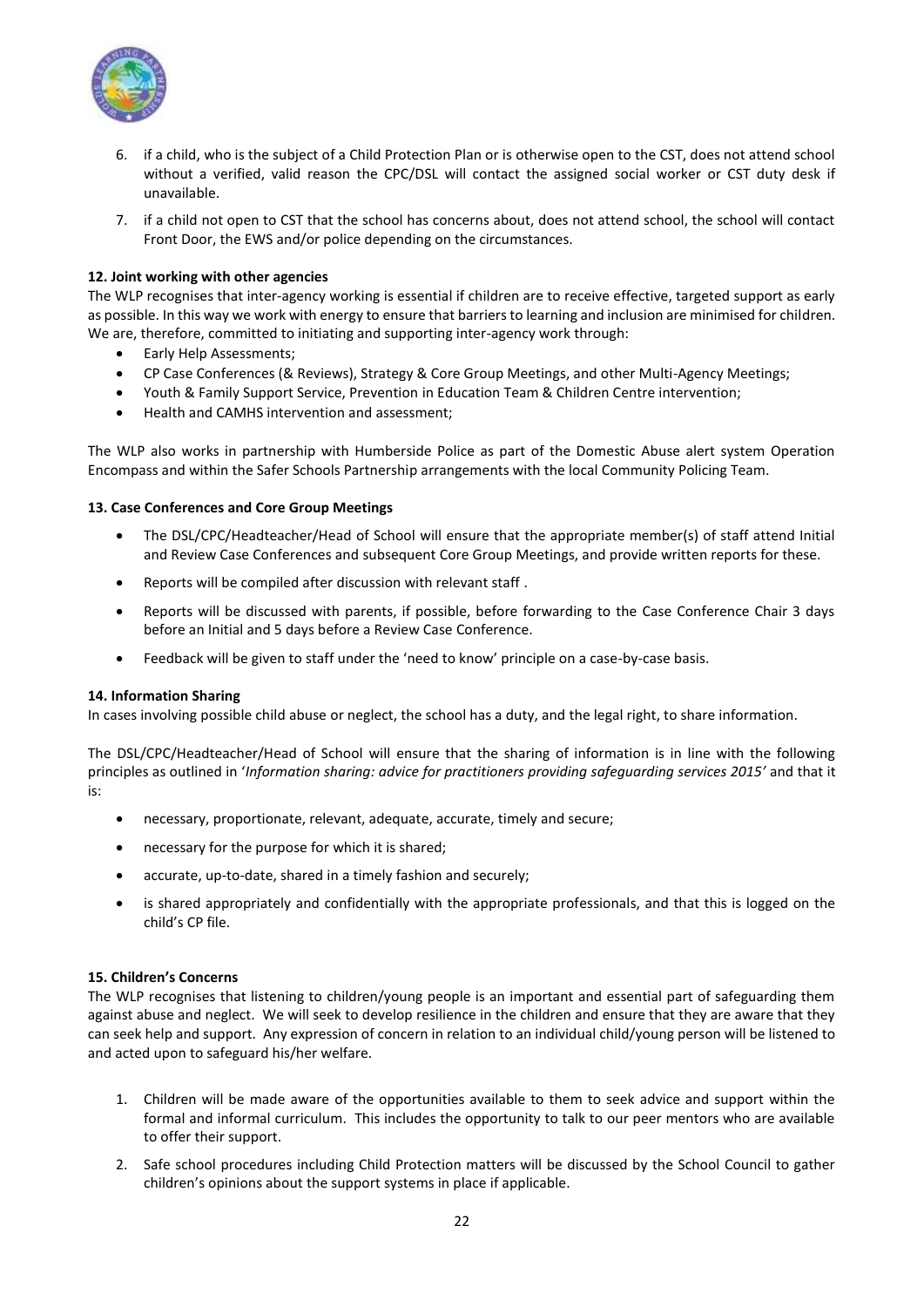

### **16**. **Recruitment and selection of staff**

- 1. The WLP complies fully with Statutory Guidance 'Keeping Children Safe in Education 2020 Part 3 Safer Recruitment' and the ERLA safer recruitment supporting guidance. Supporting documentation and procedures have been developed within School to augment those produced by the LA.
- 2. The school ensures that DBS checks on all staff, Governors and volunteers who are engaged in Regulated Activity are carried out as required by the Statutory Guidance. Any staff or volunteers not in regulated activity are continually supervised by staff.
- 3. A Single Central Register for all staff, visiting staff, volunteers and governors is maintained using LA and Statutory guidance.
- 4. ERSCP 'Safer Recruitment Training' has been completed by a range of staff (both teaching and non-teaching, including the Headteacher/Head of School and CPG). All appointment panels will have at least one member who has completed this training in the last 5 years. This training will be reviewed periodically and may be extended to other colleagues.
- 5. If other organisations provide services or activities on our site, on our behalf, including Agency Supply staff, we will obtain written assurances that these organisations have appropriate safeguarding, safer recruitment and vetting procedures in place. See section 24 for further guidance on contractors, visitors etc.

### **17. Induction**

When new permanent or part-time staff, or volunteers, start at a school they are briefed on the Schools CP and Safe Working procedures and other documents; for example;

- This policy
- Expectations and Code of conduct
- Behaviour policy
- Keeping Children Safe In Education 2021 (Sec 1 & Annex B)
- CME/CMOE safeguarding response
- The Child Protection Staff Reference guide
- The role of DSL/CPC

Other temporary or visiting staff, and students on placement, are made aware of the CP reporting procedures by the individual school and the School Code of Conduct. Safe Working is also addressed.

All student teachers undergoing training, and newly qualified teachers, adhere to the School Induction Programme, which is led and managed by the responsible senior member of staff. This involves regular discussions, mentoring, observation of good practice and carefully monitored performance checks. Addressing CP is an ongoing element of this programme.

### **18. Staff Safeguarding Training and Awareness**

All staff receive and have time allocated to read and have the opportunity to seek advice or clarification about the current:

- Keeping Children Safe in Education 2021 Part 1
- Keeping Children Safe in Education 2021 Annex A
- Safeguarding and Child Protection Policy
- The School's Code of Conduct
- School's Behaviour Policy
- Children Missing Education School Approach

All staff are reminded of the Policy and procedures at the start of each school year and at other times, as required, through Staff Meetings and/or staff bulletins. All staff complete the on-line core Training (and refresher training every 3 years thereafter).

The DSL and CPC will complete the following ERSCP training as a minimum as required by their role:

• Annual ERSCP/LA School DSL dedicated update and refresher training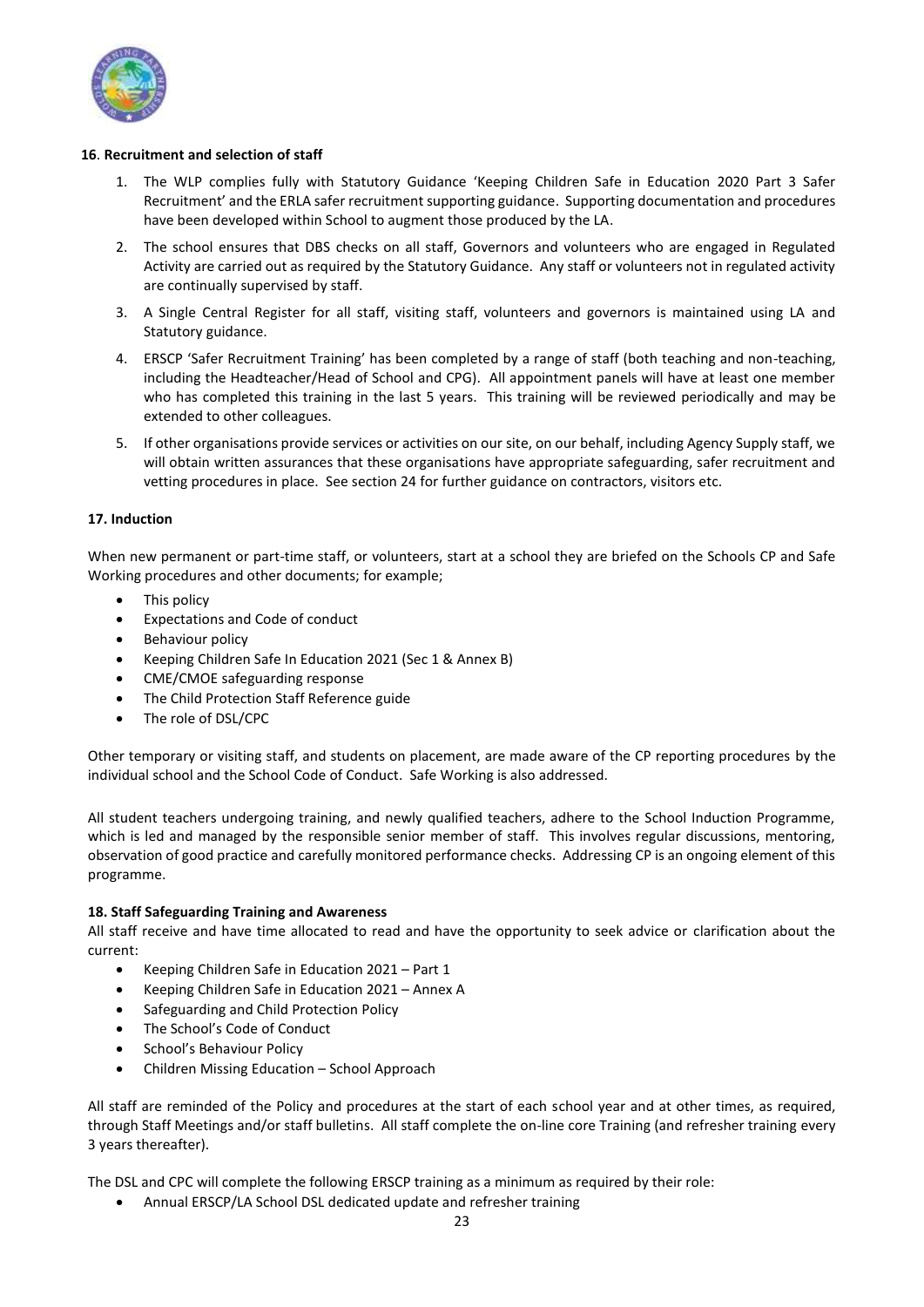

- In school 1:1 LADO/CP Officer training, support and audit
- Safeguarding in Education (online)
- Working Together to Safeguard Children
- Child Protection Case Conferences and Core Groups
- Workshop to Raise Awareness of Prevent
- Early Help Assessments
- FGM online training

This training will be enhanced by other ERSCP training on topics relevant to the school's specific needs.

### **19. Safe Handling/Physical Intervention**

Staff will ensure that the WLP Policy on Physical Intervention is followed and that any incidents requiring such action are logged with the Headteacher/Head of School or appropriate senior manager, and parents are informed on the same day.

Only adults designated by the Headteacher/Head of School in the School Policy should use physical intervention as a last resort to protect the safety of children or adults.

### **20. E-Safety & Acceptable Use Policies**

The WLP's E-safety and Acceptable Use Policy explains how we try to keep pupils/students safe in school and protect and educate them in the safe and appropriate use of technology. Staff understand the risks associated with using technology, including social media, of bullying, grooming, exploiting, radicalising or abusing children. Behaviour such as cyberbullying and sexting will be managed through the anti-bullying procedures or Child Protection/CSE procedures if more serious.

When children use the school's network to access the internet, they are protected from inappropriate content by our filtering and monitoring systems which are in place (if applicable). Whilst not infallible, this together with effective monitoring by staff ensures any risk is minimised. However, many pupils/students are able to access the internet using their own data plan and to minimise inappropriate use, the WLP, ask that pupils/students refrain from using their mobile phones during the working day and offer advice in the pupil planners and on our website about keeping themselves safe.

We understand that using online technology has a level of risk but at the same time that an 'over blocking' system would prevent effective teaching of online safety and resilience. In the same way that we could not attempt to teach children to swim without taking them to the pool.

To meet our aims and address the risks above we will:

- Educate pupils about online safety as part of our curriculum. For example:
	- o The safe use of social media, the internet and technology
	- o Keeping personal information private
	- o How to recognise unacceptable behaviour online
	- o How to report any incidents of cyber-bullying, ensuring pupils are encouraged to do so, including where they are a witness rather than a victim
- Train staff, as part of their induction, on safe internet use and online safeguarding issues including cyberbullying and the risks of online radicalisation. All staff members will receive refresher training at least once each academic year
- Educate parents/carers about online safety via our website, communications sent directly to them and during parents' evenings. We will also share clear procedures with them so they know how to raise concerns about online safety
- Make sure staff are aware of any restrictions placed on them with regards to the use of their mobile phone and cameras, for example that:
- Staff are allowed to bring their personal phones to school for their own use, but will limit such use to noncontact time when pupils are not present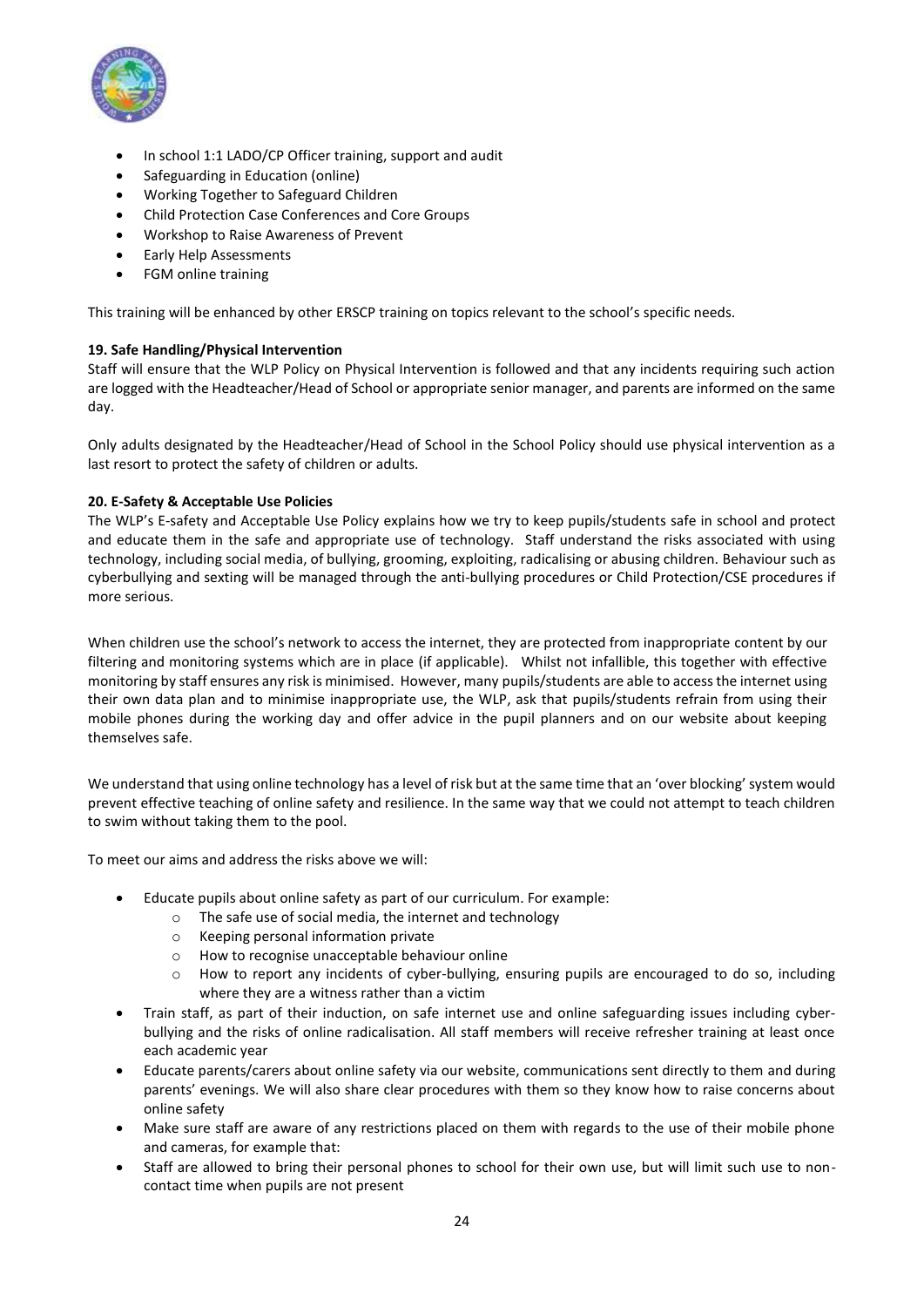

- Staff will not take pictures or recordings of pupils on their personal phones or cameras
- Make all pupils, parents/carers, staff, volunteers and governors aware that they are expected to sign an agreement regarding the acceptable use of the internet in school, use of the school's ICT systems and use of their mobile and smart technology
- Explain the sanctions we will use if a pupil is in breach of our policies on the acceptable use of the internet and mobile phones
- Make sure all staff, pupils and parents/carers are aware that staff have the power to search pupils' phones, as set out in the DfE's guidance on searching, screening and confiscation
- Put in place robust filtering and monitoring systems to limit children's exposure to the 4 key categories of risk from the school's IT systems
- Carry out an annual review of our approach to online safety, supported by an annual risk assessment that considers and reflects the risks faced by our school community

This section summarises our approach to online safety and mobile phone use. For comprehensive details about our school's policy on online safety and the use of mobile phones, please refer to our online safety policy and mobile phone policy, which you can find on our website **wlp.education/about/policies**.

### **21. Safe and Appropriate Working**

- 1. All staff should ensure that they do not behave in a way that will result in founded, or unfounded, allegations of inappropriate, abusive or dangerous behaviour.
- 2. At the start of each year, or at induction, all staff are reminded that they are in a Position of trust and what the implications of that are, together with the need to adhere to the Staff Code of Conduct and related policies.
- 3. If at any time staff are concerned that an action or comment made may be misinterpreted or that a child behaves or makes a comment in a way that causes concern in this respect, they should log their concerns immediately with the appropriate senior member of staff and seek advice.
- 4. Failure to adhere to the Code of Conduct including carrying out their safeguarding responsibilities may result in disciplinary action against them and in some cases allegations of inappropriate or abusive behaviour and Child Protection investigation. Their conduct towards pupils/students must remain beyond reasonable reproach.
- 5. Staff are reminded that any sexual 'relationship', consensual or otherwise with pupils/students up to 18 would constitute a criminal offence. Any such behaviour with pupils/students 18 or over would be regarded as a serious disciplinary matter.

### **22. Allegations against staff and Whistleblowing**

All staff have access to:

- The WLP Whistleblowing (Safeguarding) Policy
- Statutory Guidance Allegations of Abuse made against teachers and other staff (Section 4 KCSiE)
- Contact details of the Chair of Governors and LADO

All staff are made aware of their responsibilities and the procedure to follow in the strictest confidence, however, it must be appreciated that in the case of a Whistleblowing situation, an investigation may reveal the source of the information and a statement by the referrer may be required.

- 1. If a member of staff is in receipt of an allegation of inappropriate or abusive behaviour by a colleague or pupil, or feels required to make, or pass on, such an allegation, they should pass the information, without delay, to the Headteacher/Head of School.
- 2. If the allegation concerns the Headteacher/Head of School, the referrer should contact the Chair of Governors, a senior member of staff or the LADO immediately. It is unacceptable for any member of staff to not refer such concerns.
- 3. The Headteacher/Head of School (or other in 2 above) will, on the same day, contact the LA Designated Officer and follow the statutory guidance contained in ERSCP guidance Keeping Children Safe in Education 2019.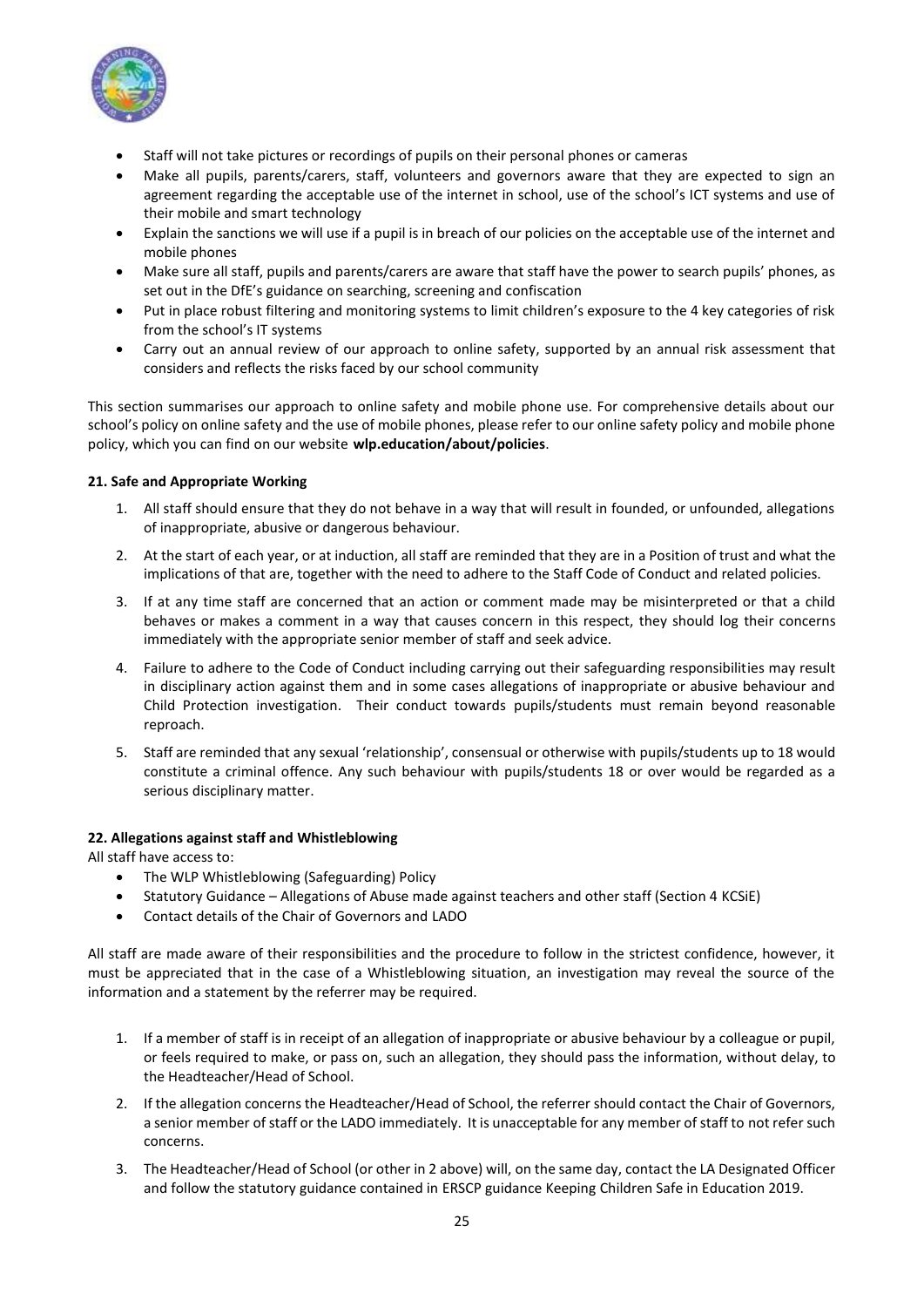

- 4. All involved will attempt to ensure that any allegation is dealt with fairly, quickly and consistently, in a way that provides effective protection for the child and, at the same time, supports the person who is the subject of the allegation.
- 5. If the member of staff feels that that the actions taken are inappropriate, ineffective or that the situation of concern is continuing they should raise concerns with the Head teacher (or other in 2) and press for reconsideration or discussion. If the concern persists and they feel the situation is urgent they can refer to Children's Social Care or the LADO.
- 6. The NSPCC runs a whistleblowing helpline on behalf of the government, the number is 0808 800 5000.

### **23. Extended School and Offsite Provision & Educational/Residential Visits**

Where extended school activities are provided and managed by the school, individual school's Child Protection and Safeguarding policy and procedures will apply.

When pupils/students attend off-site activities and provision including day, residential, work related learning placements and other alternative provision the schools will ensure that we obtain the same written assurances. They will ensure that attendance at alternative or off site provision for pupils/students that remain on the school role is monitored in the same way as other pupils/students.

If vulnerable pupils/students or pupils/students that may present a level of risk to themselves or others are allocated alternative or other off-site provision the school will discuss these issues with the provider to ensure that appropriate safeguarding measures and liaison between settings is effective.

In the same way the DSL/CPC will discuss such concerns with our Educational Visits Coordinator (EVC) or relevant member of staff and visit leaders at the visit planning stage.

The school will follow the appropriate LA planning and Risk Assessment procedures for all educational visits and activities.

### **24. Visitors, Supply and Agency Staff and Contractors**

Visitors to the school including contractors and volunteers are asked to sign in and are given a badge to confirm that they have permission to be on site.

Visitors, contractors and volunteers engaged in regulated activity must be subject to enhanced DBS checks. If not engaged in regulated activity the school must ensure that appropriate supervision is in place. The Schools relevant member of staff will always check the identity of contractors and their staff on arrival at the school by inspecting photo ID.

If other organisations provide services or activities on any school site in the WLP on their behalf including Agency Supply staff written assurances will be obtained that these organisations have appropriate safeguarding, safer recruitment and DBS/vetting procedures in place. The WLP will follow KCSiE statutory Guidance advice in such cases.

If Supply Staff are engaged directly by the school the appropriate checks must be carried out by the individual school.

The Single Central Register is maintained to ensure that all appropriate staff, volunteers, Governors, Agency and contracted staff in Regulated Activity are entered on it.

Any organisations or individuals booking the school site or parts of it will be checked as far as possible for suitability including possible extremist activities and recruitment.

### **25. Site Security, Health and Safety and emergency procedures**

There is a WLP Health and Safety Policy in place which is followed.

Fire practices are held regularly at varying times of day and week and any deficiencies corrected. Communication systems are in place and understood by all staff and volunteers to ensure appropriate and safe responses in the event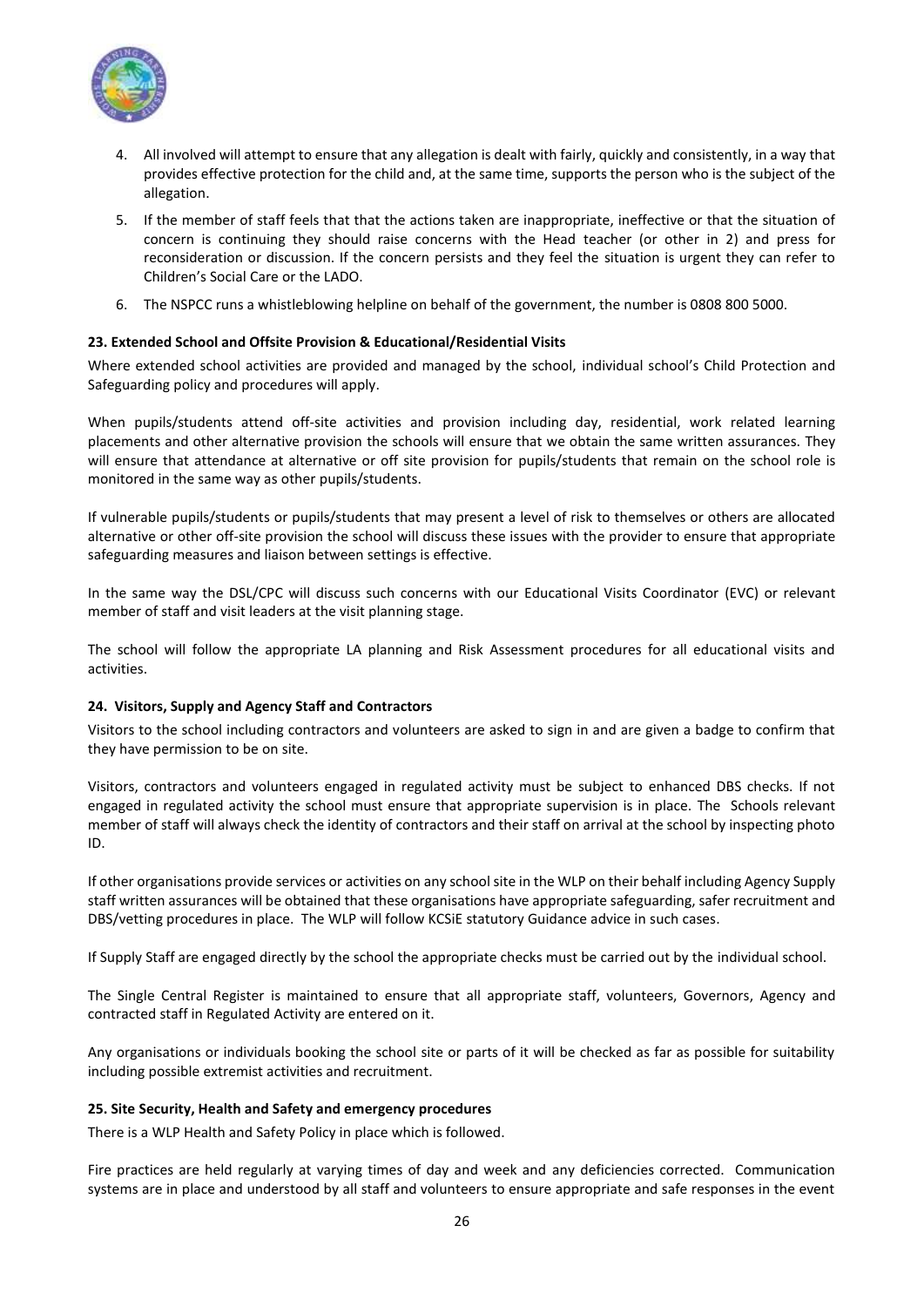

of critical incidents. This includes the need to evacuate in the event of a bomb scare or the need to initiate a complete or partial 'lock down'.

### **26. Parents**

We believe that our Safeguarding and Child Protection work will be more effective if it is carried out in partnership with parents and carers and that preventative and supportive strategies such as the Early Help Assessment and intervention by Children's Centres and Youth and Family Support Services are instigated when required. It is a priority to inform and involve parents at every stage in their child's time at the school. However, since our first priority is a child's welfare, we ensure that parents are aware that we may need to consult other agencies without their consent or knowledge.

Parents are made aware that this policy is available from each School in the WLP, and the name of the CPG can be requested if they wish to raise any suggestions or queries about the Policy or specific issues. Any such concerns will be taken into account when the Policy is reviewed and responded to by the CPG, DSL/CPC/Headteacher/Head of School.

If you want to know more about our procedures, or the Policy, please speak to the relevant member of staff at the individual schools.

#### **27. Policy Review**

Staff and Trustees will review this policy each year, and if any changes are suggested or required, they will be discussed. The views of staff, pupils/students, parents and governors will be sought and taken into account in this review.

If at any time any deficiencies or weaknesses in the Child Protection Policy, and procedures, are identified, they will be addressed by the Governing Body and staff immediately, and remedied.

#### **Review Date: September 2022**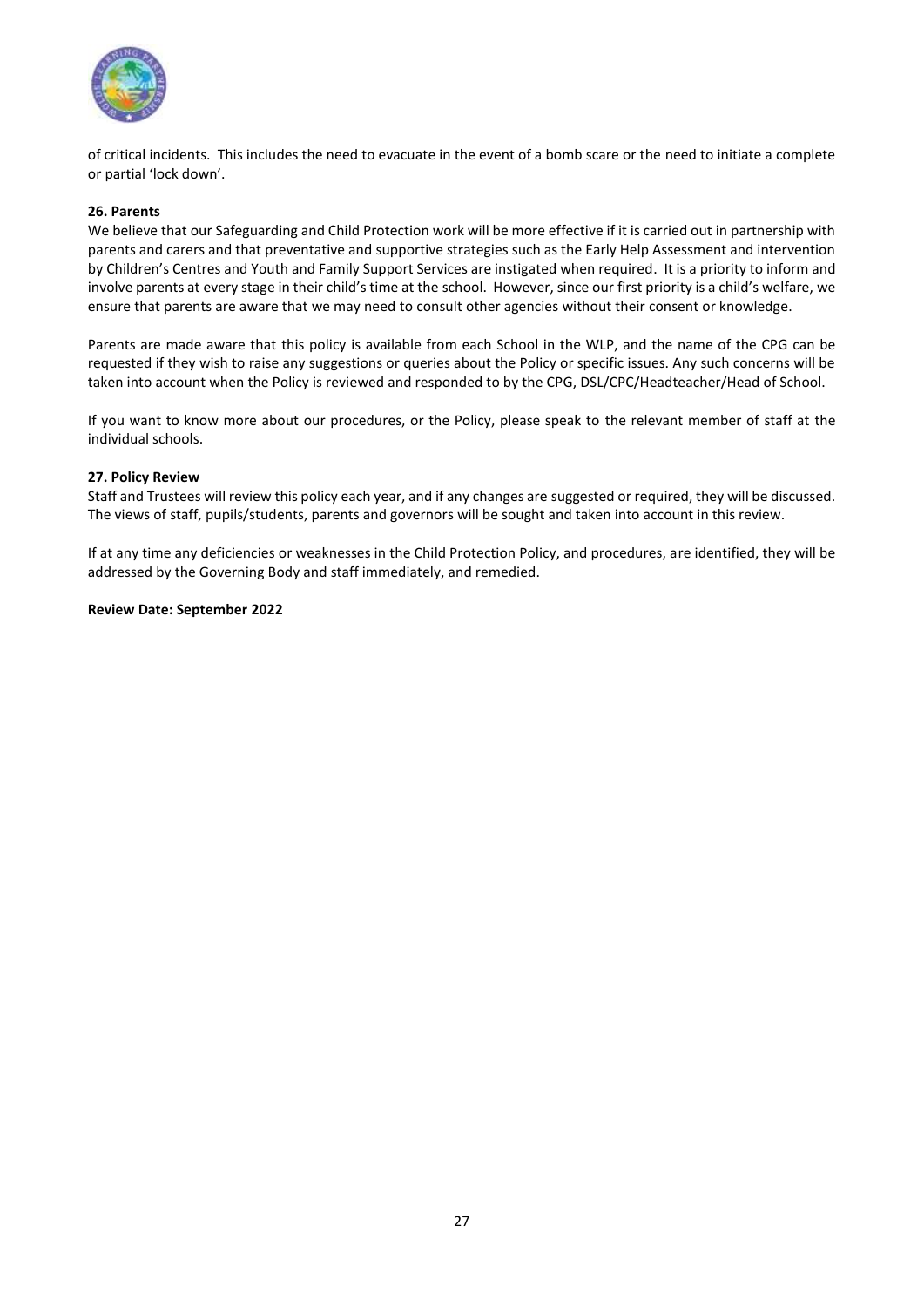

### **Appendix 1 (WLP CP Policy)**

### **Definitions of Significant Harm & Indicators of Abuse and Neglect**

A person may abuse or neglect a child by inflicting harm, or by failing to act to prevent harm. Children may be abused in a family or in an institutional or community setting, by those known to them or, more rarely, by a stranger.

**PHYSICAL ABUSE** may involve hitting, shaking, throwing, poisoning, burning or scalding, drowning, suffocating, or otherwise causing physical harm to a child. Physical harm may also be caused when a parent or carer feigns the symptoms of, or deliberately causes, ill health to a child whom they are looking after.

**NEGLECT** is the persistent failure to meet a child's basic physical and/or psychological needs, likely to result in the serious impairment of the child's health or development. It may involve a parent or carer failing to provide adequate food, shelter and clothing, failure to protect a child from physical harm or danger, or the failure to ensure access to appropriate medical care or treatment. It may also include neglect of, or unresponsiveness to, a child's basic emotional needs.

**EMOTIONAL ABUSE** is the persistent emotional ill treatment of a child such as to cause severe and persistent adverse effects on the child's emotional development. It may involve conveying to children that they are worthless or unloved, inadequate, or valued only insofar as they meet the needs of another person. It may feature age or developmentally inappropriate expectations being imposed on children.

**SEXUAL ABUSE** involves forcing or enticing a child or young person to take part in sexual activities, whether or not the child is aware of what is happening. The activities may involve physical contact, including penetrative (i.e. rape or buggery) or non-penetrative acts. They may include non-contact activities, or encouraging children to behave in sexually inappropriate ways.

### **Indicators of Abuse**

It is important to note that these lists are possible indicators of abuse. Many of these signs could have other explanations.

Some of the signs are the same, so there will be duplications in the lists. Although these signs do not necessarily indicate that a child has been abused, they may help adults recognise that something is wrong. The possibility of abuse should be investigated if a child shows one or more of these symptoms, or any one of them to a marked degree.

### **Signs of Physical Abuse**

- Unexplained injuries or burns, particularly if they are recurrent
- Improbable excuses given to explain injuries
- Refusal to discuss injuries
- Untreated injuries
- Admission of punishment which appears excessive
- Fear of parents being contacted
- Bald patches
- Withdrawal from physical contact
- Arms and legs kept covered in hot weather
- Fear of returning home
- Fear of medical help
- Self-destructive tendencies
- Aggression toward others
- Running away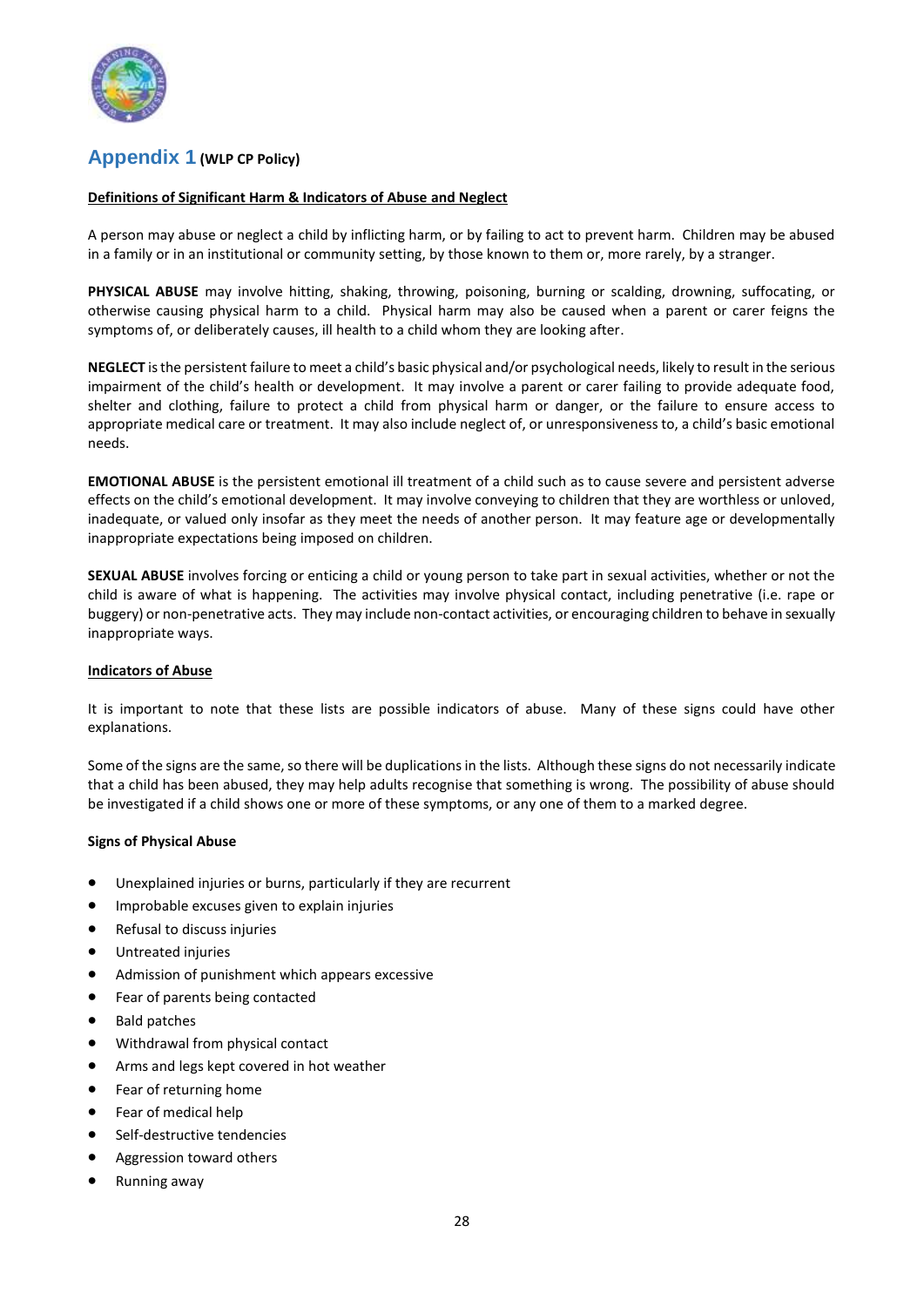

### **Signs of Emotional Abuse**

- Physical, mental and emotional developmental lags
- Admission to punishment which appears excessive
- Over-reaction to mistakes
- Continual self-deprecation
- Sudden speech disorders
- Fear of new situations
- Inappropriate emotional responses to painful situations
- Neurotic behaviour (e.g. rocking, hair twisting, thumb sucking)
- Self-mutilation or self-harm
- Fear of parents being contacted
- Extremes of passivity or aggression
- Substance or alcohol abuse
- Running away
- Compulsive stealing or scavenging

### **Signs of Sexual Abuse**

- Sudden changes in behaviour or school performance
- Displays of affection in a sexualised manner inappropriate to age
- Tendency to cling or need constant reassurance
- Tendency to cry easily
- Regression to younger behaviour e.g. thumb sucking, acting like a baby, playing with discarded toys
- Complaints of genital itching or pain
- Distrust of a familiar adult, or anxiety about being left with other adults; E.g. a relative, baby-sitter or lodger
- Unexplained gifts or money
- Depression and withdrawal
- Apparent secrecy
- Wetting, day or night
- Sleep disturbances or nightmares
- Chronic illnesses, especially throat infections and STIs
- Anorexia or bulimia
- Self-mutilation, attempted suicide, frequently running away
- Unexplained pregnancy
- Fear of undressing for gym
- Phobias or panic attacks

Not all sexually abused children will exhibit clear signs of disturbance. Some will be model pupils/students, displaying none of the characteristic effects of sexual abuse.

### **Signs of Neglect**

- Constant hunger
- Poor personal hygiene
- Constant tiredness
- Poor state of clothing
- **Emaciation**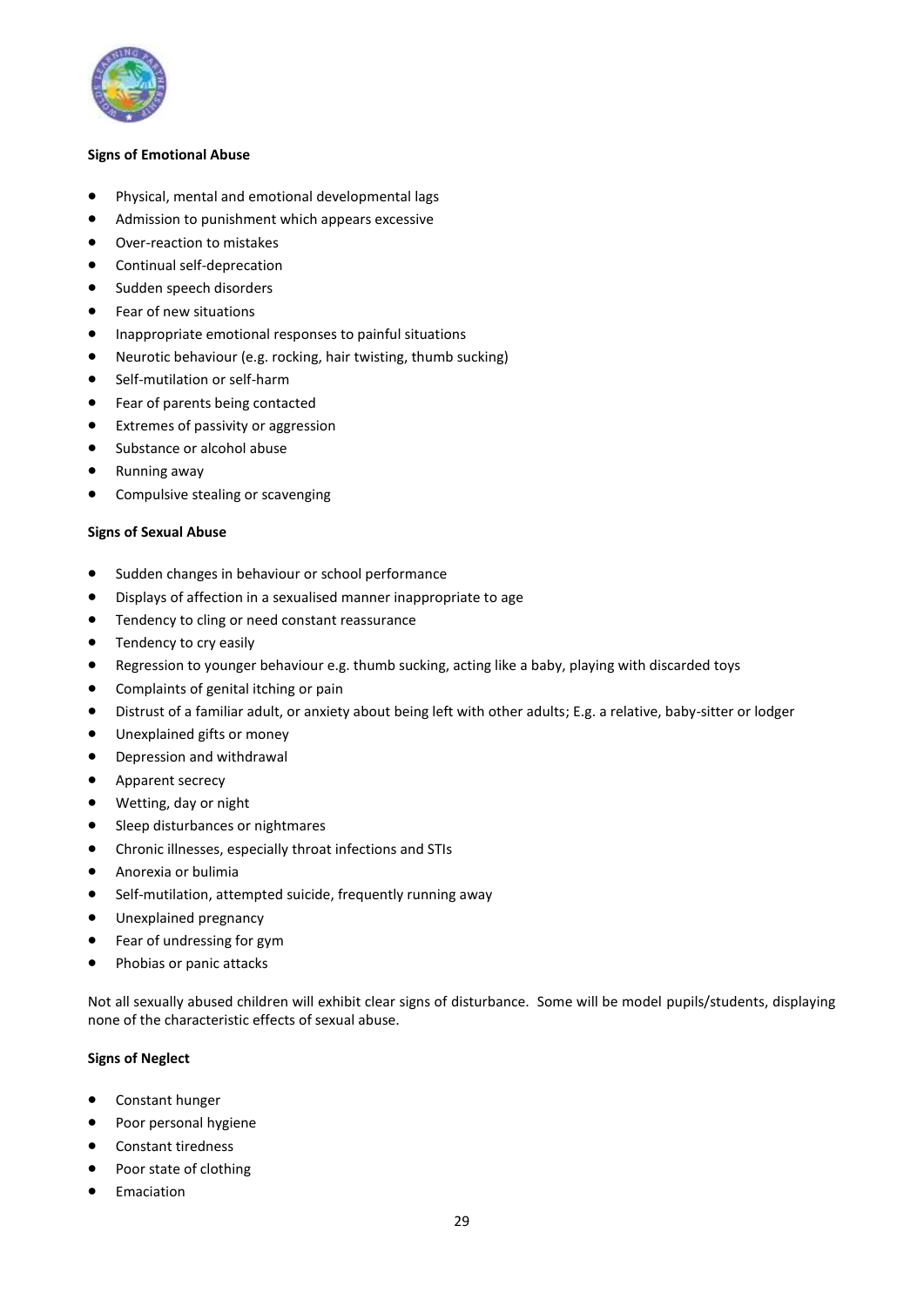

- Frequent lateness or non-attendance at school
- Untreated medical problems
- Destructive tendencies
- Low self-esteem
- Neurotic behaviour (e.g. rocking, hair twisting, thumb sucking)
- No social relationships
- Running away
- Compulsive stealing or scavenging

### **Signs of Child Sexual Exploitation**

- Acquisition of money, clothes, mobile phones, etc. without plausible explanation;
- Gang-association and/or isolation from peers/social networks;
- Exclusion or unexplained absences from school, college or work;
- Leaving home/care without explanation and persistently going missing or returning late;
- Excessive receipt of texts/phone calls;
- Returning home under the influence of drugs/alcohol;
- Inappropriate sexualised behaviour for age/sexually transmitted infections;
- Evidence of/suspicions of physical or sexual assault;
- Relationships with controlling or significantly older individuals or groups;
- Multiple callers (unknown adults or peers);
- Frequenting areas known for sex work;
- Concerning use of internet or other social media;
- Increasing secretiveness around behaviours; and
- Self-harm or significant changes in emotional well-being.

### **Signs of Peer on Peer abuse and harassment**

- bullying (including cyberbullying);
- physical abuse such as hitting, kicking, shaking, biting, hair pulling, or otherwise causing physical harm;
- sexual violence and sexual harassment;
- gender-based violence
- upskirting
- sexting (also known as youth produced sexual imagery); and
- initiation-type violence and rituals.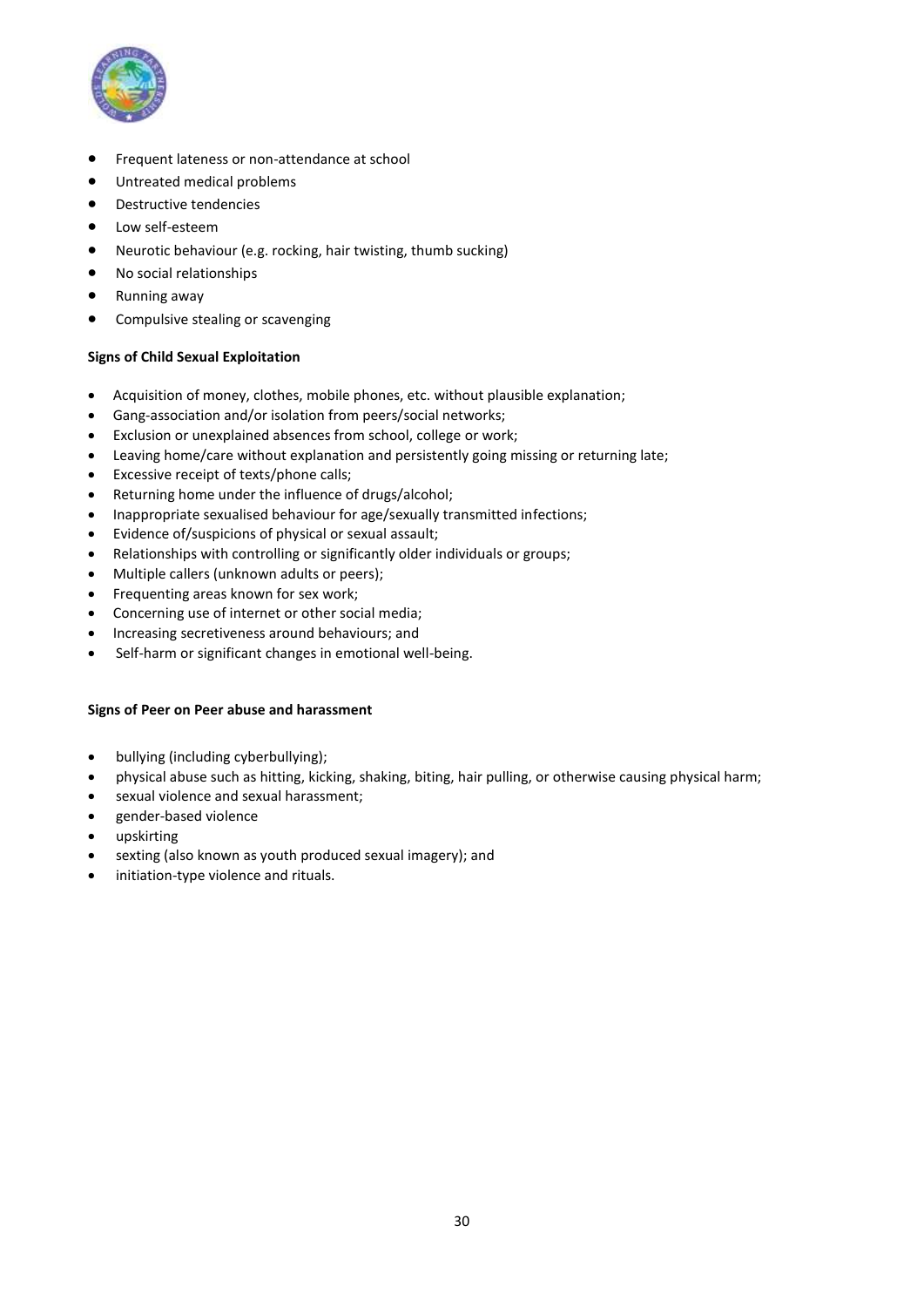

### **Appendix 2 - (WLP CP Policy)**

### **Responding to Concerns and Disclosures**

- React calmly; promise CONFIDENTIALITY **not** SECRECY.
- Be aware of your non-verbal messages.
- Keep responses short, simple, slow and gentle.
- Do not stop a child or parent who is talking freely about what has happened.
- Observe and listen; only ask open ended questions if you need to clarify something but this may be better left to the CPC/DSL or others.

### **The use of 'TED' questioning may be appropriate**

**T**ell me what happened **E**xplain what you mean **D**escribe how…

### **or open-ended questions e.g.**

What happened? Where were you? When did this happen? Who was there? How did it make you feel?

- If you have difficulty in understanding the child's or parent's communication method, reassure them that you will find someone who can help.
- Tell the child or parent they have done the right thing by telling you.
- Avoid making comments or judgements about what is shared.
- Tell the child or parent what will happen next, and be honest.

Make a written note of:

- What is said.
- Who is present.
- Anything else that happens after the child discloses.
- Ensure legibility, full dates & a clear signature.
- Maintain strict confidentiality.
- If you see or are shown marks or injuries, describe them and record on a body map
- Inform DSL/CPC immediately about your concern.
- Submit the information using the relevant safeguarding reporting system to the DSL or in their absence, speak to the Headteacher/Head of School/Deputy Headteacher as soon as possible but certainly on the same day.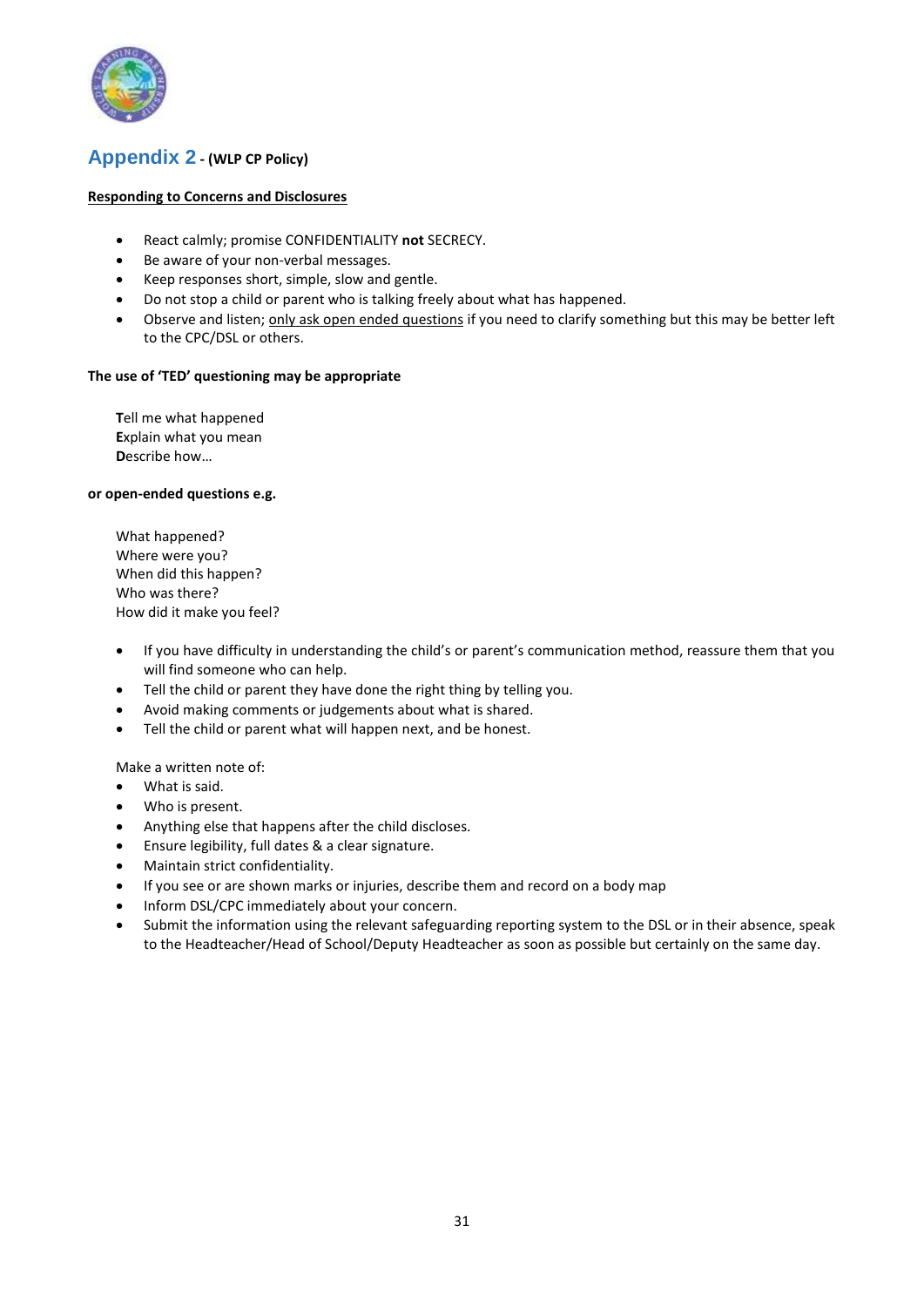

### **Appendix 3 (WLP CP Policy)**

Child Protection Record of Concern or Disclosure

Complete and pass to CPC/DSL as soon as possible using the form below or the relevant on line CP system for individual schools – details should include

| <b>Pupil's Name:</b>                                                          | Form:                                                                   | DoB:  |  |  |  |
|-------------------------------------------------------------------------------|-------------------------------------------------------------------------|-------|--|--|--|
| Concern identified by:                                                        | Date:                                                                   | Time: |  |  |  |
|                                                                               | Nature of concern / details of disclosure / other relevant information. |       |  |  |  |
|                                                                               |                                                                         |       |  |  |  |
|                                                                               |                                                                         |       |  |  |  |
|                                                                               |                                                                         |       |  |  |  |
|                                                                               |                                                                         |       |  |  |  |
|                                                                               |                                                                         |       |  |  |  |
|                                                                               |                                                                         |       |  |  |  |
|                                                                               |                                                                         |       |  |  |  |
|                                                                               |                                                                         |       |  |  |  |
|                                                                               |                                                                         |       |  |  |  |
| <b>Received by:</b>                                                           |                                                                         | Date: |  |  |  |
| Action taken by CPC (or person receiving this form)                           |                                                                         |       |  |  |  |
|                                                                               |                                                                         |       |  |  |  |
|                                                                               |                                                                         |       |  |  |  |
|                                                                               |                                                                         |       |  |  |  |
| This Form to be filed in Pupil's/Student's CP File and noted on CP Chronology |                                                                         |       |  |  |  |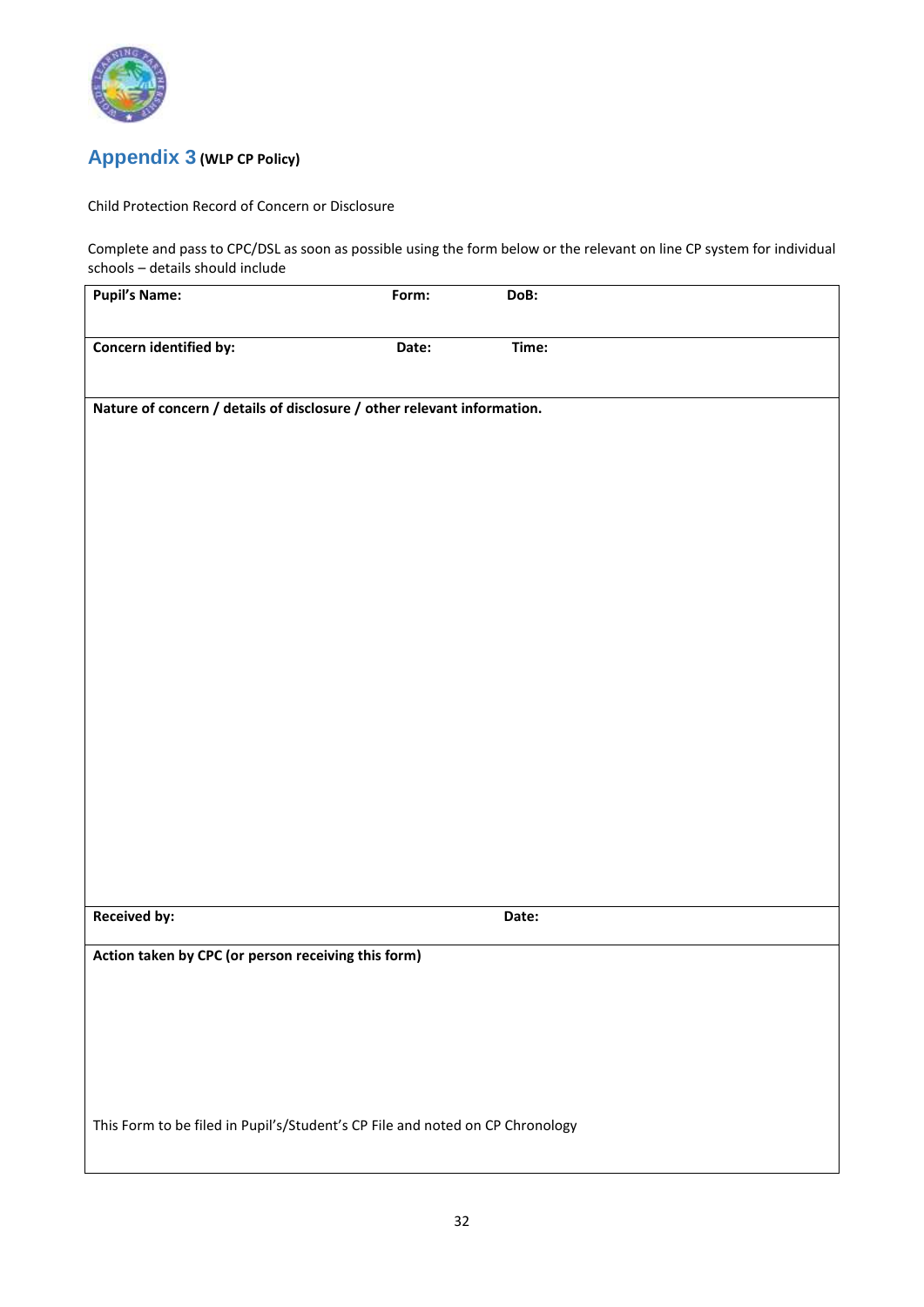

### **Appendix 3a (WLP CP Policy)**

### **Child Protection Record of Concern - Body Map (Attach to Record of Concern Form)**



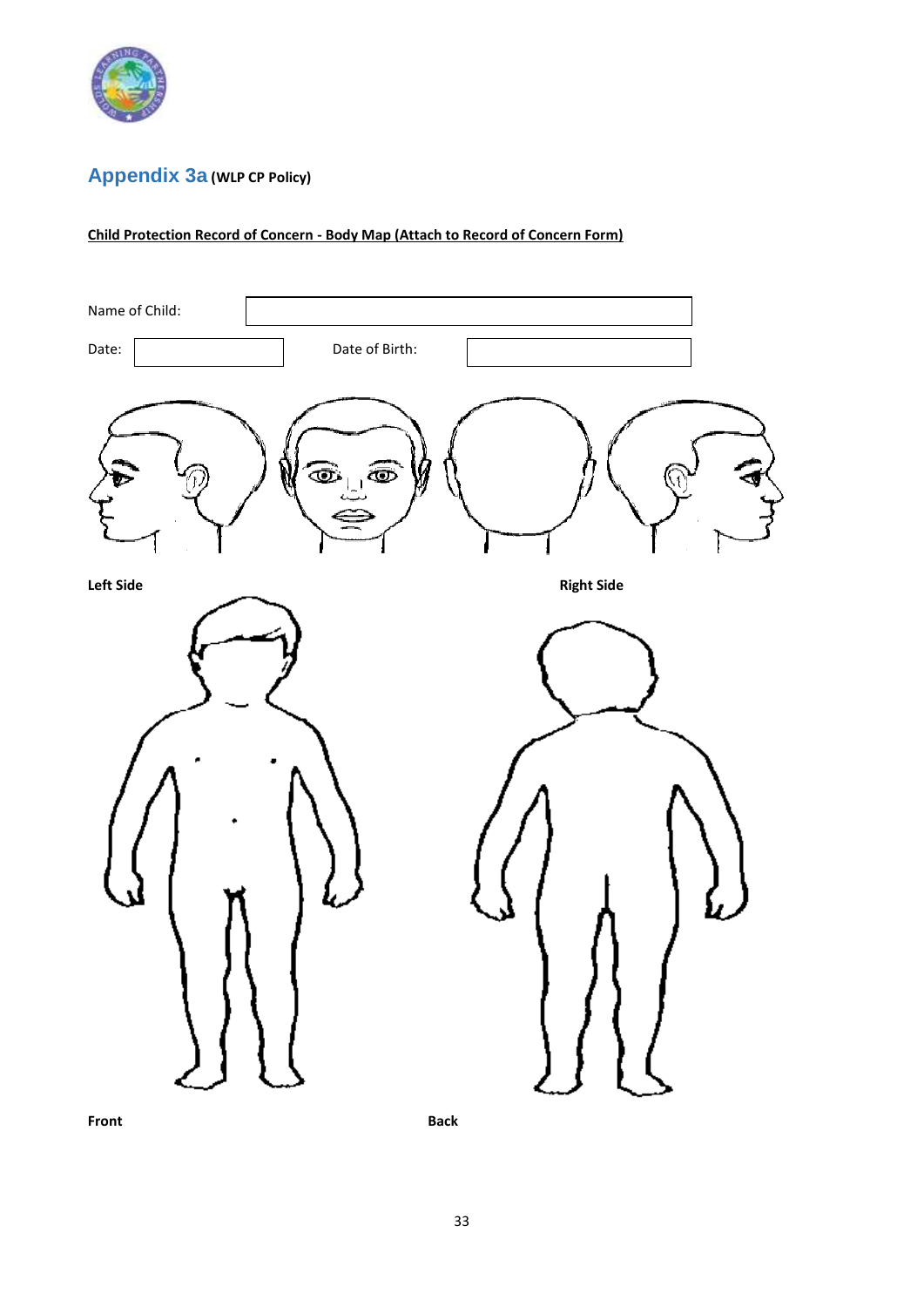

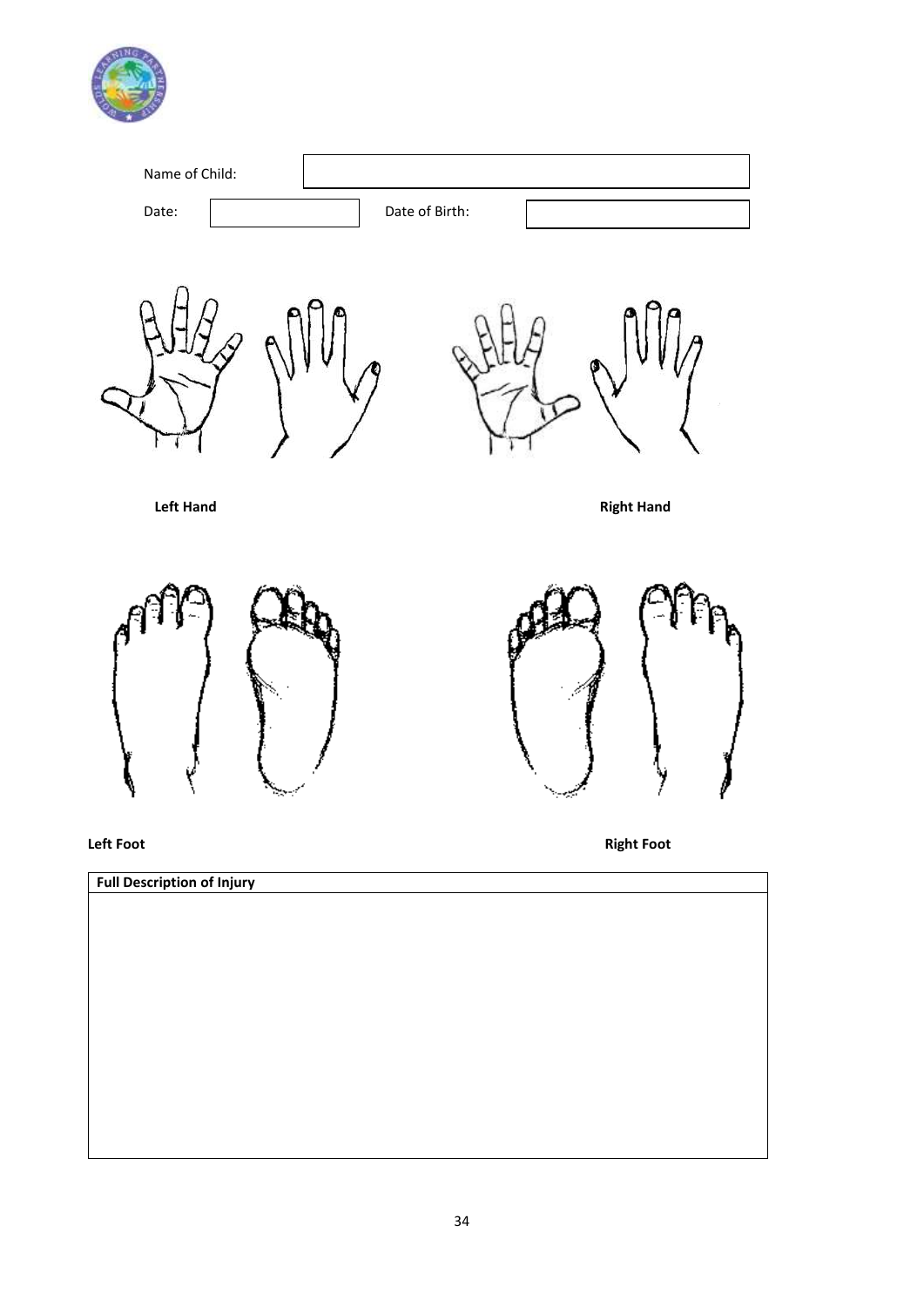

### **Appendix 4 (WLP CP Policy)**

### **Example of Advice for Children**

#### **If someone is hurting or upsetting you or making you feel scared, it is not your fault.**

You are not alone; there are people who can help you and stop people from making you feel scared or hurt.

You may be frightened of the person hurting you or your friends, but there are things you can do to get help and make it better.

This includes someone who may be frightening you on the Internet or on your mobile.

### **You should:**

- **Tell someone** you trust, such as your friends, teachers, parents or grandparents. Other people at school may be able to help.
- **Let people help** to make things better by stopping the person from hurting you or your friends.

#### **You shouldn't**

- Feel embarrassed or alone.
- Feel that it is your fault or that you are to blame for someone hurting, frightening or touching you.
- Keep it a secret.
- Feel you have no one to turn to people are there to help.

#### Other help:

| www.nspcc.org.uk         | 0808 800 5000 |
|--------------------------|---------------|
| www.childline.org.uk     | 0800 1111     |
| www.barnardos.org.uk     |               |
| www.saferinternet.org.uk |               |
| www.thinkuknow.co.uk     |               |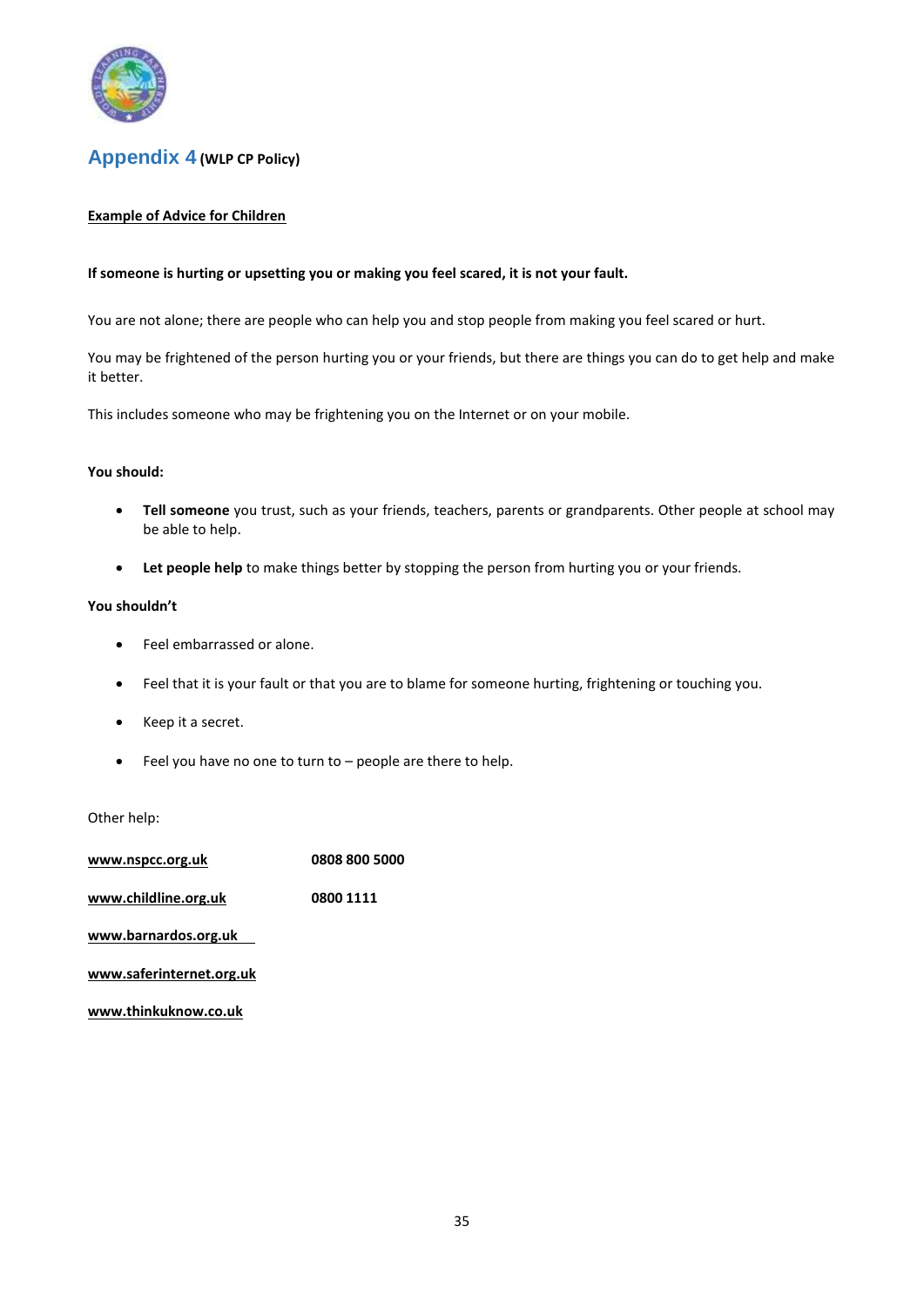

### **Appendix 5 (WLP CP Policy)**

The Local Safeguarding Children Partnership's Procedures contain the detailed inter-agency processes, protocols and expectations for safeguarding children. They can be found on the ERSCP website at [www.ERSCP.org.uk.](http://www.erscb.org.uk/)

### **Making a Child Protection Referral**

If the school believes that a child may have suffered, is suffering or be at risk of suffering significant harm, a Referral must be made to the Early Help and Safeguarding Hub (Front Door) as soon as possible within the school day.

- 1. Front Door are available to discuss individual cases for advice and guidance during office hours on (01482) 395500 or outside office hours to the ER Emergency Duty Team on (01377) 241273.
- 2. Parents/carers should not be informed before discussions with Front Door or the Social Worker. It should be established with Front Door or the Social Worker when and by whom they will be informed and if there are other actions the school needs to take.
- 3. When a CP Referral is made the time and the person taking the referral should be recorded on the child's safeguarding record.
- 4. All telephone referrals must be followed by an ERSCP 'Confirmation of Referral' Form (with as much information completed as possible), which should be emailed to Front Door.
- 5. A member of the CST should report back to the school within 24 hours of receipt of the written Referral to outline the action to be taken. If this is not done the school should seek that information from the CST Manager and, if there is no response, contact Front Door for advice.
- 6. If it appears that urgent medical attention is required, arrange for the child to be taken to hospital (normally this means calling an ambulance) accompanied by a member of staff who must inform medical staff that nonaccidental injury is suspected. Parents must be informed that the child has been taken to hospital.
- 7. Exceptional circumstances: If it is feared that the child might be at immediate risk on leaving school, take advice from CST or the police (for instance about difficulties if the school day has ended). Remain with the child until the Social Worker takes responsibility.
- 8. If a school needs to refer a pupil who lives in a neighbouring Local Authority the following contact numbers should be used for new referrals.

| Hull             | 01482-448879 | EDT 01482-788080  |
|------------------|--------------|-------------------|
| North Yorks      | 0845 034941  | EDT 01482 300 304 |
| North Lincs      | 01724-296500 |                   |
| North East Lincs | 01472-325555 |                   |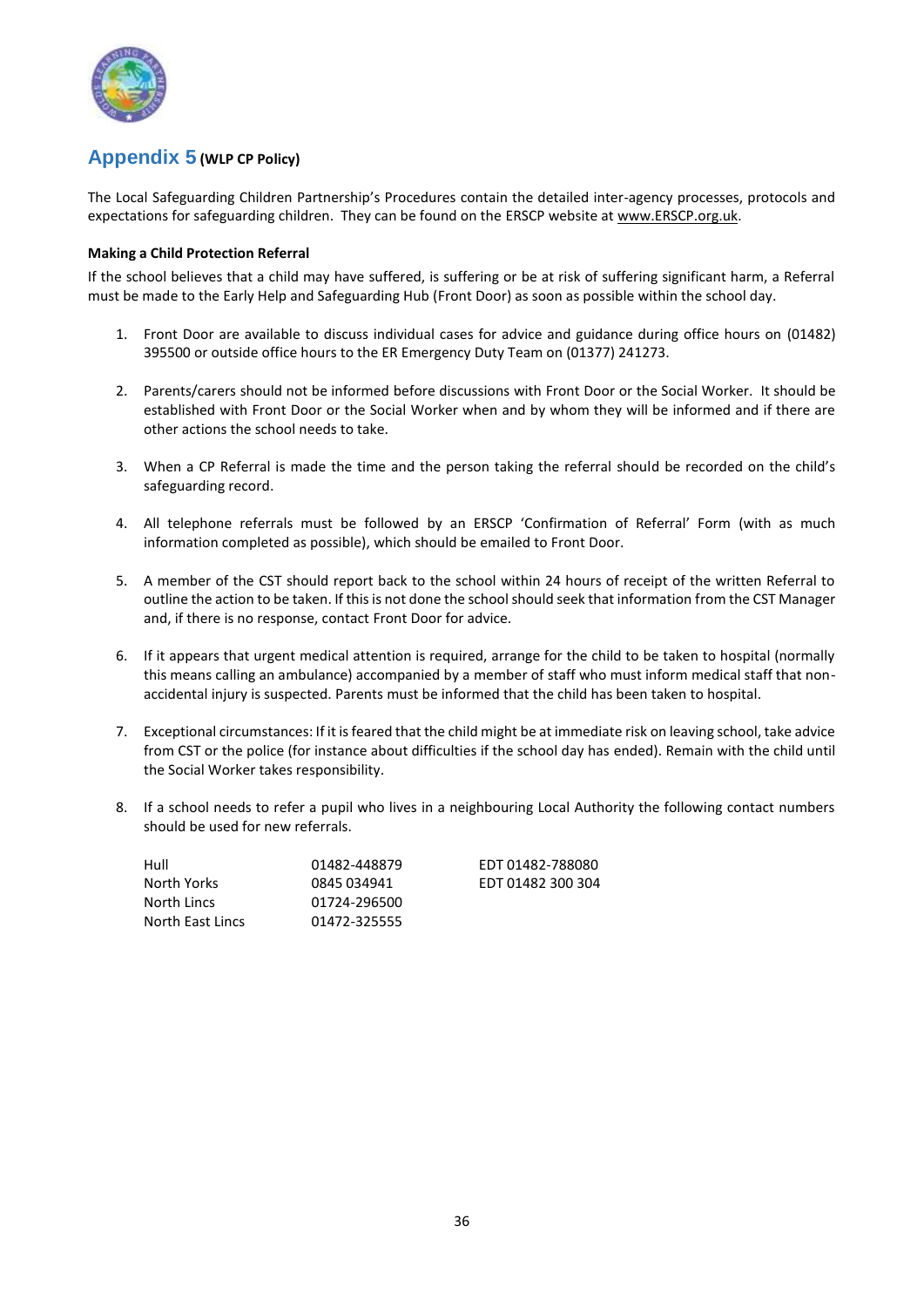

### **Appendix 6 (WLP CP Policy)**

### **Record Keeping – Why is it important?**

- It provides a consistent account of our involvement with children, young people and their families.
- Well-kept records should mean that families and individuals do not have to keep 'telling their story'.
- Records can be reviewed at a later date if issues arise (e.g. a complaint, legal proceedings or a serious case review).
- Good Record Keeping protects:
	- o The Child or Young Person
	- o Staff
	- o The Organisation

### **Record Keeping: Organisation**

- 1. Paper files will be kept securely and only accessible to designated staff.
- 2. The file contains **Chronology Sheets** which log the following:
	- o Records of Concern
	- o Body Map sheets if submitted
	- o CP Referral Form copy
	- o Meeting and Case Conference minutes.
	- o Copies of Reports for meetings
	- o Details of siblings
	- o Details of Social Workers/Family Support Workers
	- o Details of contact with parents and other agencies
	- o Any other relevant information/notes

It is essential that these are all referred to on Chronology Sheets and fully dated.

3. When children transfer school:

- a) If there have been child protection concerns, the file is reviewed and transferred separately from other school records and direct to the relevant member of staff in the receiving school.
- b) The file should be sealed and marked 'Private & Confidential FAO the DSL. The receiving school will be notified by telephone that there are concerns and records will, if possible, be delivered or collected.
- c) If posted, the sealed and indicated records should be placed within a plain addressed envelope and sent by recorded delivery. A record should be kept of the date of such transfer of sensitive files and of the person to whom they are transferred.
- d) It is important that the receiving school acknowledges receipt of records, and this acknowledgement is recorded and filed by the sending school.
- e) If the destination school is unknown the records should be retained until the child is officially removed from the school roll and then forwarded to the LADO. When receiving children from other schools the school should contact the sending school to ascertain if there are CP concerns.
- **f)** At transition, liaison arrangements should include a specific transfer of Child Protection information as part of the formal transition arrangements.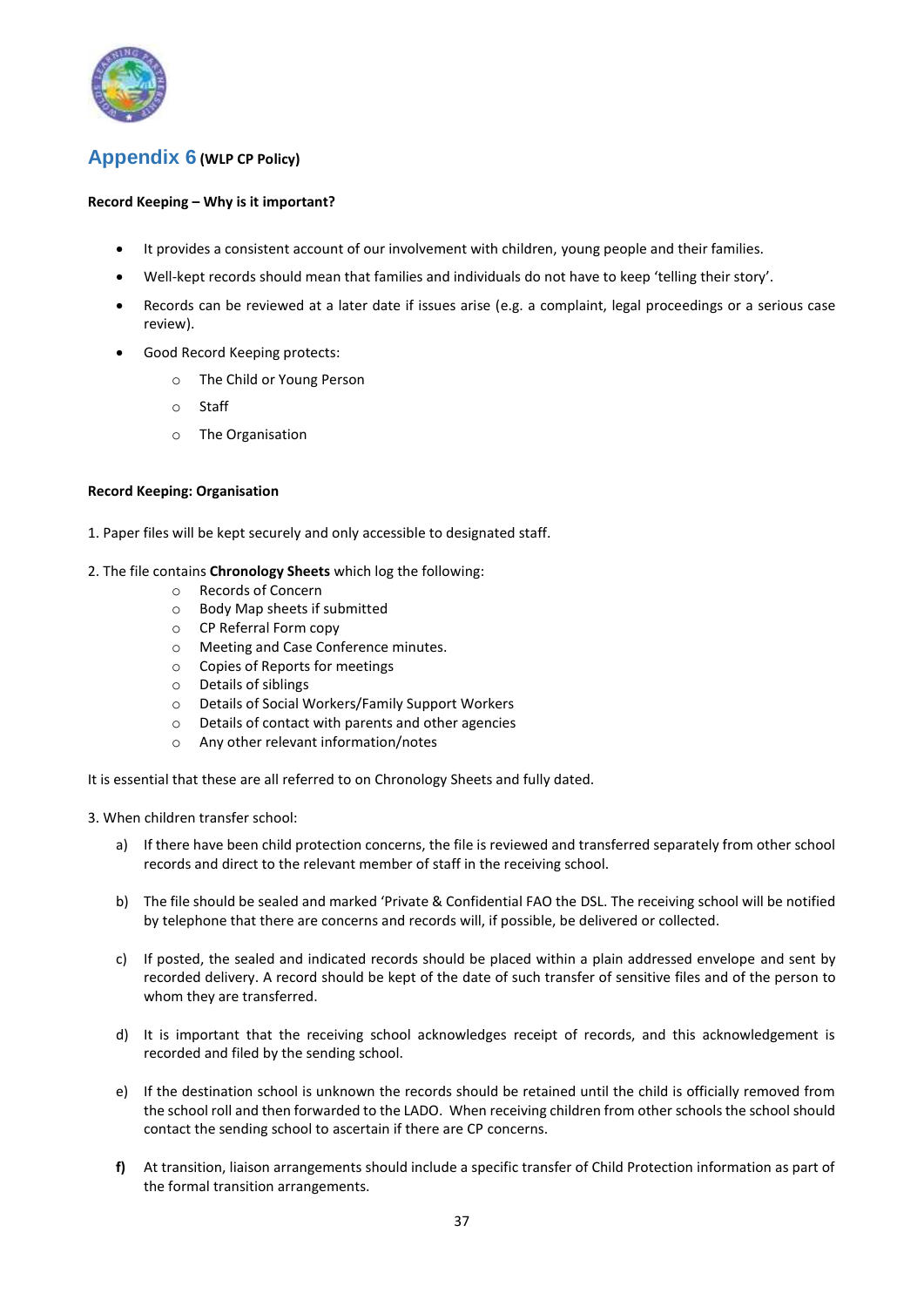

### **Appendix 7 (WLP CP Policy)**

### **Safeguarding children: Information for visitors, supply staff and volunteers**

The WLP is committed to safeguarding and promoting the welfare of children and expects all staff and volunteers to share this commitment. This means we have a Child Protection Policy and accompanying procedures in place.

All people in the WLP community have a responsibility to act on any concerns that they have about a child's wellbeing.

If you are concerned about a child's welfare, please record your concerns, and any observations or conversations heard, and report these as soon as possible the same day.

If the relevant safeguarding reporting system is not available ensure that the full details are recorded including date, time, child's name, your name and a factual account of what was said or observed. Please ensure this information is delivered to the DSL/Deputy DSL confidentially and as quickly as possible.

### **Do NOT conduct your own investigation. Keep all concerns or information confidential.**

You might be concerned if:

- You see an injury.
- Another person expresses concerns.
- Something else raises concerns or worries.
- A pupil tells you something.
- You are concerned about a pupil's mental wellbeing.

If a pupil tells you something that needs to be passed on:

- Promise confidentiality not secrecy.
- Reassure the child that they have done the right thing.
- Listen but do not ask leading questions.
- Record and pass on your concerns immediately.

Your help in supporting our safeguarding work is appreciated by the school and, most importantly, by the children and young people.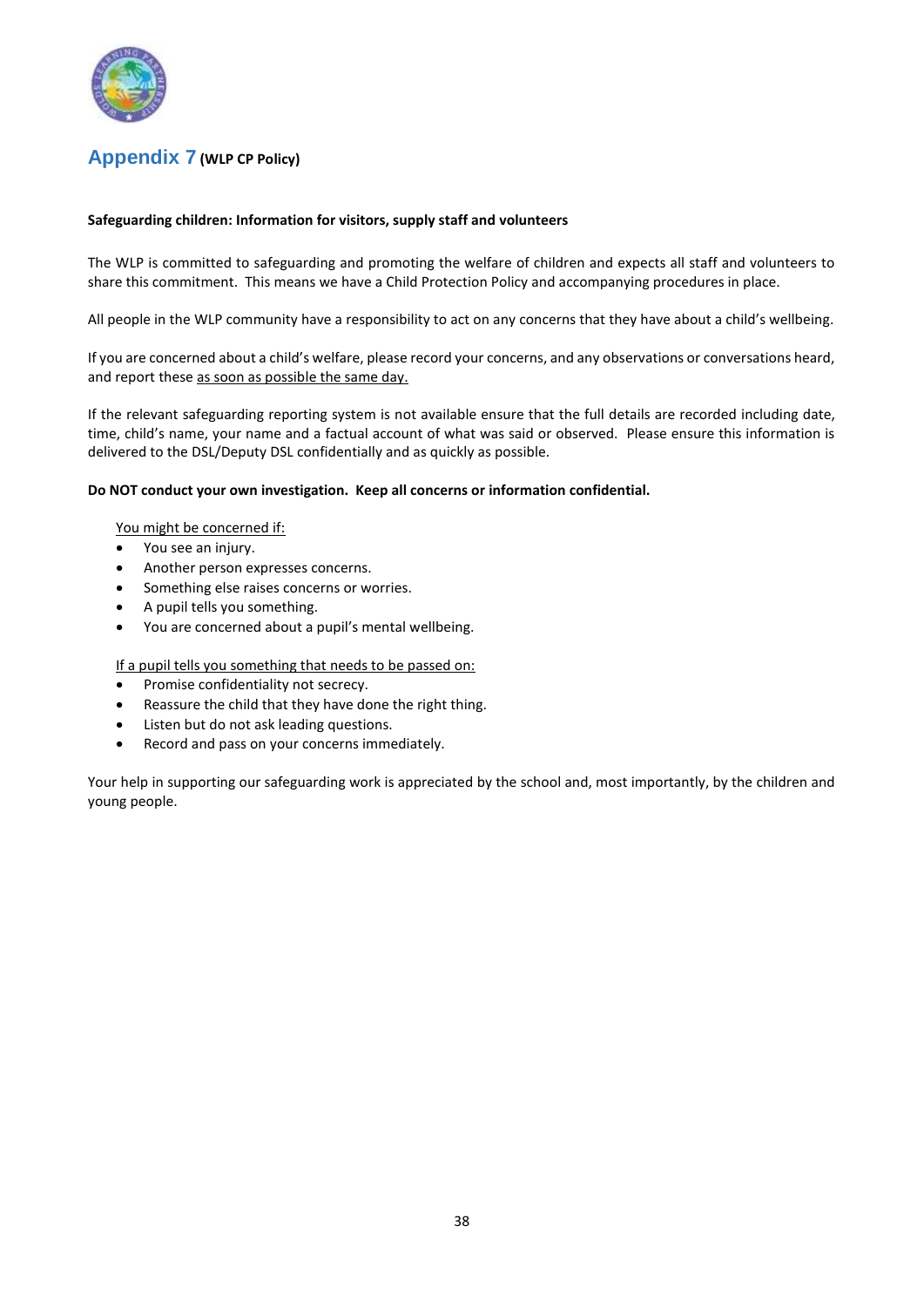

### **Appendix 8 (WLP CP Policy)**

### **New Referral System for the Safeguarding Hub**

From 1 September our Early Help Service - Tel: (01482) 391700 and Safeguarding Hub (formerly THE SAFEGUARDING HUB) - Tel: (01482) 395500 will each offer you the opportunity to talk to a practitioner about your concerns and discuss the most appropriate way forward.

Further details of how to access this new offer can be found in the Safeguarding Partnership August newsletter – Partnership Matters: http://www.erscb.org.uk/news-coronavirus/newsletter/.

The conversations in these consultations will be underpinned by the Effective Support Guidance http://www.erscb.org.uk/. This guidance sets out the criteria for accessing services, from universal services, through additional support, targeted support and specialist services. A programme of virtual training events has started to support the introduction of this guidance, details of which can be found in the August edition of the ERSCP newsletter – Partnership Matters: http://www.erscb.org.uk/news-coronavirus/newsletter/.

I would like reassure you that this guidance does not change the threshold for services, but it does provide guidance to ensure that all professionals have a common understanding of the application of these thresholds. In this way and together, we can make sure that children and young people are getting help quickly and at the right level.

### **Making a referral**

If, in line with the Effective Support Guidance, it is appropriate to refer a child/family for Early Help Services or for a social work assessment then a revised Request for Service Form will need to be completed http://www.erscb.org.uk/.

However, where there is a concern of significant harm that may need an urgent response then you will find, after ringing the Safeguarding Hub number (01482) 395500 an option to be put straight through to a social worker to discuss this concern.

This option will provide a way to prioritise those concerns which need urgent attention. We will need your help in ensuring that this option is reserved for such circumstances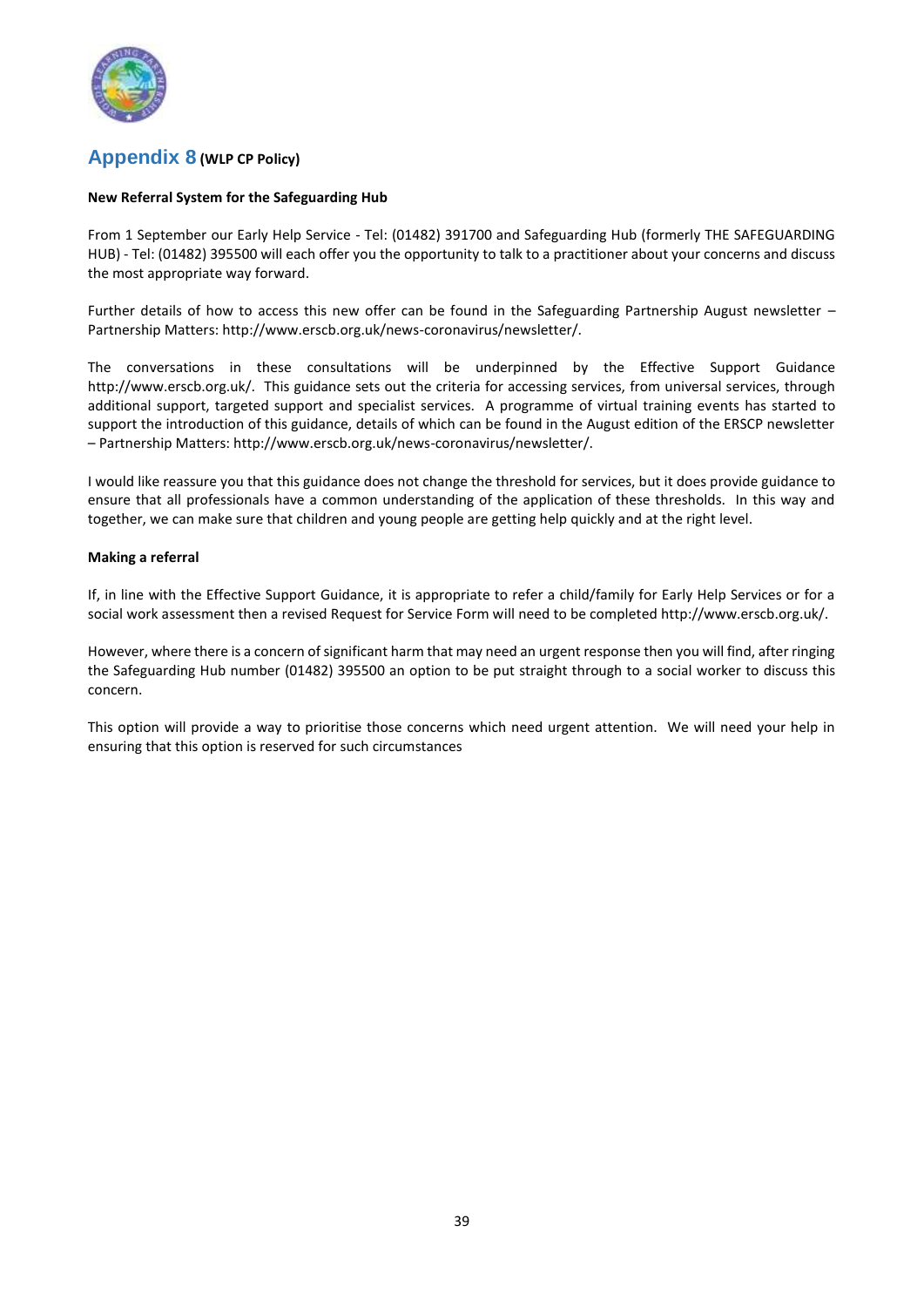

### **Appendix 9 (WLP CP Policy)**

### **Role of Designated Safeguarding Lead**

The role of the Designated Safeguarding Lead**,** Governing bodies and proprietors, should ensure that the school or college designates an appropriate senior member of staff to take lead responsibility for child protection. This person should have the status and authority within the school to carry out the duties of the post including committing resources and, where appropriate, supporting and directing other staff.

The broad areas of responsibility for the CPC/DSL are:

### **Managing referrals**

Refer all cases of suspected abuse to the local authority children's social care and:

- The designated officer(s) for child protection concerns (all cases which concern a staff member).
- Disclosure and Barring Service (cases where a person is dismissed or left due to risk/harm to a child); and/or
- Police (cases where a crime may have been committed).
- Liaise with the headteacher/Head of School or principal to inform him or her of issues especially ongoing enquiries under section 47 of the Children Act 1989 and police investigations.

• Act as a source of support, advice and expertise to staff on matters of safety and safeguarding and when deciding whether to make a referral by liaising with relevant agencies.

### **Training**

The designated safeguarding lead should receive appropriate training carried out every two years in order to:

• Understand the assessment process for providing early help and intervention, for example through locally agreed common and shared assessment processes such as early help assessments.

• Have a working knowledge of how local authorities conduct a child protection case conference and a child protection review conference and be able to attend and contribute to these effectively when required to do so.

• Ensure each member of staff has access to and understands the school or college child protection policy and procedures, especially new and part time staff.

### **Raising Awareness**

The designated safeguarding lead should ensure the school or college's policies are known and used appropriately:

• Ensure the school or college's child protection policy is reviewed annually and the procedures and implementation are updated and reviewed regularly, and work with governing bodies or proprietors regarding this.

• Ensure the child protection policy is available publicly and parents are aware of the fact that referrals about suspected abuse or neglect may be made and the role of the school or college in this.

• Link with the local LSCB to make sure staff are aware of training opportunities and the latest local policies on safeguarding.

• Where children leave the school or college ensure their child protection file is transferred to the new school or college as soon as possible. This should be transferred separately from the main pupil file, ensuring secure transit and confirmation of receipt should be obtained.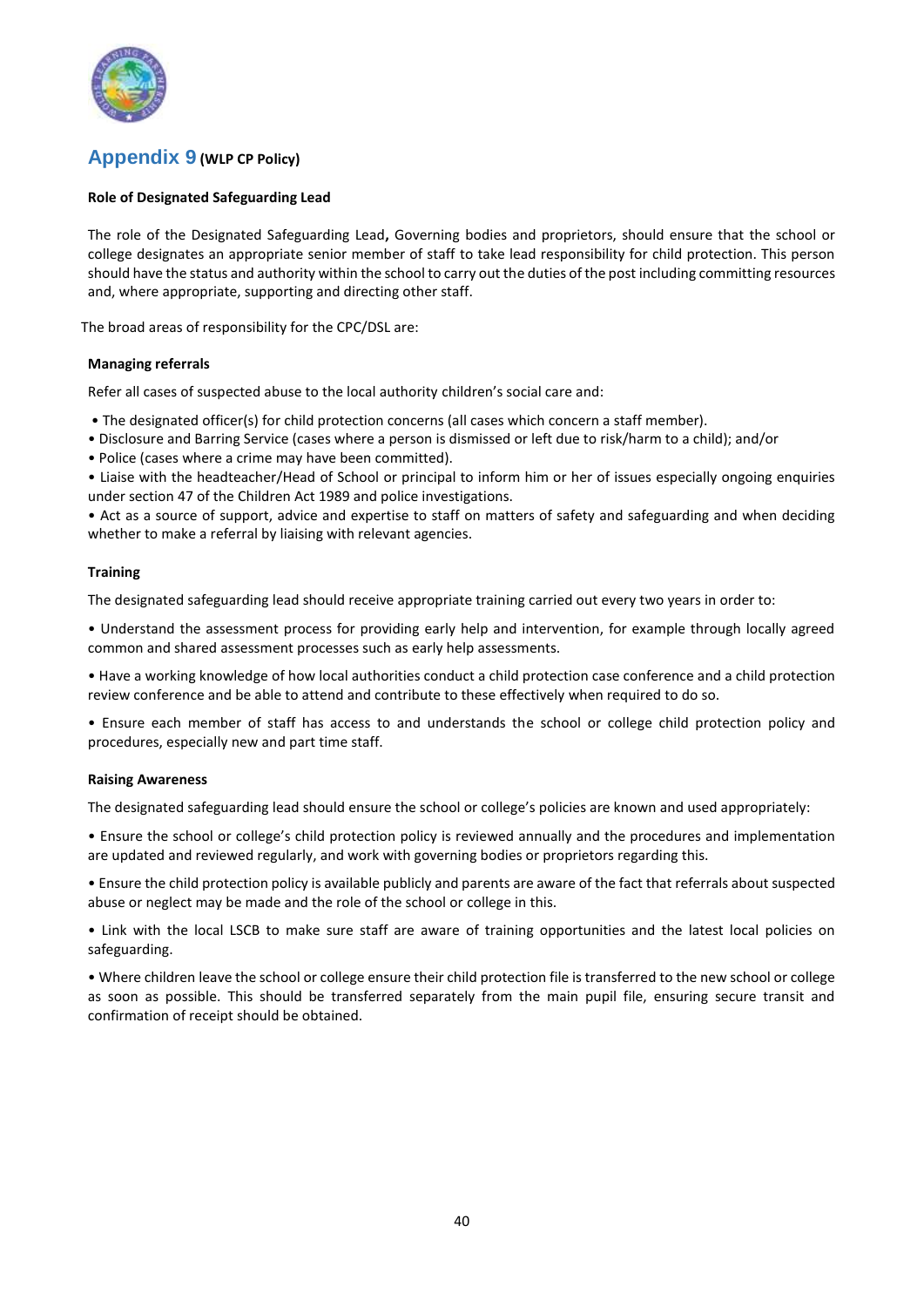

### **Appendix 10 (WLP CP Policy)**

### **Response re radicalisation/extremist concerns**

Action to take if you have concerns that a person has or is being radicalised into extremist behaviour

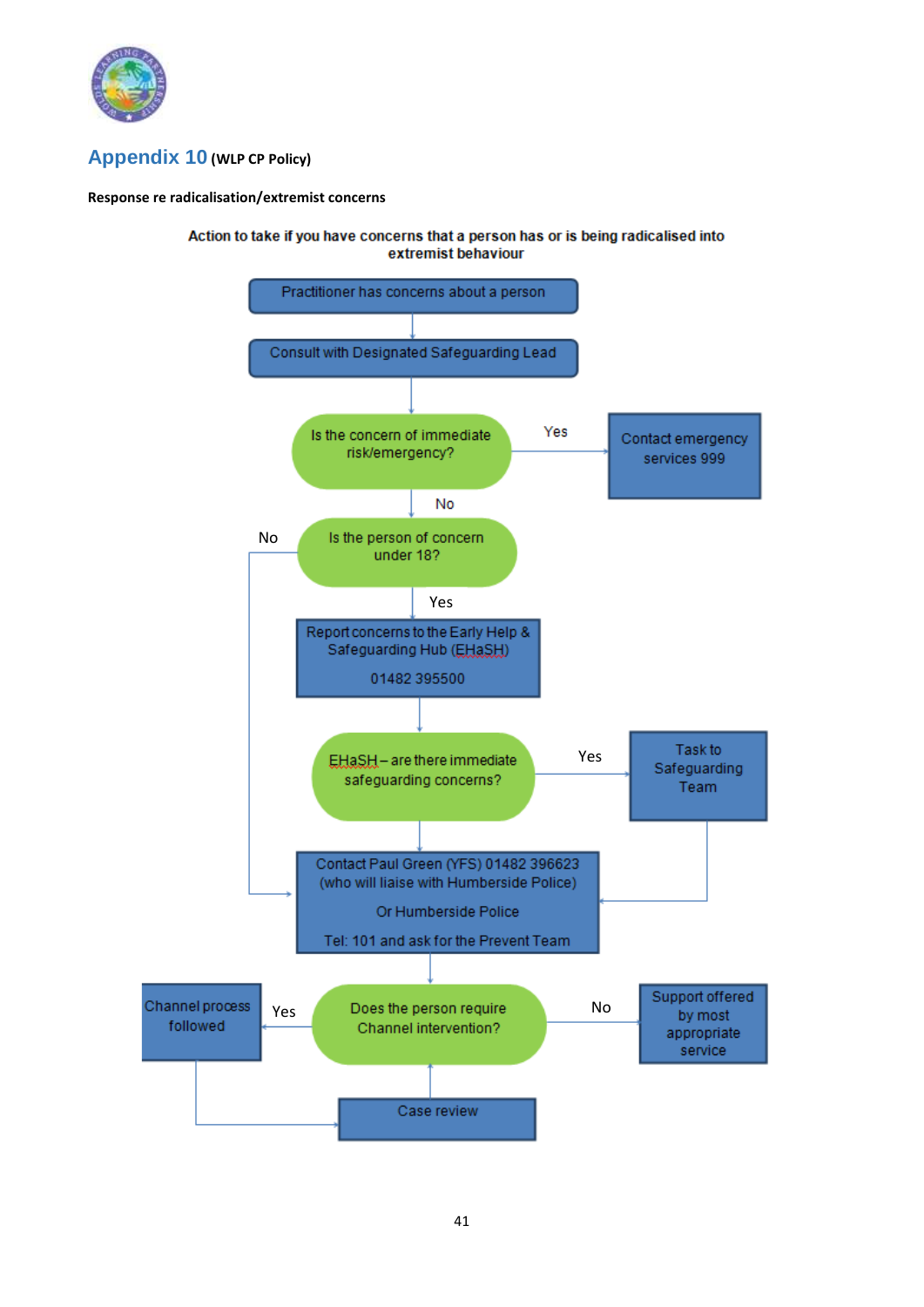

### **Appendix 11**

### **A Brief Note of Guidance to Staff on Safeguarding**

- Teachers are well placed to identify at an early stage changes or disruptions in the behaviour of the children with whom they work on a daily basis. We are in a good position to spot the signs that may reveal a child in need, at whatever level that may be.
- We should be constantly aware of our obligations to care for children and ensure their safety and protection, initiating the correct procedures when we consider that a child has been harmed or is at risk of being harmed.
- All staff will need to use their own judgment, to a degree, to determine if a young person is at risk: contextual factors affect our assessment of a situation. However, we should all err on the side of caution. If any member of staff has any anxiety or is worried at all about the welfare, care arrangements, perceived need or safety of a child they know or have had any contact with (however brief), advice should be sought.

This guidance provides a summary of:

- Your roles and responsibilities in safeguarding
- How to respond if you have concerns about the safety and welfare of a pupil
- The responsibilities of the DSL/ and CPC
- Advice and expectations for safe and appropriate working

### KCSiE (2020) makes it clear that:

*'Safeguarding and promoting the welfare of children is everyone's responsibility. Everyone who comes into contact with children and their families has a role to play…'*

*'School and college staff are particularly important as they are in a position to identify concerns early, provide help for children, and prevent concerns from escalating.'*

*'Safeguarding and promoting the welfare of children is defined as:*

- o *Protecting children from maltreatment;*
- o *Preventing impairment of children's health or development;*
- o *Ensuring that children grow up in circumstances consistent with the provision of safe and effective care;*
- o *Taking action to enable all children to have the best outcomes.'*
- All staff should ensure that they remain aware of the signs of possible abuse or neglect and maintain an attitude that **'IT COULD HAPPEN HERE'** (see Appendix 1)
- In addition, it is important to remain aware of other Child Protection and Safeguarding concerns which include:
	- o Child Sexual Exploitation
	- o Peer on peer abuse
	- o Child missing from/missing out on education
	- o Possible radicalisation by violent, political or religious extremism
	- o Female Genital Mutilation and Forced Marriage
	- o Serious Violent Crime
	- o Criminal Exploitation

All staff should remain aware that children with a Child Protection Plan or Child in Need Plan, SEN, disability or challenging behaviour may make them more likely to be abused and that this may be masked by their additional needs or communication difficulty.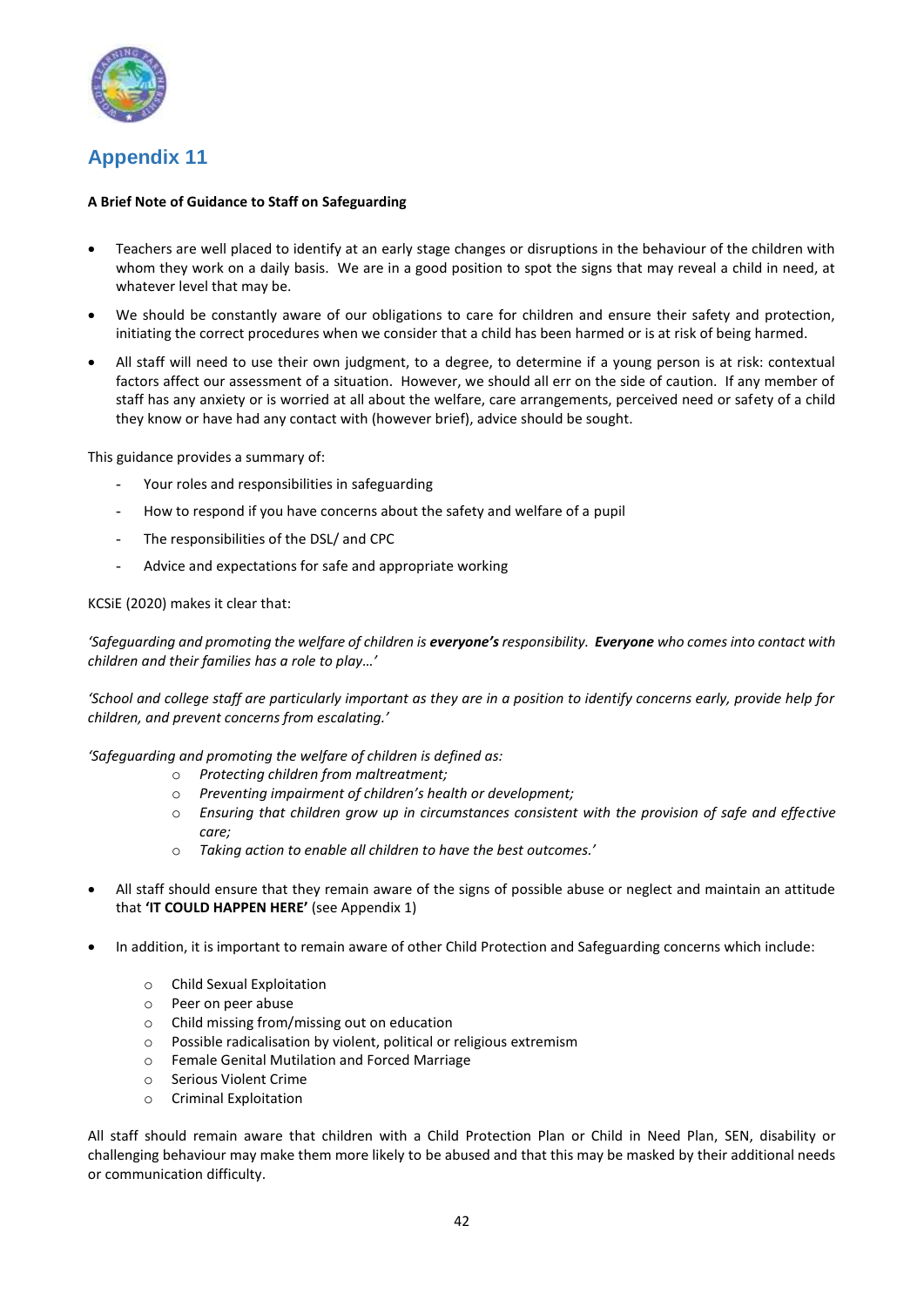

### **Never do nothing – Do the simple things well**

- Any member of staff who has a concern about a child's welfare should follow the internal referral process as outlined in the school CP and Safeguarding policy without delay. Staff should ensure that concerns are clearly recorded electronically using the schools Safeguarding procedure and submitted to the (DSL) without delay. You must not investigate but refer concerns as soon as possible and in potentially urgent or serious cases immediately.
- At all times you must maintain the strictest confidentiality in respect of individual Child Protection matters.

### **Responding to - Disclosures**

- React calmly, promise CONFIDENTIALITY **not** SECRECY
- Tell the child that they have done the right thing by telling you
- Avoid making comments or judgements about what is shared
- Keep responses short, simple, slow and gentle
- Do not stop a child or parent who is talking freely about what has happened
- Observe and listen but only ask open ended TED type questions if you need to clarify but this may be better left to the DSL or others
- **T**ell me what happened **E**xplain what you mean **D**escribe how it made you feel
- Tell the child or parent what will happen next

### **Feedback**

You should expect to receive feedback following such internal referrals on a 'Need to Know' basis from the DSL. If this does not happen seek feedback.

### **DSL/Deputy DSL/CPC**

The DSL/ and CPC will be available on site when the school is open to advise staff or respond to urgent Safeguarding and Child Protection matters. The DSL/, CPC are designated to take the lead responsibility for safeguarding and child protection. This includes:

- Providing advice and support and information to staff as appropriate
- Liaising with the three safeguarding partners and other agencies including the involvement in Early Help Assessments and plans
- Obtaining, maintaining and transferring CP records for individual pupils/students and liaising with previous and receiving schools
- Ensuring the preparation of appropriate reports for and attendance at Case Conferences, Core Groups and other multi agency meetings
- Arranging appropriate induction and continuing training for all staff
- Liaising with the Headteacher/Head of School/Designated Child Protection/ Safeguarding Governor
- Liaise with staff (especially pastoral support staff, school nurses, IT Technicians and SENCO) on matters of safety and safeguarding.
- Encouraging a culture in staff of listening to pupils/students and taking account of their wishes and feelings and supporting measures and plans put in place to support or protect them.

**\***A *fuller outline of the Role of the DSL is at Annex B of KCSiE (2020)*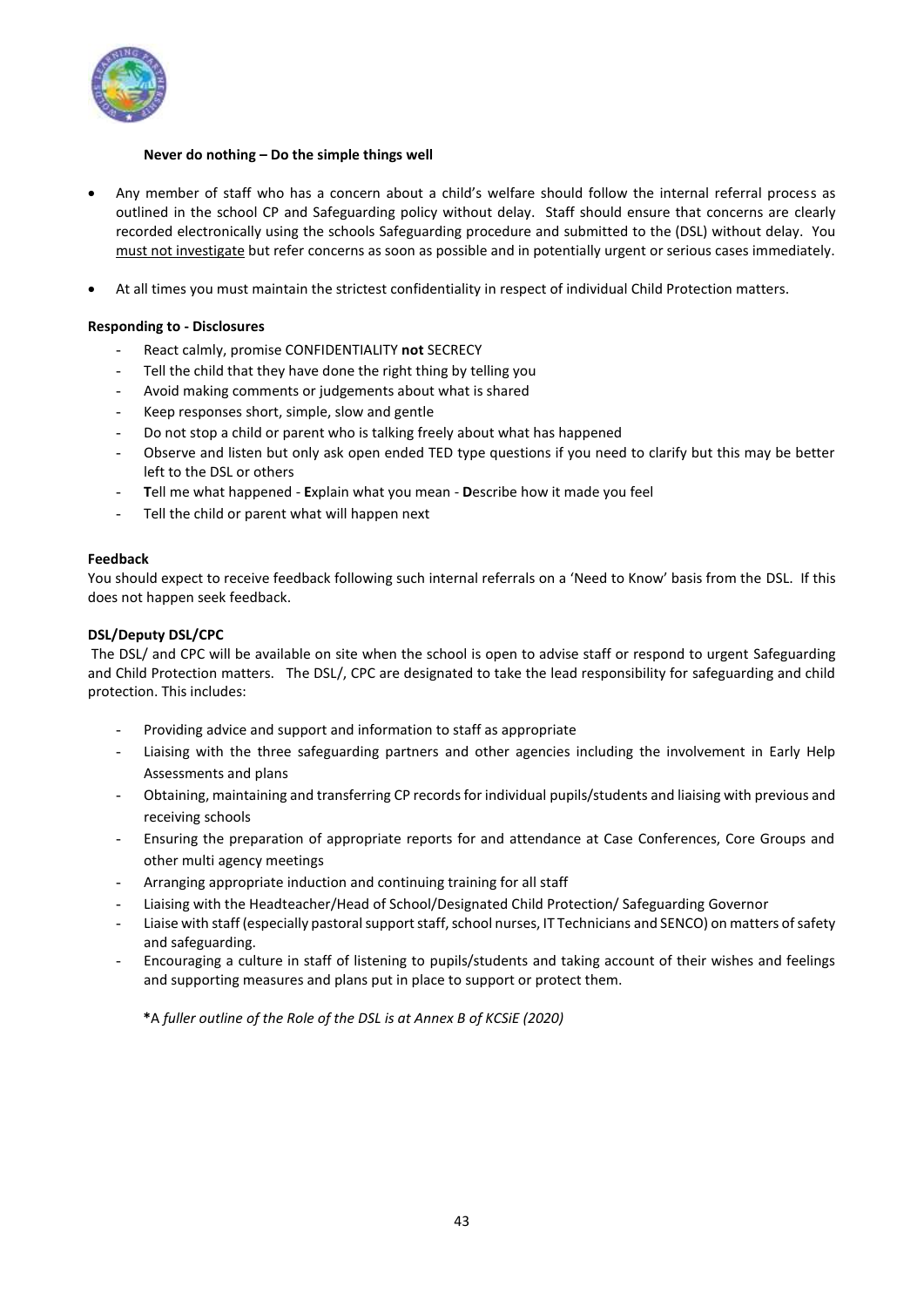

### **Appendix 12:**

### **Safe and Appropriate Working - Code of Conduct**

KCSiE instructs all schools to issue a Code of Conduct to all staff. It is designed to:

- Help all staff establish safe and responsive learning environments which safeguard children
- Reduce the risk of adults being unjustly accused of unprofessional, inappropriate or abusive conduct
- Help staff to work safely to protect pupils/students and themselves
- Ensure that all staff are aware of what is regarded as appropriate or inappropriate conduct and practice
- Support the School managers in setting clear expectations for all staff

It is important that you **understand and follow** this Code to ensure that you protect yourself and to be aware that failure to do so could result in concerns about your behaviour and possible disciplinary action. Also that behaviour out of school may call into question your suitability to work with children will need to be assessed by the school managers.

It is particularly important that you are aware that this code of conduct includes the requirement to follow the school 'Acceptable use policy' in respect of the use of internet and other IT applications.

If there are any parts of this code or any issues arising from your work in this area you have concerns or queries about you should seek advice from the Headteacher/Head of School or another senior member of staff.

### **Concerns about the conduct of other members of staff or volunteers**

The responsibility for Child Protection and Safeguarding includes a clear obligation to report concerns you have or disclosures made to you that indicate inappropriate or abusive behaviour by members of staff, volunteers and supply staff, where staff have behaved, or may have behaved in a way that indicates they may not be suitable to work with children. Staff also have a duty to report concerns where a member of staff's conduct outside of school raises concerns about their suitability to work with children and young people.

Such allegations should usually be referred to the Headteacher/Head of School or if the allegation is about the Headteacher/Head of School, to the Chair of Governors, a Senior Member of staff or the Local Authority Designated Officer.

If your concerns persist after you have referred Child Protection concerns or allegations as above you should raise these concerns with the recipient. If, after these discussions, there are concerns that the school has not acted appropriately to protect a child or to address inappropriate behaviour by a member of staff you should consider making a referral to Children's Social Care or, in the case of allegations, to the Local Authority Designated Officer.

Finally, if ever you are in doubt about whether to pursue a matter, please talk to the DSL/CPC. Our collective observations and detailed knowledge of the children are vital, and valuable to the work of other agencies, who also have the care, welfare and safety of children at the heart of what they do.